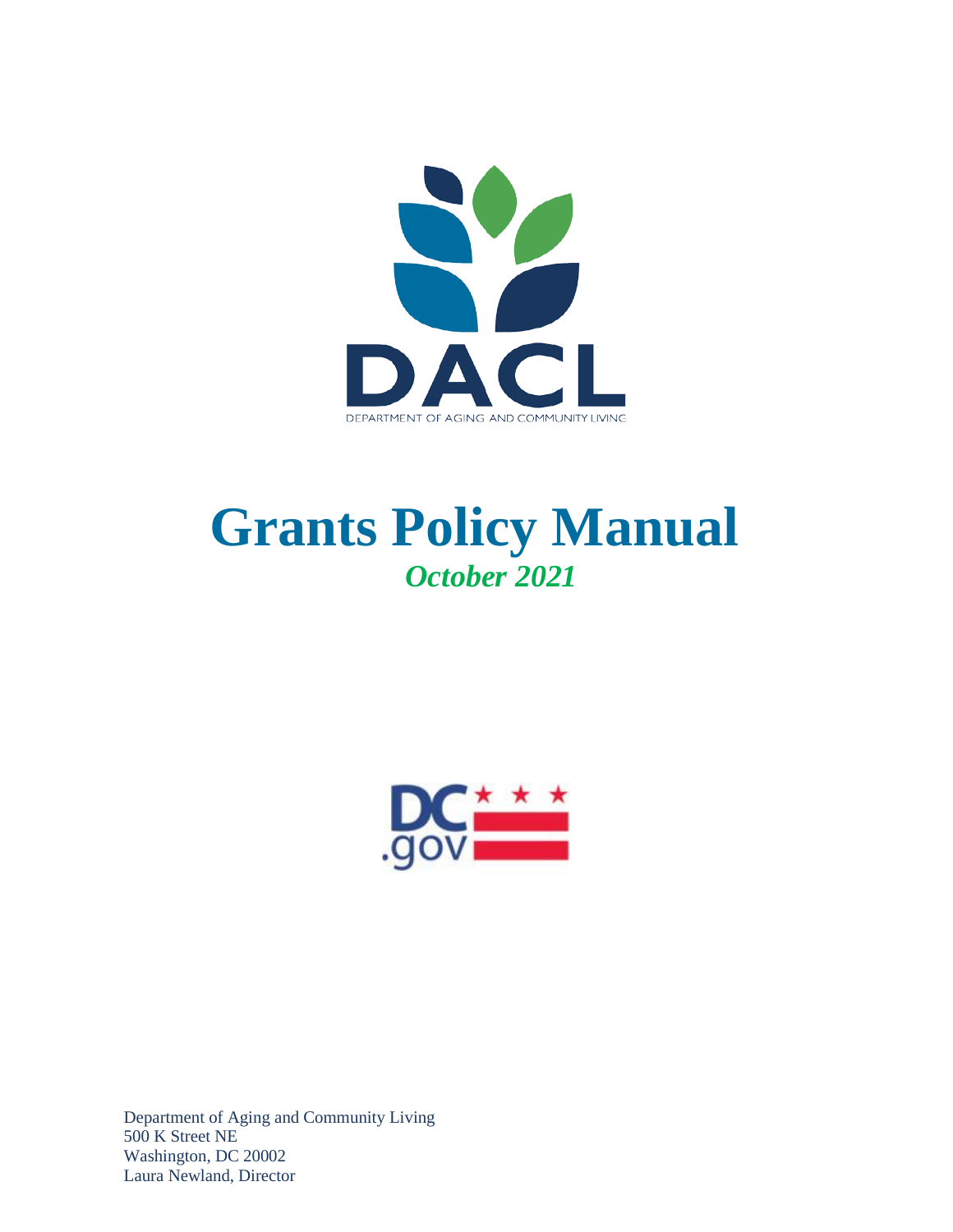## TABLE OF CONTENTS

| I.        | <b>GRANT OVERVIEW</b>                                        | 1                |
|-----------|--------------------------------------------------------------|------------------|
| A.        | Introduction                                                 | 1                |
| <b>B.</b> | <b>Grant Relationship</b>                                    | 1                |
| C.        | <b>Grant Authority</b>                                       | 1                |
| D.        | Notice of Grant Award (NGA)                                  | 1                |
| E.        | <b>Grant Period</b>                                          | $\overline{c}$   |
| П.        | <b>GRANT ADMINISTRATION</b>                                  | $\boldsymbol{2}$ |
| A.        | Monitoring Project Performance                               | $\sqrt{2}$       |
| <b>B.</b> | <b>DACL Service Standards</b>                                | 3                |
| C.        | <b>Grant Changes</b>                                         |                  |
|           | Changes in Scope and/or Objectives<br>1.                     | 4                |
|           | Changes in Facility or Site<br>2.                            | 4                |
|           | Changes in Key Personnel<br>3.                               | 4                |
|           | Vacancies<br>a.                                              | 4                |
|           | <b>Extended Absence of Project Director</b><br>$\mathbf b$ . | 5                |
|           | Changes in FTE(s) Devoted to the Project<br>4.               | 5                |
|           | Changes in Contractors and Consultants<br>5.                 | 5                |
|           | Changes in the Grant Budget<br>6.                            | 5                |
| D.        | <b>Reporting Requirements</b>                                | 6                |
|           | <b>Incident Reports</b><br>1.                                | 6                |
|           | 2.<br>Comprehensive Universal Reporting Tool (CURT)          | 6                |
|           | Data Management<br>3.                                        | 6                |
| Ε.        | <b>Records Retention and Access</b>                          | 7                |
| F.        | <b>Grant Closeout</b>                                        | 8                |
| III.      | <b>REQUIRED GRANTEE POLICIES</b>                             | 9                |
| A.        | Grantee Code of Conduct                                      | 9                |
| <b>B.</b> | <b>Personnel Policies</b>                                    | 9                |
| C.        | <b>Procurement Standards</b>                                 | 9                |
| D.        | <b>Property Management Standards</b>                         | 9                |
| IV.       | FINANCIAL REQUIREMENTS, STANDARDS, AND PAYMENTS              | 10               |
| A.        | Segregation of Grant and Project Expenses                    | 10               |
| <b>B.</b> | <b>Written Financial Procedures</b>                          | 10               |
| C.        | Program Income                                               | 11               |
| D.        | <b>Voluntary Contributions</b>                               | 11               |
| Ε.        | Payments and Financial Reports                               | 12               |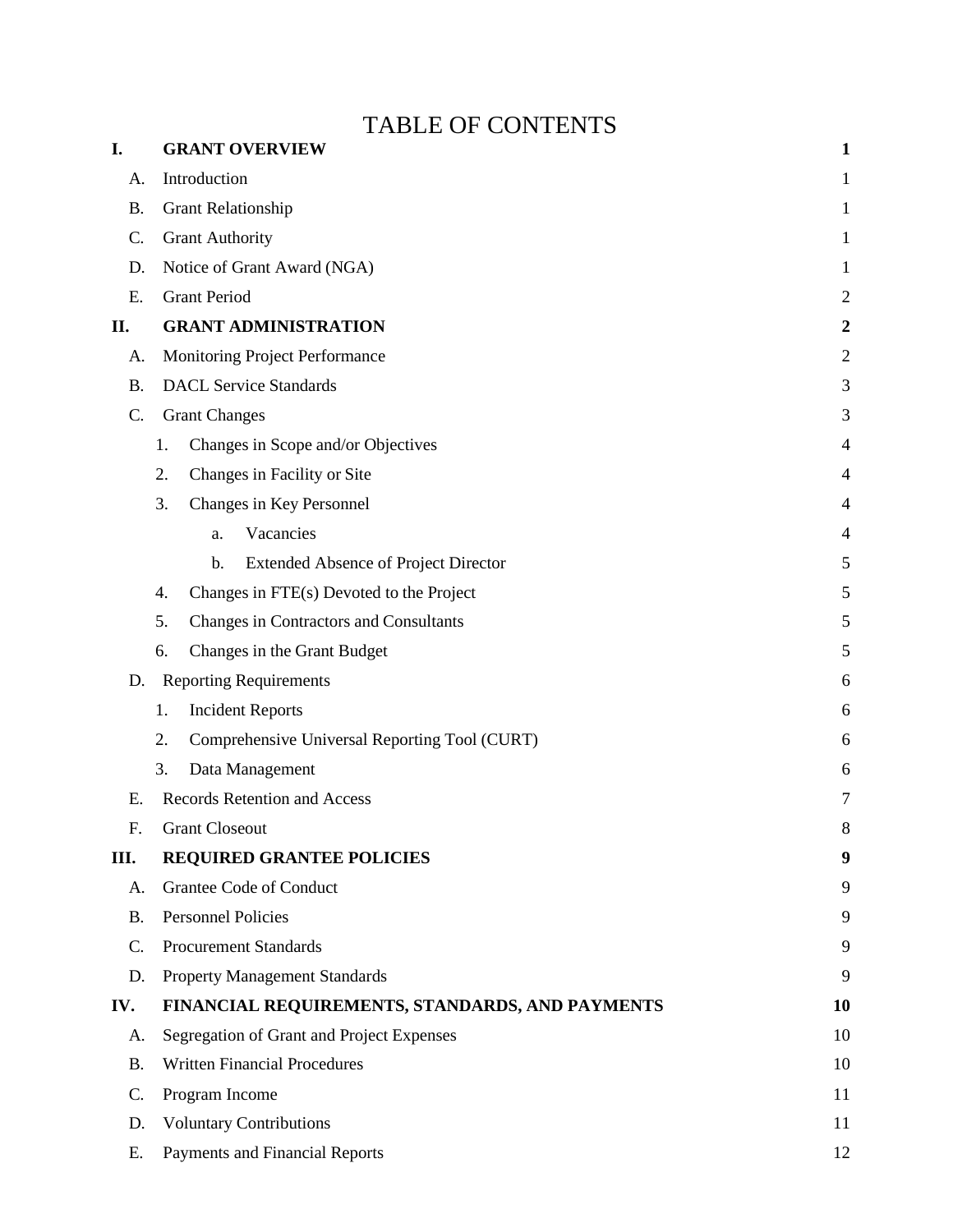|           | Reimbursement for Services Rendered and Reported<br>1.        | 12 |  |
|-----------|---------------------------------------------------------------|----|--|
|           | <b>Reimbursement Process</b><br>2.                            | 12 |  |
|           | <b>Source Documentation</b><br>3.                             | 13 |  |
| F.        | Overpayment, Unearned Payment, or Otherwise Erroneous Payment | 13 |  |
| G.        | Accruals                                                      | 13 |  |
| Η.        | Annual Audit                                                  | 14 |  |
| I.        | <b>Final Disbursement Reporting</b>                           | 14 |  |
| V.        | <b>ALLOWABLE COSTS</b><br>14                                  |    |  |
| А.        | <b>Cost Principles</b>                                        | 14 |  |
| <b>B.</b> | <b>Allowable Costs</b>                                        | 15 |  |
|           | <b>Personnel Costs</b><br>1.                                  | 15 |  |
|           | Certain Costs for Meetings and Conferences<br>2.              | 16 |  |
|           | Equipment<br>3.                                               | 17 |  |
|           | <b>Travel Costs</b><br>4.                                     | 17 |  |
|           | <b>Consultant Services</b><br>5.                              | 17 |  |
|           | <b>Audit Costs</b><br>6.                                      | 17 |  |
| C.        | <b>Indirect Costs</b>                                         | 17 |  |
| VI.       | <b>HANDLING OF INFORMATION</b>                                | 18 |  |
| A.        | <b>Reports and Publications</b>                               | 18 |  |
|           | Inclusion of DACL Logo<br>1.                                  | 18 |  |
|           | Acknowledgment of DACL Support<br>2.                          | 18 |  |
|           | Freedom of Information Act (FOIA)<br>3.                       | 19 |  |
| <b>B.</b> | Religious or Faith Preferences                                | 19 |  |
| C.        | <b>Media Contacts</b>                                         | 19 |  |
| D.        | Protection of Privacy and HIPAA                               | 20 |  |
| Ε.        | Copyright                                                     | 20 |  |
| VII.      | DEFICIENCY, SUSPENSION, DISCONTINUATION, AND                  | 20 |  |
|           | <b>TERMINATION</b>                                            |    |  |
| A.        | Notice of Deficiency                                          | 21 |  |
| <b>B.</b> | Suspension                                                    | 22 |  |
| C.        | Discontinuation                                               | 22 |  |
| D.        | Termination                                                   | 22 |  |
|           | Termination by DACL<br>1.                                     | 22 |  |
|           | Termination by Mutual Agreement<br>2.                         | 23 |  |
|           | 3.<br><b>Close Out of Terminated Grants</b>                   | 23 |  |
|           | VIII. POLICY APPENDICES                                       | 24 |  |
|           | Appendix I: Data Security Policy                              | 24 |  |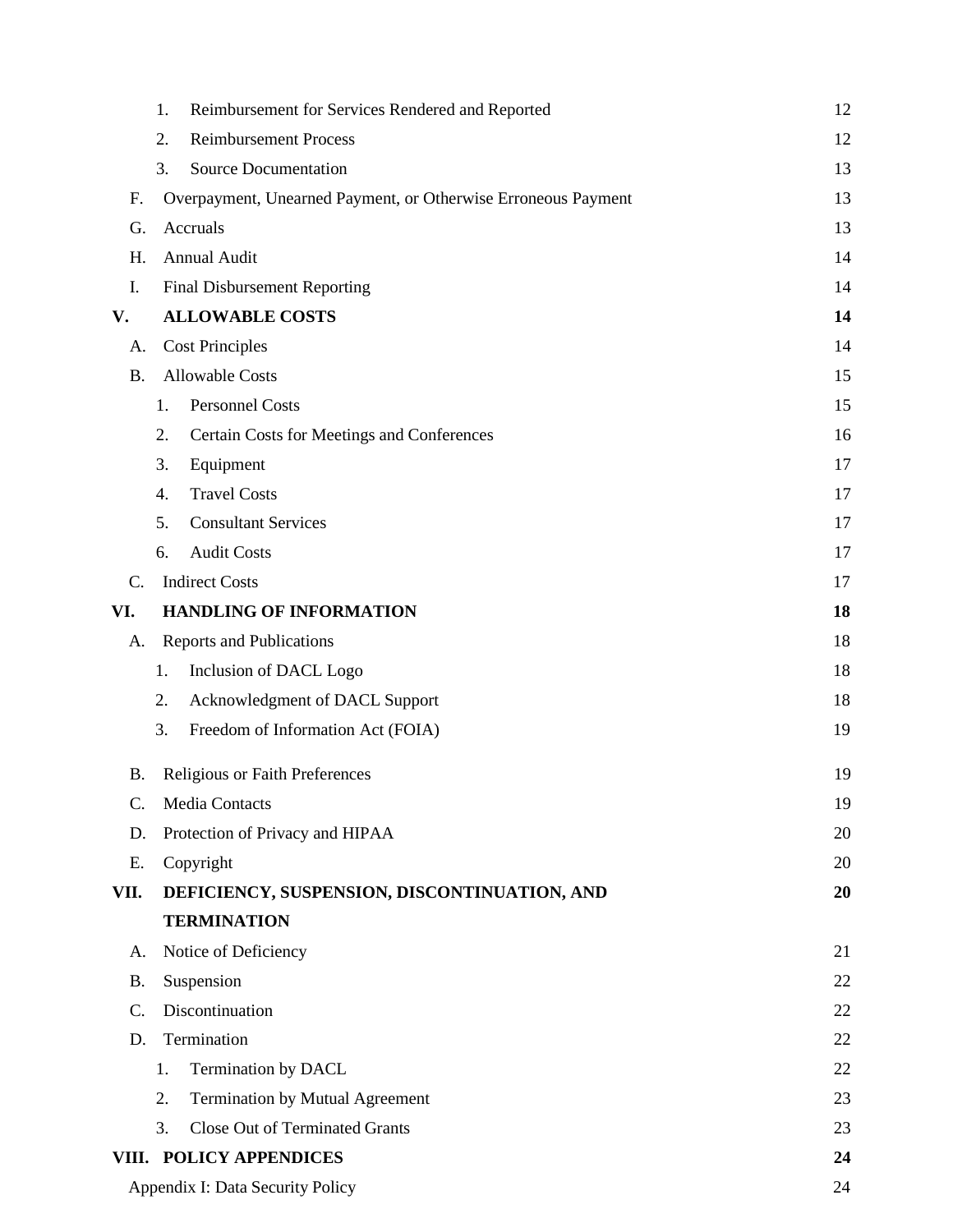| Appendix II: Voluntary Contribution Policy for [DACL]-funded Services      | 25 |
|----------------------------------------------------------------------------|----|
| Appendix III: Inclement Weather-Emergency and Discretionary Closure Policy | 26 |
| Appendix IV: Investigating Sexual Harassment                               | 27 |
| Appendix V: eRisk Incident Reporting                                       | 27 |
| Appendix VI: Advance Payment Policy                                        | 28 |
| Appendix VII: Mandatory Reporting of Elder Abuse                           | 30 |
| Appendix VIII: Language Access Policy                                      | 40 |
|                                                                            |    |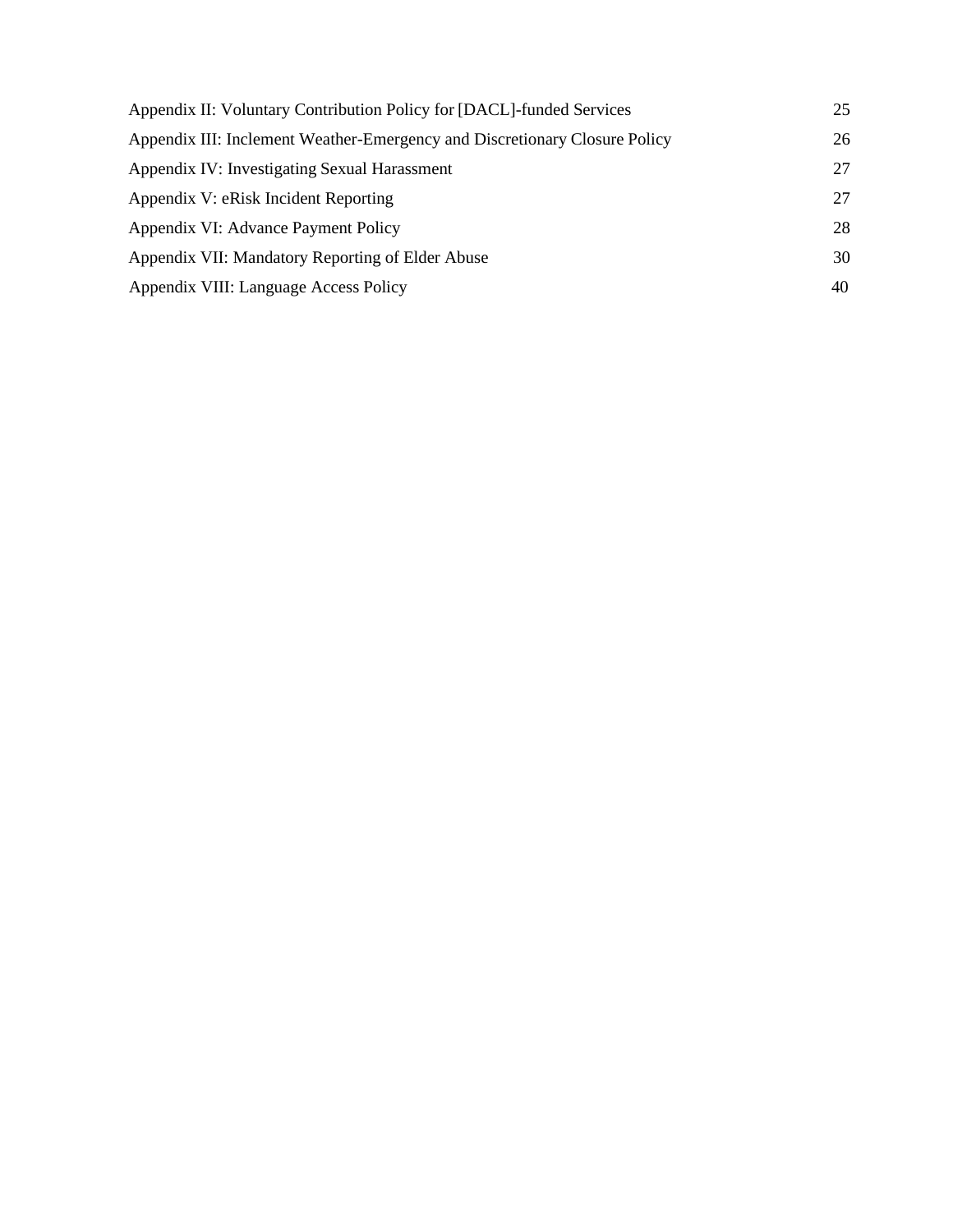## <span id="page-4-0"></span>**I. GRANT OVERVIEW**

## <span id="page-4-1"></span>**A. Introduction**

- i. The Grants Policy Manual (GPM) sets DACL's requirements and expectations of grantees, from grant award to grant close-out. It explains the administrative, operational, and financial responsibilities of all entities receiving DACL grant funds.
- ii. All DACL grantees must follow the GPM's policies and procedures for DACL-funded grant programs, along with specific directives, instructions, DACL policy memoranda, and any applicable District and federal employer requirements.1
- iii. If a grantee receives federal funds as part of its DACL grant, the grantee must know and understand any federal requirements that may be in addition to DACL's requirements.
- iv. Grantees must read and understand the entirety of their grant obligations.
- v. Grantees should reach out to their assigned grant monitor with any questions or concerns throughout the grant process.

#### <span id="page-4-2"></span>**B. Grant Relationship**

- i. Grants establish a formal relationship between DACL and grantees to provide activities, programs, and services for seniors ages 60+, people with disabilities, and caregivers.
- ii. DACL grants are governed by the GPM, Notice of Grant Award (NGA), terms and conditions, service standards, the City-Wide Grants Manual and Sourcebook<sup>2</sup>, and applicable DACL policies and directives.
- iii. By accepting the grant award, grantees agree to abide by all applicable District and federal laws, regulations, and policies and procedures.
- iv. Grantees operate the proposed activities, programs, and/or services in the accepted proposal, subject to DACL oversight.

## <span id="page-4-3"></span>**C. Grant Authority**

i. DACL administers grants funded through District-appropriated funds and federal funds. DACL's direct services and the programs it oversees enable seniors to have and maintain maximum independence and dignity in a home environment with appropriate supportive services.<sup>3</sup>

 $1$  This includes but is not limited to the District's living wage requirements, local and federal laws and regulations on nondiscrimination, and equal opportunity employment.

<sup>2</sup> Se[e https://opgs.dc.gov/sites/default/files/dc/sites/opgs/publication/attachments/Revised%20Sourcebook2016%20%2800](https://opgs.dc.gov/sites/default/files/dc/sites/opgs/publication/attachments/Revised%20Sourcebook2016%20%28003%29.pdf) [3%29.pdf](https://opgs.dc.gov/sites/default/files/dc/sites/opgs/publication/attachments/Revised%20Sourcebook2016%20%28003%29.pdf) (last accessed 22 Jul 2020).

<sup>3</sup> *See* DC Code § 7-503.03 ("[T]he Director [of DACL] shall…[c]ontract with, and make grants to, public and private agencies using Older Americans Act funds, other federal funds received by the Department, and District government appropriated funds[.]" See also 2 CFR § 200.331 ("All pass-through entities must…[e]nsure that every subaward is clearly identified to the subrecipient as a subaward and includes [certain] information at the time of the subaward and if any of these data elements change, include the changes in subsequent subaward modification."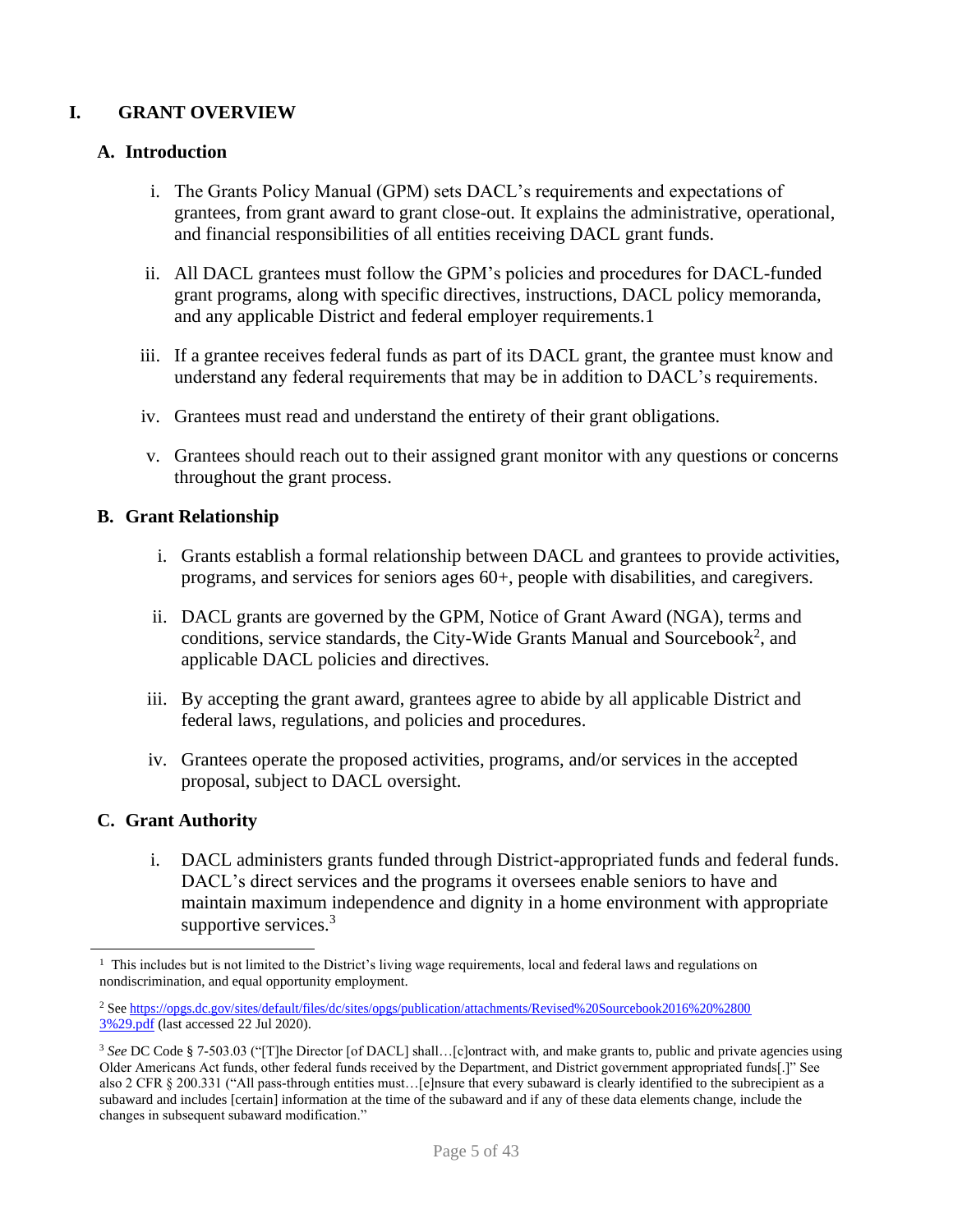ii. DACL has grant-making authority to award grants to qualified applicants in the District of Columbia. DACL grant funds come from District government appropriated funds and federal government grants.

## <span id="page-5-0"></span>**D. Notice of Grant Award (NGA)**

i. Grantees approved for grant awards will receive a transmittal letter and an NGA that contains the terms and conditions that apply to the award, any special conditions and performance standards that apply, any available forms for reporting programmatic and financial activities and to request funds, and any conditions for amendment and/or termination of the grant. $4$ 

## <span id="page-5-1"></span>**E. Grant Period**

- i. The grant period is the time indicated on the NGA during which allowable expenses may be incurred, committed, and expended. Most DACL grants are for a one-year period conforming to the fiscal year of the DC government from October 1 - September 30. DACL does not authorize any costs outside the grant period. All services, products, and expenses for products and services incurred before or after the grant period are not reimbursable to the grant. Continuation grants, if any, require an approved continuation application, and will be in the form of a new grant, with a new purchase order number, and NGA.
- ii. Some federal grants begin or end at a date different from the DACL fiscal year. Regardless of the beginning date of the grant period indicated on the NGA, all grant periods will end on September 30, the end of the DC fiscal year, to meet the requirements of the City's budget process. A continuation grant may be authorized to complete the remainder of the grant project if it was not completed during the date indicated in the NGA.
- iii. Costs incurred under the prior grant and/or the prior grant period cannot be transferred to the new grant. All services must be rendered, and costs and products delivered, received, and paid by September 30 of each fiscal year. The remaining, funds cannot be transferred to a new grant. DACL reserves the right to reduce the grant award if funds remain at the end of the grant period. A decision to de-obligate funds from a grant will be based on year-to-date (YTD) expenditures and projections for the remainder of the year. This process will start during the second part of the fiscal year.

## <span id="page-5-2"></span>**II. GRANT ADMINISTRATION**

## <span id="page-5-3"></span>**A. Monitoring Project Performance**

- i. Grantees are required to adhere to the terms and conditions of the NGA. Grantees must monitor all aspects of grant performance, including all subcontracted work that is provided via other entities as part of the grant program.
- ii. Grantees must maintain accurate documentation for all expenditures and actions

<sup>4</sup> *Id.* §10.1.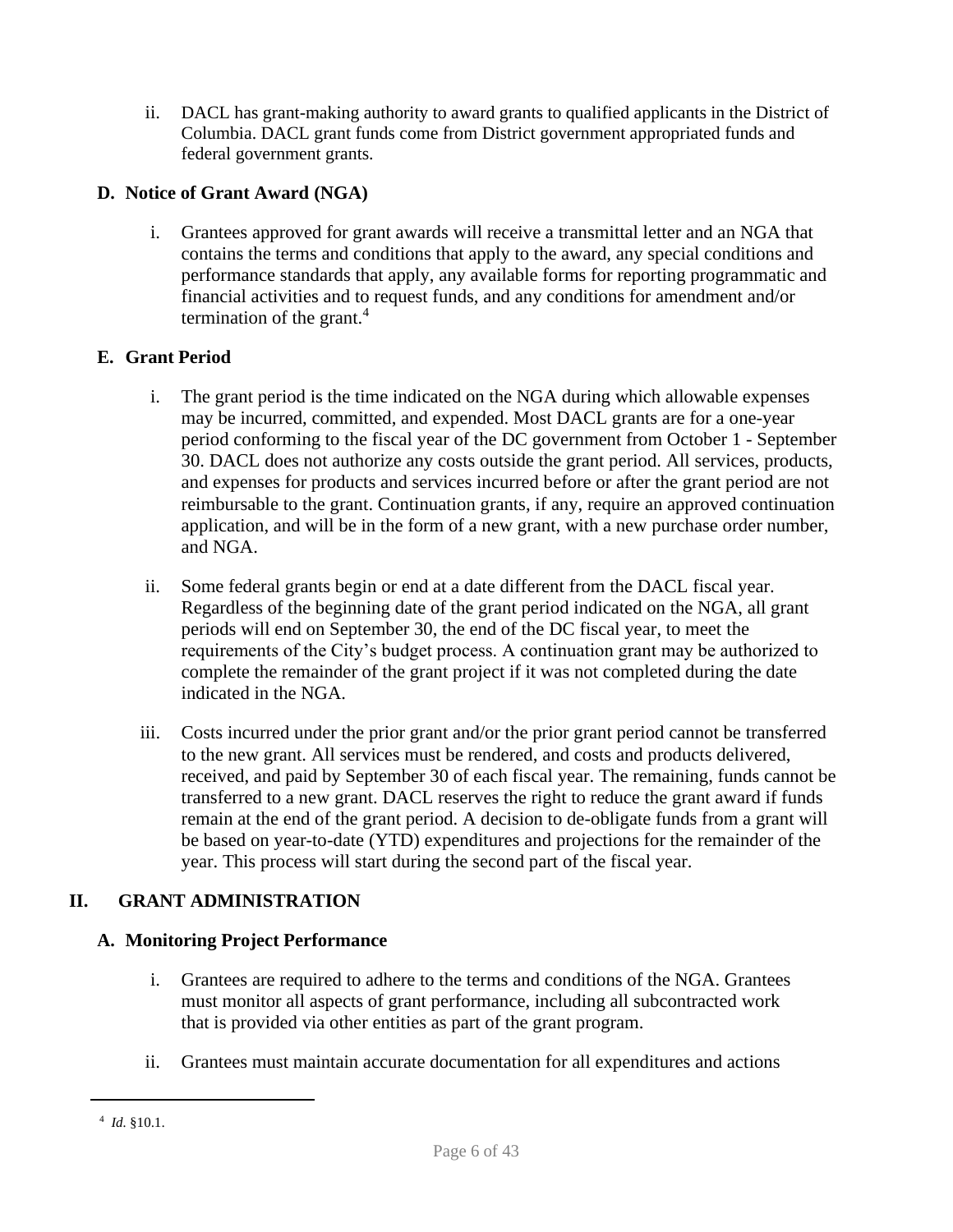taken under the grant and shall develop policies, processes, and implement practices that provide for quality assurance.

- iii. DACL monitoring of grant compliance and performance includes, but is not limited to, observation, interviews, collecting and reviewing reports, documents, and data, and any other appropriate activity. Monitoring efforts determine the grantee's level of compliance with District and/or federal requirements and identify whether the grantee's operational, financial and management systems and practices are adequate to account for program funds.<sup>5</sup>
- iv. DACL will make announced and unannounced site visits during normal operating hours to monitor the grant. Grantees and their agents shall cooperate with DACL representatives at any such site visit. DACL shall issue a site visit report following a formal site visit, identifying findings, concerns, recommendations, required corrective actions, and/or taking other action as necessary. Grantees should expect at least two site visits each fiscal year.

## <span id="page-6-0"></span>**B. DACL Service Standards**

- i. DACL has established service standards (updated periodically) for each DACLfunded grant program, which establishes minimum requirements that grantees must meet for each service to obtain reimbursement. Each program service standard includes the following provisions:
	- a. Service Definition: describes the activities constituting the service under thegrant, explains the purposes of the service, and lists the eligibility criteria.
	- b. Service Objective: the primary accomplishment that is expected to be achievedby providing service to individuals.
	- c. Service Unit: the quantitative measure of the activity provided.
	- d. Service Area: identifies the scope of clients and the geographic area covered by a service.
	- e. Service Location: describes the type of facility in which the service is provided.
	- f. Service Priorities: identify the service's primary target recipients.
	- g. Service Requirements: the minimal requirements that the grantee must provide or achieve.
	- h. Prohibited Service Components: activities that are not reimbursed for that service.
	- ii. Outcomes to be achieved by the provision of the service, performance goals, and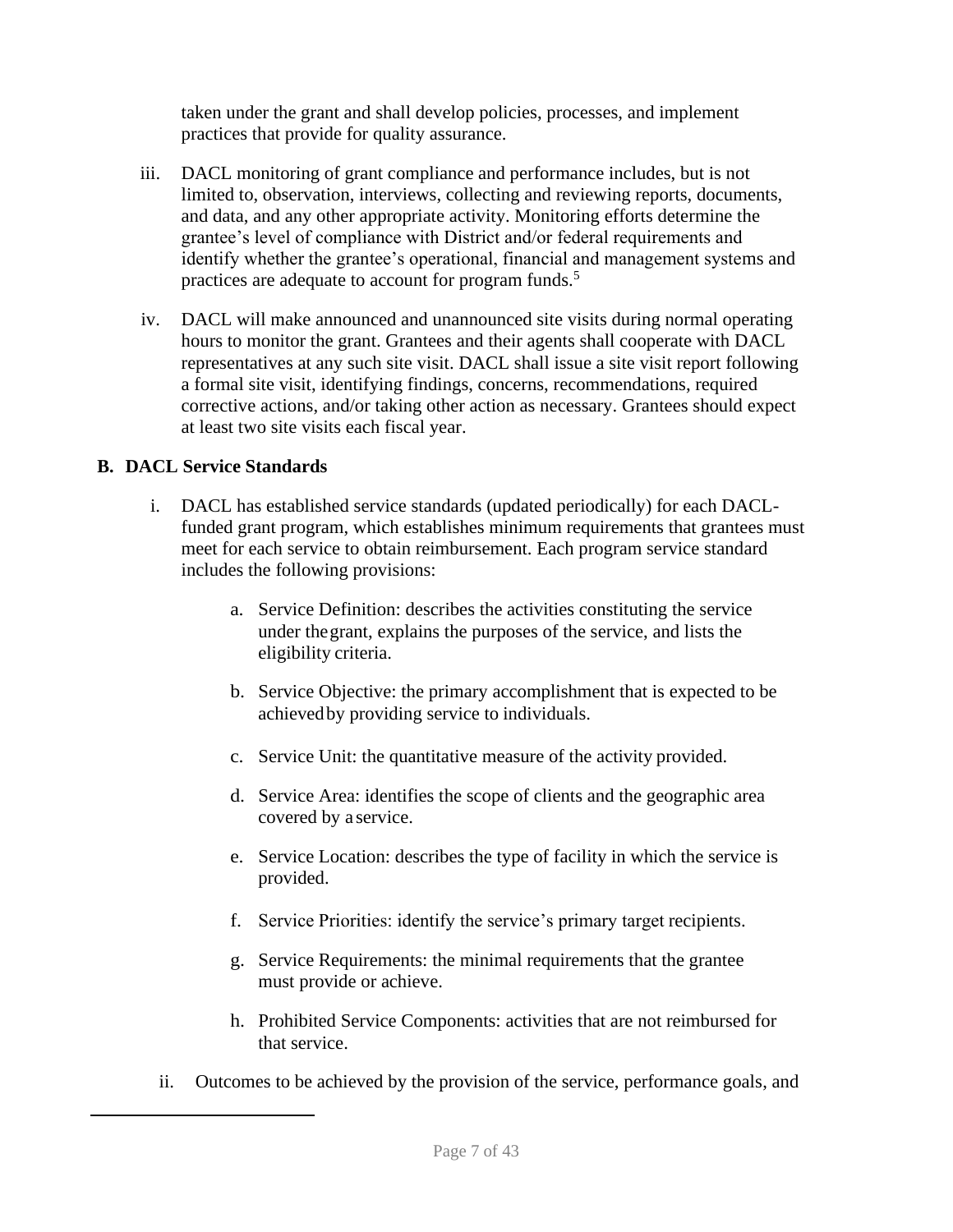how it will be monitored and measured.

iii. Documentation and reporting requirements and frequency – monthly reports are due on the 15<sup>th</sup> of the following month, other than at the end of the fiscal year when all reports must be submitted by October 10<sup>th</sup>.

### <span id="page-7-0"></span>**C. Grant Changes**

- i. Circumstances within DACL, the District, and/or the grantee organization may require the grant to change during the grant period. Grantees must provide as much notice as possible to DACL before any change that materially affects the grant
- <span id="page-7-1"></span>ii. All changes to the grant approved by DACL will be approved in writing. If DACL disapproves of the proposed changes, it may suspend, discontinue, or terminate the grant if it would have a significant negative impact on the terms of the grant.
	- a. Changes in Scope and/or Objectives

Where circumstances warrant a change in the grant's scope or objectives, the grantee must discuss the proposed change(s) with DACL. The grantee must obtain DACL's written approval at least 30 days before the proposed implementation date, stating the reason for the change, revised scope or objective, effective date, the impact on the services provided and clients served, any personnel implications, and, as appropriate, the budget impact. If 30 days advance notice is impossible, the grantee must discuss the proposed change(s) with DACL as soon as possible, at least within 24 hours or the next business day from the time it received notice that the grant should change.

<span id="page-7-2"></span>b. Changes in Facility or Site

If a change of location for a grant could a disrupt service, including but not limited to temporary closure for renovation or a permanent location move, the change is a significant event requiring prior written approval. Grantees must notify DACL as soon as the need tochange locations is apparent. Grantees must request approval, including the reason, and description of the alternate site selected, and others considered, the timing of the move, the impact on services to its existing and prospective clients, impact on client transportation, any projected drop in attendance anticipated and plans to address it, and any changes to the grant budget arising from the change in facility or site.

<span id="page-7-3"></span>c. Changes in Key Personnel

Key Personnel positions vary depending on the program. DACL identifies the key personnel. Key Personnel includes the Project Director, Assistant Project Director (if applicable), or people functioning in these capacities, regardless of title, any professional position, including but not limited to a social worker, nurse, case manager, nutritionists, program or volunteer coordinator, or any position for which the incumbent must possess a license or certification, such as site managers. Grantees must notify DACL in writing within 24-hours when there is a vacancy in a key personnel role and provide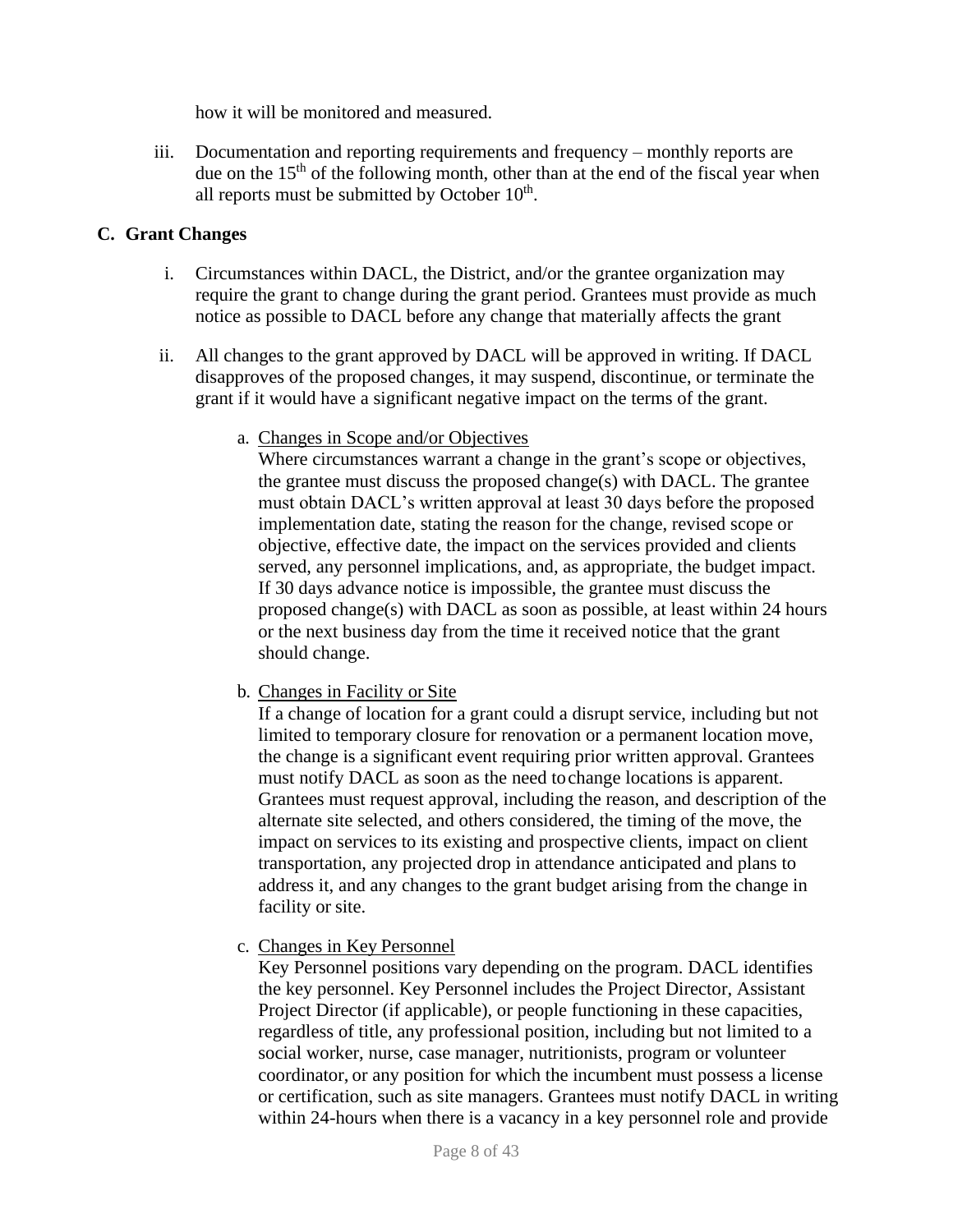notice to DACL of the interim replacement. Permanent hires or promotions to key personnel roles are subject to DACL approval.

<span id="page-8-0"></span>d. Vacancies

Grantees should fill grant-funded vacancies as soon as possible. A position that has been vacant for more than 2 months is subject to removal from the grant along with the associated salary.

When the grantee anticipates and/or identifies a Key Personnel vacancy, it must notify DACL as soon as possible (and no less than 24 hours or the next business day) describing what steps it is taking to fill the position and to maintain services in the interim. Grantees must submit resumes of at least three applicants to Key Personnel positions to DACL before making an employment offer.

e. Extended Absence of Project Director

<span id="page-8-1"></span>Grantees must notify DACL for all scheduled absences greater than one-week of the Project Director and specify what arrangements are being made to carry out the project in the interim. The grantee must notify and provide DACL in writing with a point of contact during the absence. If the Project Director will be absent cumulatively for more than 3 months during the grant year, the grantee must notify DACL, state what arrangements are being made in that person's absence and the impact on the grantee's ability to carry out the project and related administrative requirements. If the grantee chooses to retain the individual as Project Director despite a cumulative absence of more than 3 months during the grant year, the grantee must obtain written approval from DACL.

## <span id="page-8-2"></span>f. Changes in FTE(s) Devoted to the Project

A significant drop in personnel hours spent on the grant or a change in the personnel structure may impair a grantee's ability to carry out the grant. A grantee must submit a written request if it plans to reorganize the personnel structure. Any reduction of 25% of one FTE or the elimination of any Key Personnel positions is considered "substantially less" than what was approved. A lesser reduction of the total FTE(s) may trigger the requirement to request approval of the change from DACL if it has a significant impact on the grantee's ability to carry out grant objectives. A grantee must explain how it intends to meet the grant objectives with the reduced staff time or revised personnel structure.

<span id="page-8-3"></span>g. Changes in Contractors and Consultants

Grantees must submit a written request for any change in contractors or consultants paid using DACL funds. Grantees must comply with Procurement standards in retaining contractors and consultants.<sup>6</sup>

<span id="page-8-4"></span>h. Changes in the Grant Budget

Grantees will not be reimbursed for expenses not in the approved budget at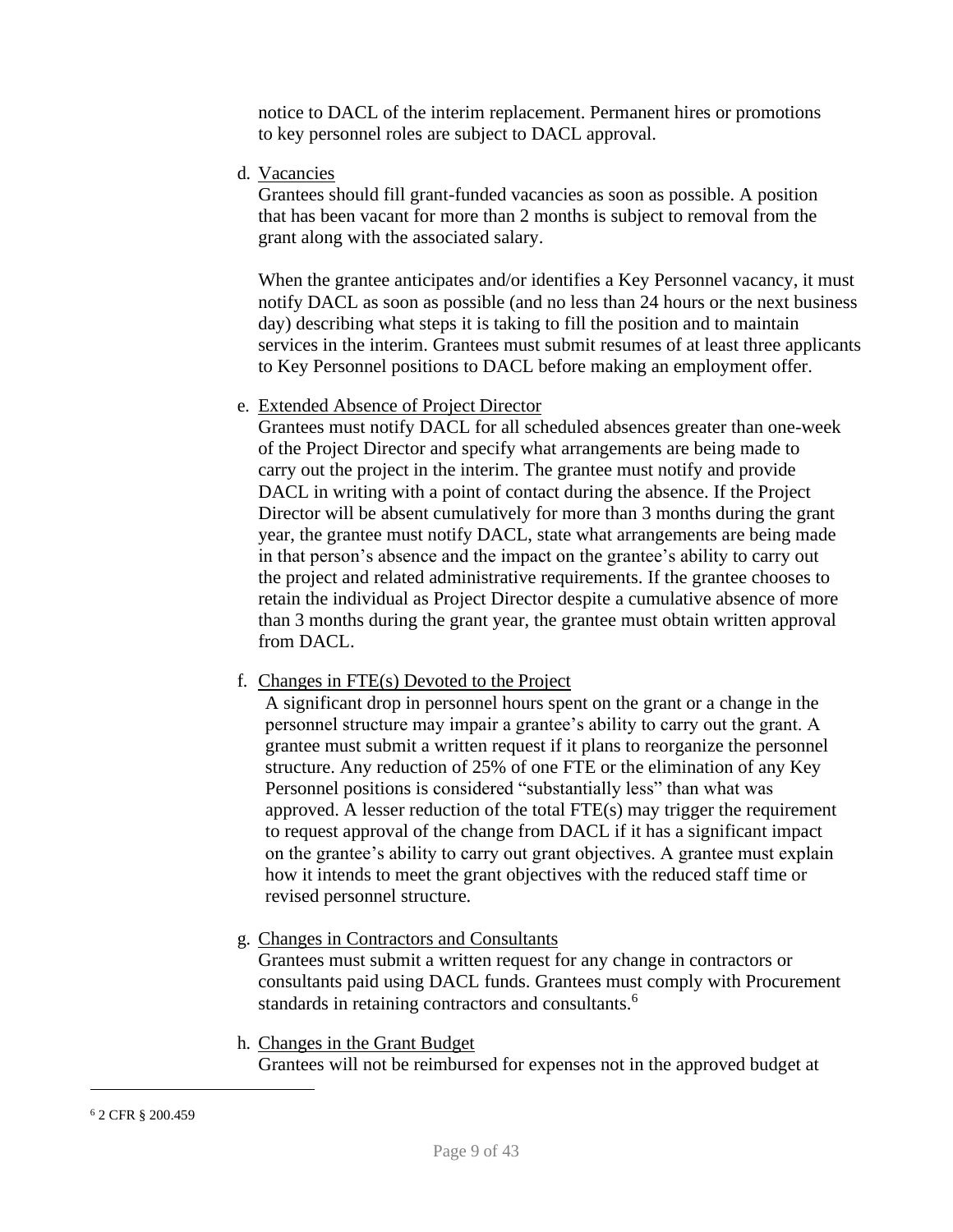the time of the expenditure. Grantees must make budget revision requests in writing, explain how the revised budget changes will impact clients served and services, include a detailed explanation of proposed changes by cost category and amount, and specify any proposed changes in the grantee share and DACL share by cost category.

i. Requests to Increase Grant Award

A grantee with a specific need that could not have been reasonably known at the time of the execution of the grant award may request a one-time increase in its award. For such specific, one-time needs, a grantee should request in writing and include:

- A summary of the work proposed;
- A justification for the supplemental funding, including the specific needs and circumstances that triggered the request and why this was not foreseeable;
- Verification of actual and projected use of all unobligated funds in the current grant award; and
- A detailed budget by cost category for the increased funding requested. If supplemental funding is approved, a revised NGA will be issued, and the grantee must provide the appropriate revised budget schedules, objectives, and plan of action.<sup>7</sup>
- j. Timeline for Submitting Budget Change Requests

Requests for budget changes must be submitted to DACL at least 21 days before the desired effective date. Requests for budget changes after the  $10<sup>th</sup>$ month of the grant year, or less than two months before the end of the grant period, whichever is earlier, will be considered only in emergencies. When a budget revision request is approved, DACL will issue an amended NGA**.**

## <span id="page-9-0"></span>**D. Reporting Requirements**

- i. DACL requires certain reports and information to ensure grantees are properly using grant funds and making progress in carrying out its project or program and meet federal and other data collection and reporting requirements.
	- 1. Incident Reports

<span id="page-9-1"></span> $<sup>7</sup>$  DACL has the sole discretion of determining whether or not to approve a request to increase the grant award based on</sup> factors including but not limited to available funds, total number of requests, program need, and agency priorities. The final decision is made by the Director and is not appealable.

<sup>6</sup>*Id* § 11.2.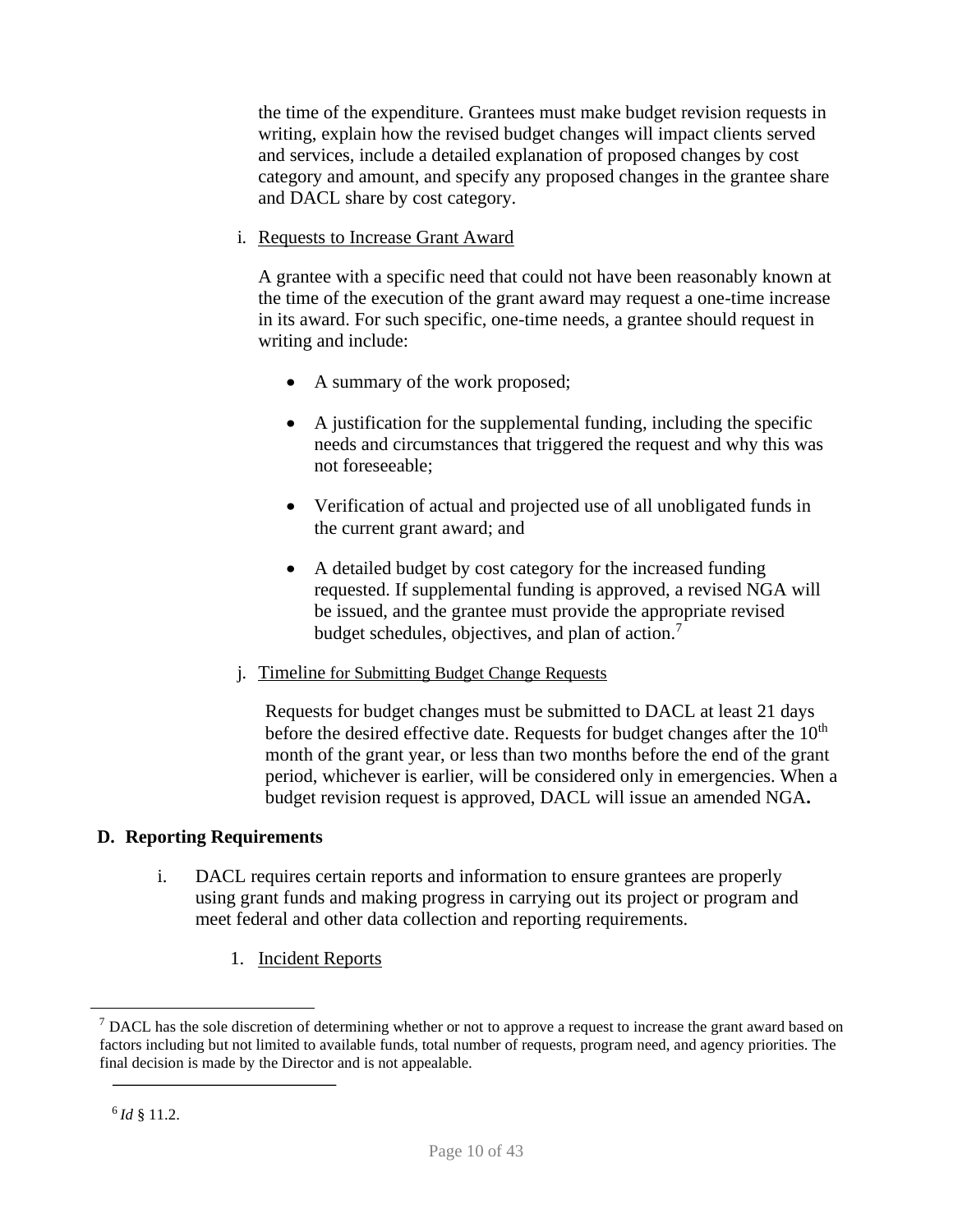Grantees must *immediately* report to DACL any problems, delays, or adverse conditions that materially affect their ability to carry out the activities and/or achieve the performance goals of the grant. Significant reportable events include, but are not limited to, unusual incidents or accidents; significant personnel matters that may affect program operations such as positive drug tests, claims of harassment or other assault, and suspected or confirmed exposures of grantee staff or clients to COVID-19 or any other communicable disease or virus that is the basis of a public health emergency; facility issues/major site renovations; site closures; external events affecting program operations; fraud; and/or a significant drop in program attendance or revenue. Reports must include the incident's basic facts, persons involved, persons notified, a description of the action taken or proposed, and any assistance needed to resolve the situation.

Grantees must report significant events to DACL as soon as possible, but no later than the next business day upon learning of the reportable event, via the eRisk portal. The grantee should email a copy of the report submitted in eRisk as a PDF to the assigned grant monitor upon its submission into eRisk. Paper report submissions will not be accepted.

Incident Reports must be completed in their entirety. Specific actions taken by the grantee must be explained and followed through to the final action step that shows completion of the incident.

#### <span id="page-10-0"></span>2. Comprehensive Universal Reporting Tool (CURT)

Grantees use the CURT to provide information on their progress on the grant. Grantees must provide information on current grant activities; monthly and YTD client or units of service counts for each grant objective; a summary of the grant finances showing monthly, and YTD DACL and grantee share expenses, with explanations of large variances; outreach activities; and any deviations from the approved personnel roster. The CURT form is attached in the appendix to this manual. The CURT is due 30 days following the end of each month. The grantee should also use the CURT as a management tool for assessing its progress and awareness of significant grant issues. Information in the CURT may be made available to the general public through FOIA.

#### <span id="page-10-1"></span>3. Data Management

The Client Services Tracking and Reporting System (CSTAR) is used by DACL for data collection and analysis purposes. Grantees must promptly, not to exceed more than 5 business days after the program or service is provided unless otherwise stated in the service standard,<sup>8</sup> and accurately (1) enter monthly service and customer data (including case notes, if applicable); and (2) regularly monitor referrals from I & R/A, with contact made at least within 5 days of the referral. Grant

<sup>&</sup>lt;sup>8</sup> For example, the service standard for case management requires entry within 48 hours.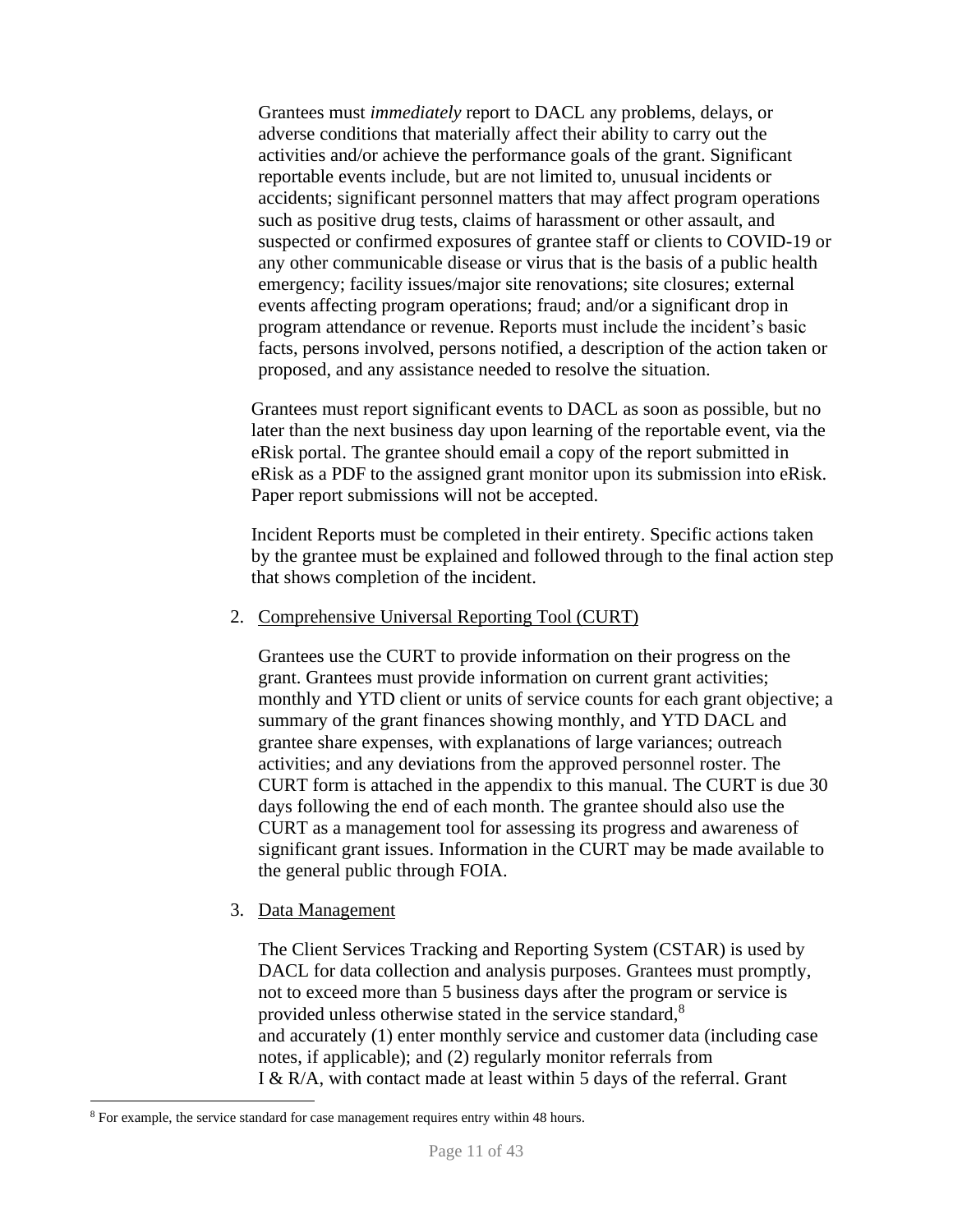monitors will compare CSTAR data with the grantee submissions for reimbursement. DACL will not reimburse the grantee for costs associated with programs and/or services that are not reflected in CSTAR.

Grantees must explain any decrease in units of service from the prior fiscal year or failure to meet the total number of units of service in the grant. Failure to meet the total units of service in the grant agreement may result in a reimbursement review. This may include, but is not limited to, a review of payments, unit production, services rendered, and related documentation. DACL cannot reimburse costs that are not associated with providing units. Detailed descriptions of each type of unit of service are contained in the Service Standards.

## <span id="page-11-0"></span>**E. Records Retention and Access**

- i. Grantees must maintain, have readily accessible, and provide immediate access to DACL or DACL designees upon request during normal business hours, to all grant-related records as described in this section. These include, but are not limited to, financial records<sup>9</sup> and related documents that substantiate grant performance and costs, such as written or recorded material, regardless of media, including electronic transmissions, CDs, videos, tapes, and copies.
- ii. Grant documents include copies of all grant and subgrantee awards, applications, reports, and grant-related correspondence. Personnel and payroll records include time and attendance reports for all individuals paid under the grant, including records of volunteers whose services are included as part of the grantee share and consultants' time and effort reports.
- iii. Grantees must comply with DACL requests to make copies of records in a format of DACL's choosing (whether paper or electronic). This includes records that contain protected health or other sensitive information. Grantees must safeguard sensitive files appropriately before transmitting them to DACL by encrypting them with a password or arranging for in-person pickup by DACL personnel.<sup>10</sup>
- iv. For grants renewed on an annual or periodic basis, records shall be kept for a minimum of three years from the date of submission of the annual audited financial statement covering that grant period, except in certain instances.<sup>11</sup>

<sup>9</sup> Financial records must be kept in accordance with Generally Accepted Accounting Principles. See City-Wide Grants Manual and Sourcebook §7.2.

<sup>10</sup> DACL may reimburse grantees for reproduction costs

<sup>11</sup> *See* 2 CFR § 200.333 (listing exceptions as Litigation, claims, and audits; when DACL is notified by HHS/ACL to extend the retention period; records for real property and equipment acquired with Federal funds (which must be retained for 3 years after final disposition; when records are transferred to or maintained by the Federal awarding agency or passthrough entity (in which case the 3-year retention requirement is not applicable to the non-Federal entity); records for program income transactions after the period of performance; and indirect cost rate proposals and cost allocations plans. Further information and guidance is provide in "Uniform Administrative Requirements, Cost Principles, and Audit Requirements for Health and Human Service Awards," 45 CFR Part 75, Subpart D – Post Federal Award Requirements, Record Retention and Access (§§ 75.361-75.365).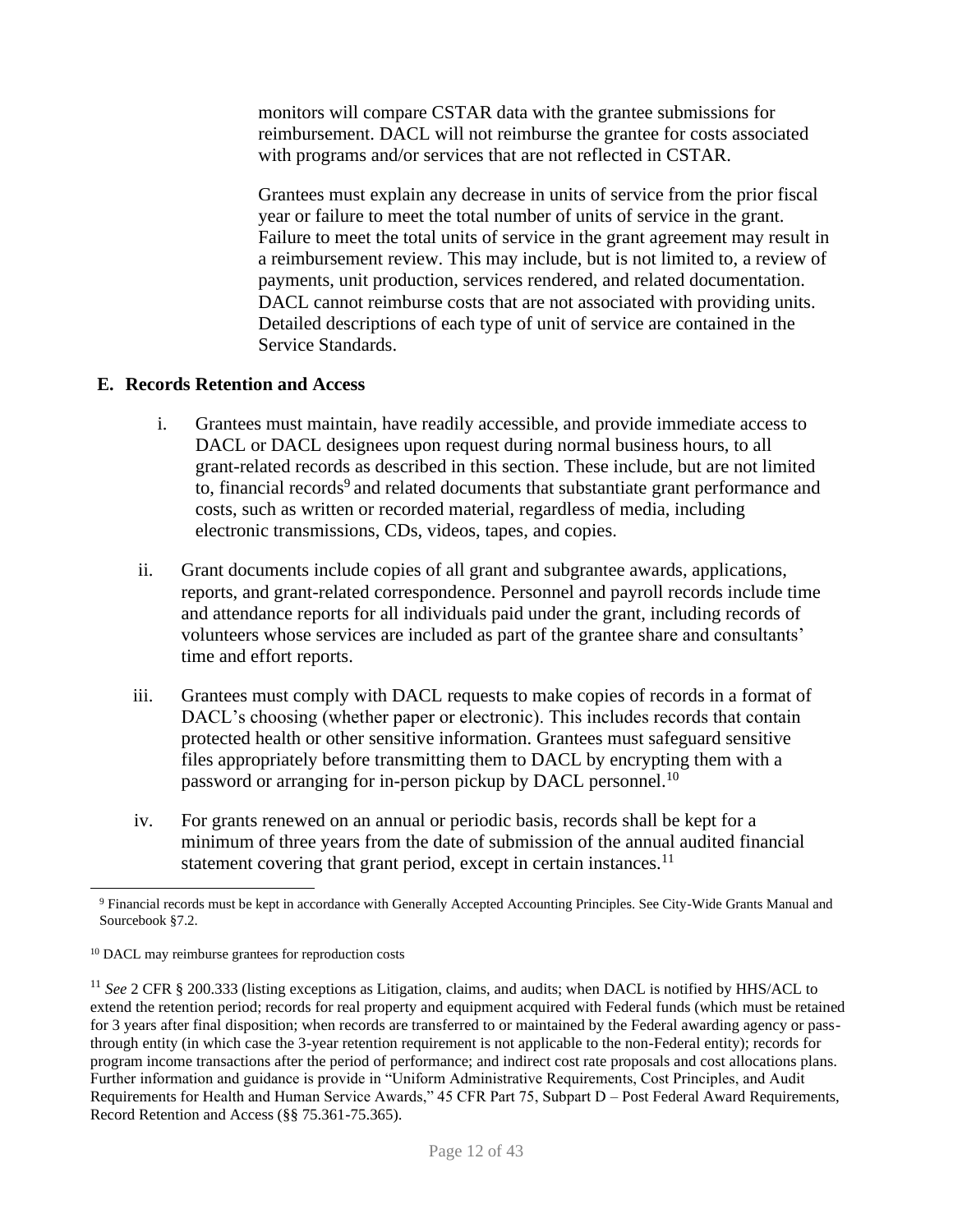v. Failure to provide timely and complete access to requested records may result in corrective action taken by DACL, including immediate suspension or termination of the grant.

## <span id="page-12-0"></span>**F. Grant Closeout**

- i. Grant closeout is initiated on the date that all grant work is completed but not later than the last day of the grant period.
- ii. Within 30 days after the grant project is concluded, the grantee must refund to DACL any balance of unobligated funds advanced or paid to the grantee.
- iii. Within 60 days, the grantee must meet all its unpaid grant obligations and submit to DACL final financial and performance reports.
- iv. DACL may approve a grantee's written request to extend the 60-day final reporting period for good cause shown. The final report must:
	- 1. Include a current accounting of any property or equipment bought with grant funds, identifying any item to which DACL retains title, a final accounting of all grant funds received, the total final grantee share of approved costs, a zero balance for unliquidated obligations, and indicating the exact amount of unobligated DACL funds; and
	- 2. Contain a summary of the project's success in meeting the grant objectives and performance metrics, final year-to-date client counts and units of service, a descriptionof what steps were taken to transition clients to other programs or service providers (if no continuation of grant), and such other information as DACL may require.
- i. Unobligated District funds remaining at the end of the grant period, cannot be carried over into the next fiscal year. In some but not all circumstances, federal funds may be carried over.
- ii. A no-cost extension for federal funds extends the grant period without increasing the costs of the project and requires advance written approval from DACL. Unobligated funds are "carried over" into a no-cost extension grant period.
- iii. To request a no-cost extension to carry over unobligated federal funds, grantees must:
	- 1. Request a no-cost extension to DACL in writing at least 45 days before the expiration date of the grant;
	- 2. Explain the need for the extension; and
	- 3. Include an estimate of the unobligated funds remaining and a spending plan for the remaining funds. The plan of use for the carryover funds must be consistent with previously approved project objectives.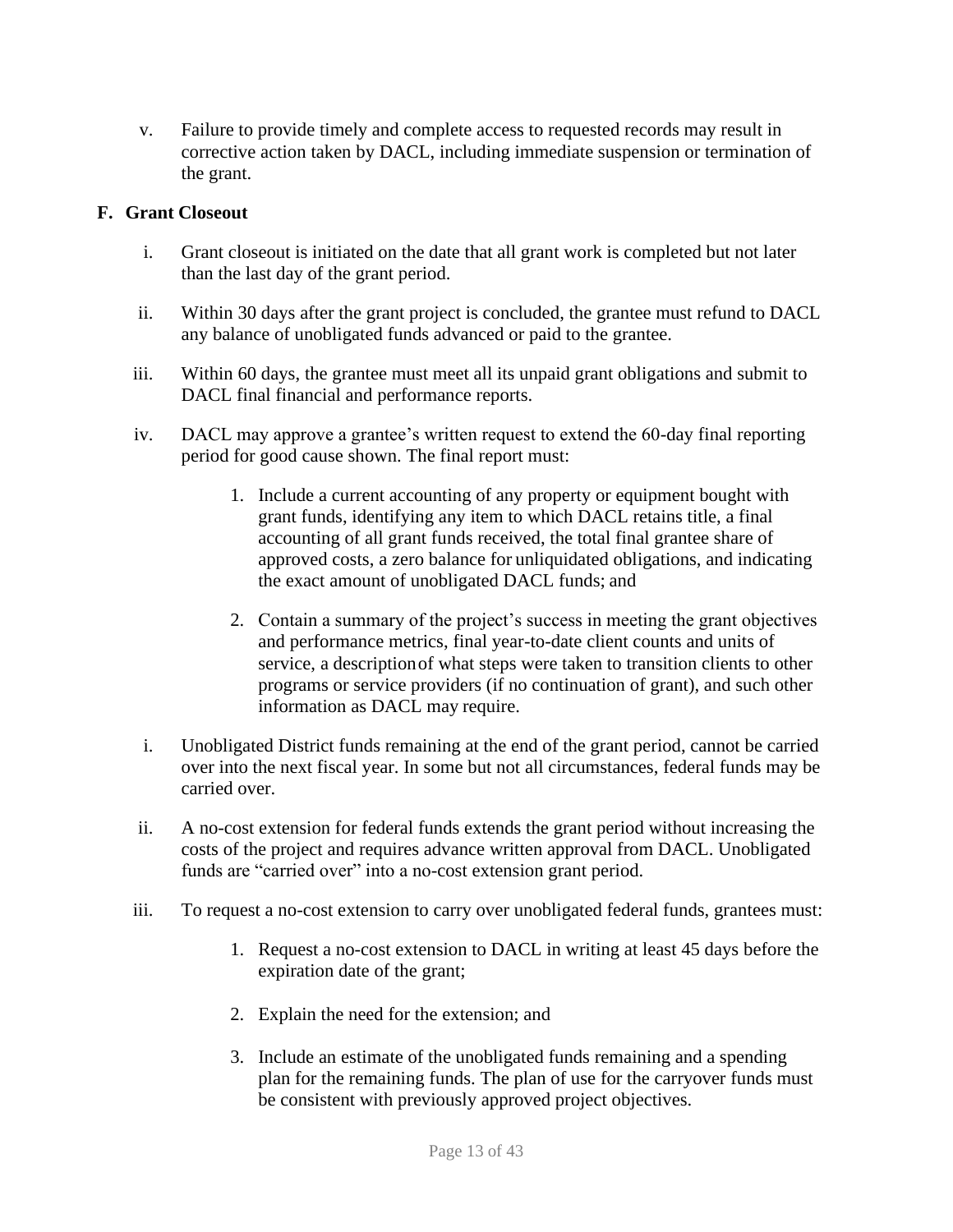- iv. For federal discretionary grants, grantees must normally reconcile costs incurred under the award within 60 days of the end of the grant period. Grantees must submit all documentation required for reimbursement (e.g., units of service, source documentation, the M-1 financial report with supporting invoices and receipts, and/or any other required financial documents).
- v. If a no-cost extension is granted, the grantee has 60 days after the end of the extended period to liquidate its obligations; otherwise, the grantee has 60 days from the grant's expiration to submit invoices for expenses incurred during the approved grant period.
- vi. For all other DACL grants, grantees should liquidate all obligations incurred by submitting invoices and any required financial reports by the date specified by DACL.
- vii. Every year, DACL sends out a close-out memorandum outlining grantee obligations, including the date by which grantees must submit all documentation required for reimbursement. This date is governed by deadlines established by the Office of the Chief Financial Officer (OCFO) and DC Comptroller and is not subject to extensions.
- viii. DACL may require a financial and compliance audit of the grant after the grant closeout. If the final audit shows disallowed costs; improper allocations of contributions and/or refunds; and/or incorrect service data reporting upon which reimbursement was requested and granted, DACL may recover appropriate amounts from the grantee.

## <span id="page-13-0"></span>**III. REQUIRED GRANTEE POLICIES**

## <span id="page-13-1"></span>**A. Grantee Code of Conduct**

i. Grantees are encouraged to develop their codes of conduct applicable to their respective organizations that are consistent with the DACL GPM and DACL policies for the SSN.

## <span id="page-13-2"></span>**B. Personnel Policies**

- i. DACL requires grantees to maintain a personnel policy and written position descriptions for all staff paid under the grant.
- ii. Grantees should have established procedures for recruiting and selecting new staff, a systematic process for determining staff salaries and benefits, a personnel recordkeeping system, a training and development plan or program, and annual written staff evaluations.
- iii. In selecting among equally qualified applicants to work on DACL grant-funded programs, DC residents and those persons 55 years and older must receive preference**.**

## <span id="page-13-3"></span>**C. Procurement Standards**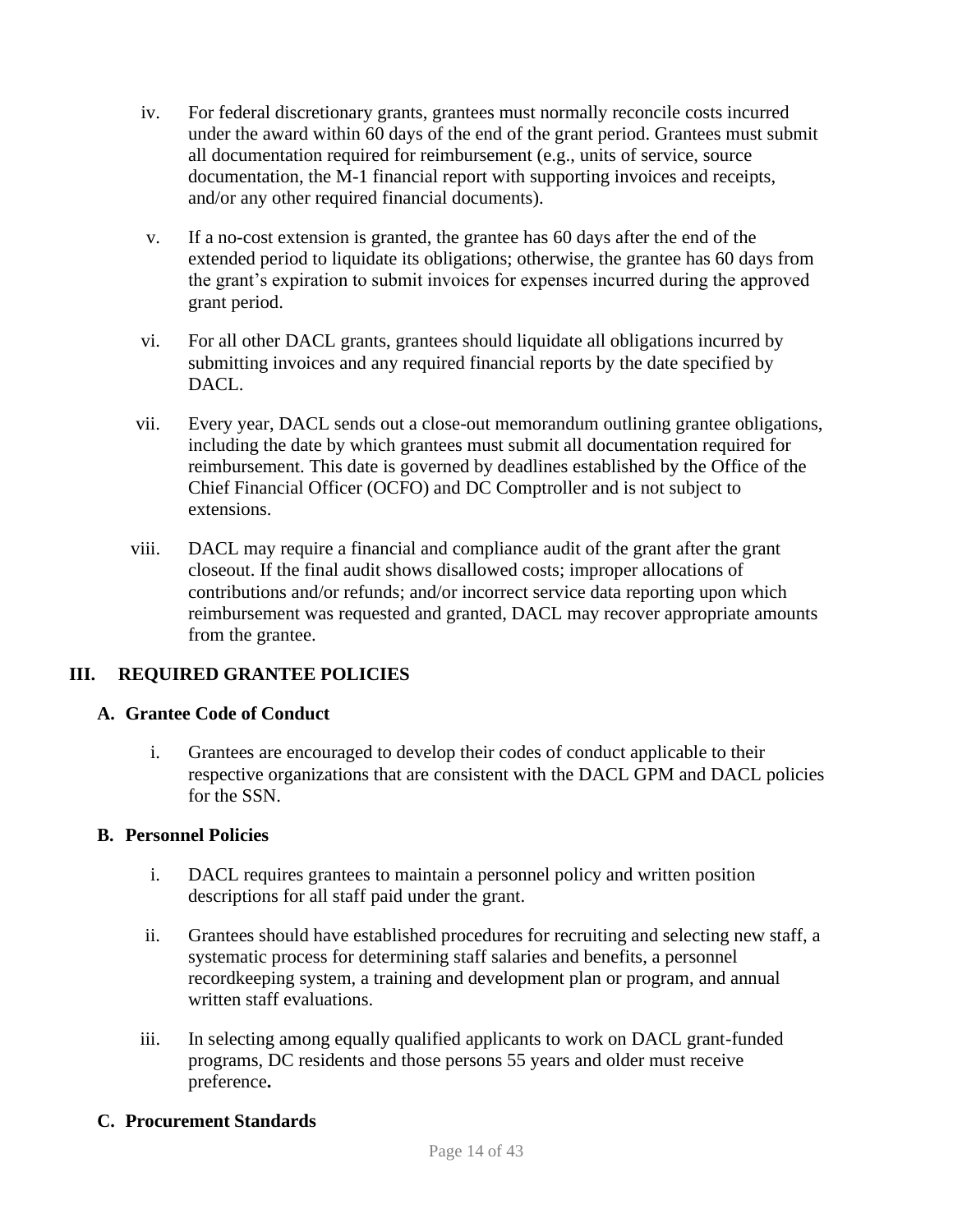- i. All DACL grantees that receive federal funds from DACL shall be governed by District and federal standards for the procurement of supplies, equipment, construction, and other services.<sup>12</sup>
- ii. Grantees that do not receive federal grant funds during the fiscal year from DACL must have written procedures for the purchase of supplies, equipment, and other services that identify staff positions authorized to make and approve purchases, standards of conduct, and the dollar thresholds for which competition and internal approvals are required.

## <span id="page-14-0"></span>**D. Property Management Standards**

- i. A request to use grant funds to purchase equipment that costs more than \$500 and not originally approved as part of the budget submission must be made in writing, detailing the need for the purchase, cost, and impact that the equipment's use or nonuse will have on the program.
- ii. Unless otherwise specified by  $DACL<sup>13</sup>$ , title to equipment purchased with grant funds vests in the grantee upon acquisition.
- iii. A grantee must request advance written approval from DACL before selling or disposing of equipment purchased with DACL funds. DACL requires that the proceeds be used for the replacement of the equipment or other uses to further the purposes of the grant.
- iv. Grantees must use equipment that is purchased with grant funds for the project or program for which it was acquired for as long as needed. The grantee may share the use of the equipment for other federally or DACL-sponsored projects only with DACL approval.
- v. Grantees must maintain property/inventory records for all equipment purchased with grantfunds. Records must include a description of the equipment, the manufacturer's serial number, model number, or other identification numbers; source of the purchase, date of purchase, cost, percentage of DACL grant funds used in the purchase, condition of equipment, and information on disposition if the equipment is disposed of or sold.
- vi. Grantees should conduct an inventory of equipment purchased with grant funds at least annually to reconcile property to the records. DACL requires an inventory of equipment purchased with DACL grant funds as part of a continuation grant application. A similar updated inventory is required as part of the audited financial statement.
- vii. Grantees must report any lost or stolen equipment purchased with DACL funds to

<sup>12</sup> *See* 2 CFR § 200.318 ("General procurement standards.")

<sup>&</sup>lt;sup>13</sup> For example, DACL retains title to equipment if grantee fails to contribute its required local share, if any, or if DACL finds that the grantee improperly used funds.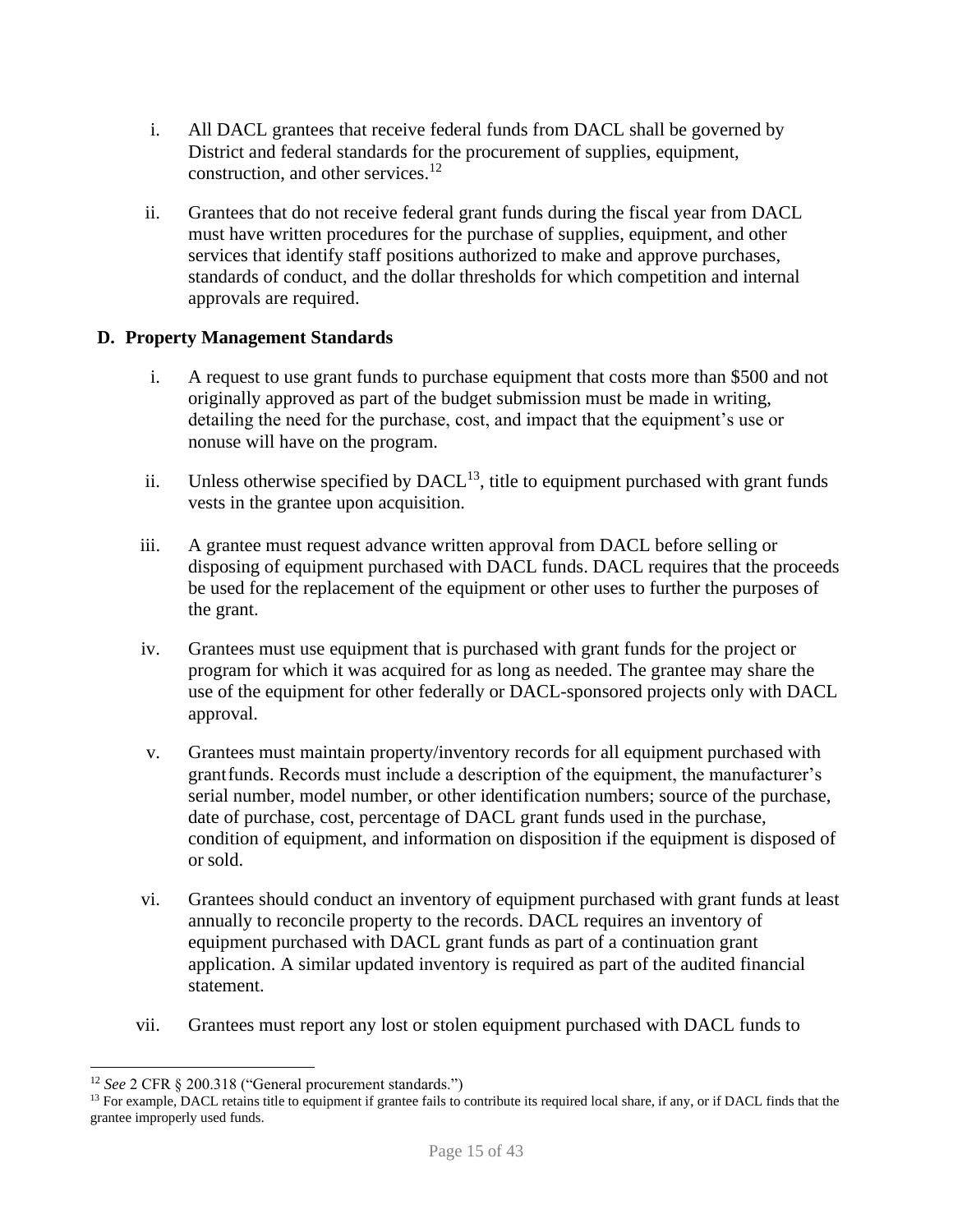DACL describing their investigation into the loss and steps being taken to avert further loss. Depreciation or use charges on equipment acquired under a federally or District supported project are unallowable.

viii. DACL grantees receiving federal funds must comply with federal requirements for real property, equipment, and intangible property costing \$5,000+ per unit with a useful life of more than one year. $14$ 

## <span id="page-15-1"></span>**E. Written Financial Procedures**

- i. Grantees must have written financial procedures governing their organization's financial processes.
- ii. The procedures supplied with the grantee's accounting software do not constitute sufficient written procedures for a grantee's internal processes.
- iii. At a minimum, written financial procedures must:
	- 1. Specify, by position and scope of authority, the employee(s) authorized to take any action obligating funds (committing the organization to spend money), signing checks, utilizing petty cash, reviewing and approving payroll, receiving, or depositing any revenue received by or on behalf of the organization, and taking part in the procurement, bookkeeping and reconciliation processes;
	- 2. Provide for a uniform process for making payments including the authorizing signatures, supporting documentation establishing the purpose and amount of the expenditure, and tie-in to the general ledger by budget line item;
	- 3. Establish rules for satisfying and separating the local cost-share, if any;
	- 4. Detail the organization's payroll and time and attendance process, including supervisory review and approval and recordkeeping; and
	- 5. Provide for separation of duties and internal checks and controls for all financial transactions.
	- 6. No single employee should have control of all financial operations, procedures, and records.
- iv. In general, written financial procedures should be proportionate to the size and complexity of the organization's operations and the support it receives.

## <span id="page-15-0"></span>**IV. FINANCIAL REQUIREMENTS, STANDARDS, AND PAYMENTS**

i. All DACL grantees must have financial management systems that comply with District and federal requirements.

<sup>14</sup> See 2 CFR 200.33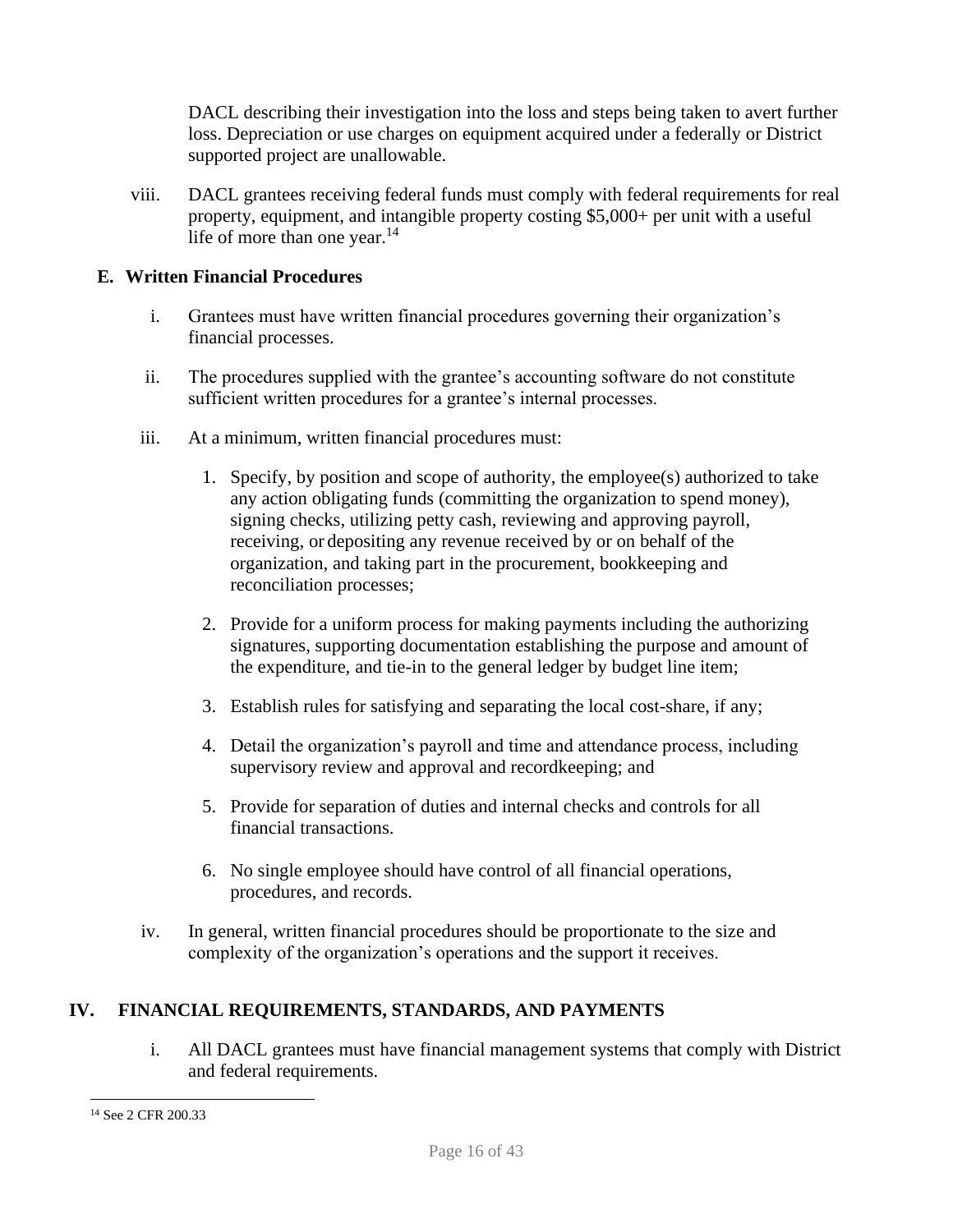## <span id="page-16-0"></span>**A. Segregation of Grant and Project Expenses**

- i. A grantee's financial management system must account for the cost categories specified in the DACL budget including personnel, fringe benefits, supplies, equipment, travel, occupancy, communications, other direct costs (broken down by type), and indirect costs.
- ii. Grantees must adhere to Generally Accepted Accounting Principles (GAAP) regardless of the source of funds.
- iii. Grantees must separate grant costs by project and source of funds. Where more than one project is covered by a grant, each project must be accounted for separately. Some types of project expenses may be paid partly by DACL grant funds and partly by other sources. The grantee's financial management system must be able to distinguish both the sources and the amounts incurred from each source.

#### <span id="page-16-1"></span>**B. Program Income**

- i. Grantees must account for program income that is directly generated by a grant-supported activity or earned only because of grant-funded activities during the grant period.
- ii. Unless otherwise restricted by federal regulations or the grant agreement, grantees may deduct grantee share costs incident to the generation of gross income to determine program income under a grant. Examples include, but are not limited to, fees for service, the sale of items made under an award, income from the use or rental of real or personal property acquired with grant funds, and voluntary contributions by program participants.
- iii. Program income generally does not include interest earned on grant funds, rebates, credits, or discounts.<sup>15</sup>
- iv. Grantee must use program income in one of the following ways:
	- 1. Add to the grant-funded project to further eligible program objectives (voluntary contributions for programs under Title III of the OAA **must** be used in thisway);
	- 2. Deduct from the total program cost in determining the net allowable costs on which the DACL share, including federal dollars, is based; or
	- 3. Reduce DACL's local share of the project.

#### <span id="page-16-2"></span>**C. Voluntary Contributions**

i. All DACL-funded grant services must be available to participants free of charge, except for pre-approved cost-share programs.

<sup>&</sup>lt;sup>15</sup> 2 CFR § 200.80. If the rebate, credit, or discount is for an expense that has already been reimbursed to the grantee by DACL, the grantee must reconcile the rebate, credit, or discount, on the grant award (the total expense would be less than the amount that DACL reimbursed for, so grantee must pay back the amount of rebate, credit, or discount to DACL).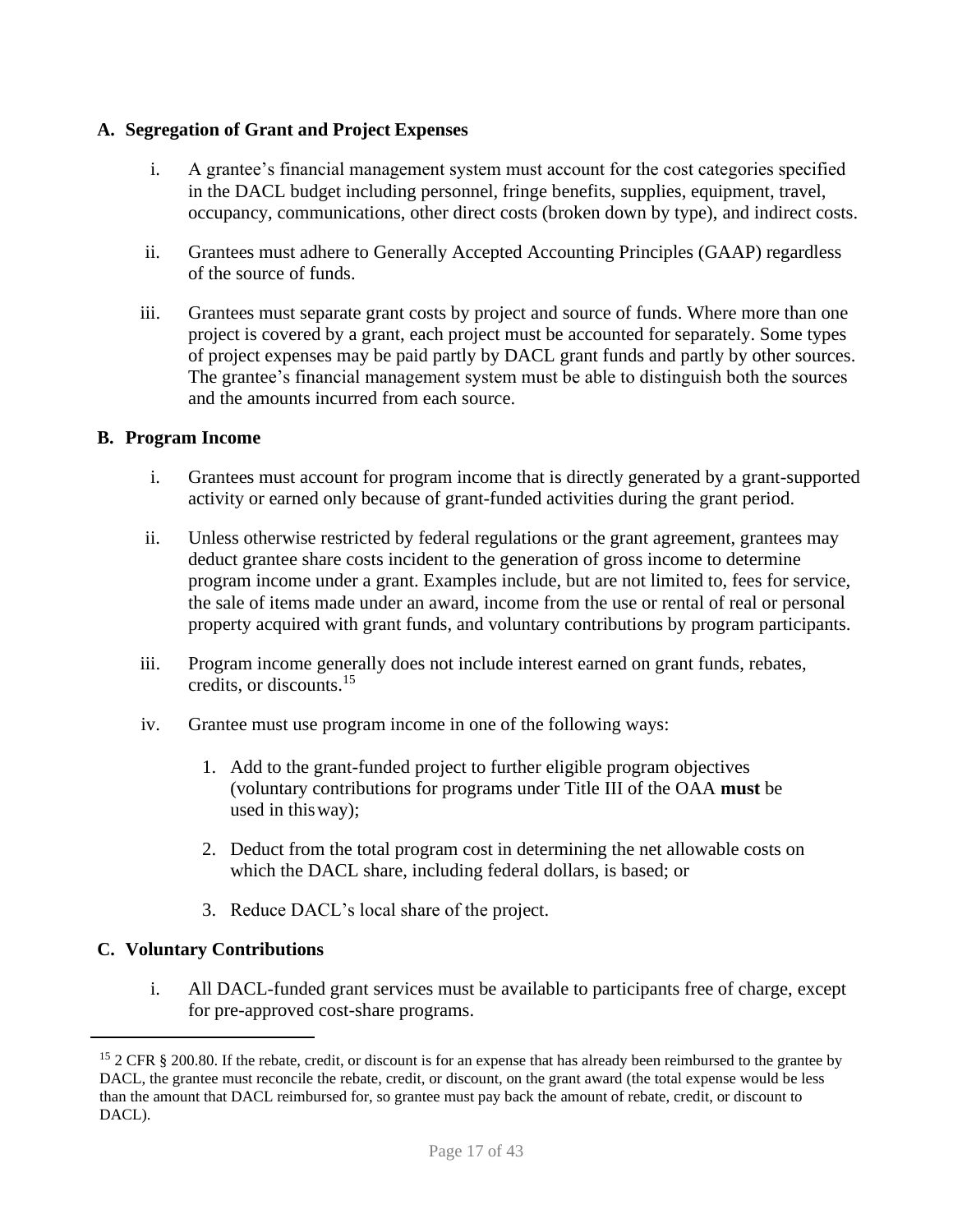- ii. Grantees should encourage and accept voluntary contributions by:
	- 1. Informing participants, and other appropriate parties, such as family members and caregivers, of the cost of providing the service and letting them know that any voluntary contributions are used to help defray program costs and make additional services available to others;
	- 2. Offering them an opportunity to make a voluntary contribution; and
	- 3. Unambiguously stating that "No one will be denied the service if they are unable tomake a donation."
- iii. Statements that are designed to look like a bill, are intimidating, or fail to state that contributions are voluntary, are not allowed.
- iv. Voluntary contributions are considered program income. Grantees must account for all voluntary contributions and show how the contributions were spent. Voluntary contributions are different from costs for events charged by a third party, even if the grantee collects the money for a non-DACL-funded event, and thus are not covered under this section.

## <span id="page-17-0"></span>**D. Payments and Financial Reports**

- <span id="page-17-2"></span><span id="page-17-1"></span>i. Failure to submit requested information required for reimbursement on time may include, but not limited to:
	- A delay in reimbursement;
	- Forfeiture of reimbursement for the period affected;
	- Suspension or termination of the grant award; and/or
	- The addition of conditions to the affected grant or future grant.
		- 1. Reimbursement for Services Rendered and Reported
			- a. Grantees are required to collect and report the number of clients served and the number of services provided each month based on standard units of service.
			- b. Each NGA includes an agreement on the number of clients served and the number of services provided for the grant period.
			- c. Grantees must notify DACL immediately if they are not able to meet the terms and conditions of the grant agreement for any reason. DACL will not provide reimbursement or payment for services that are not provided or not reported.
		- 2. Reimbursement Process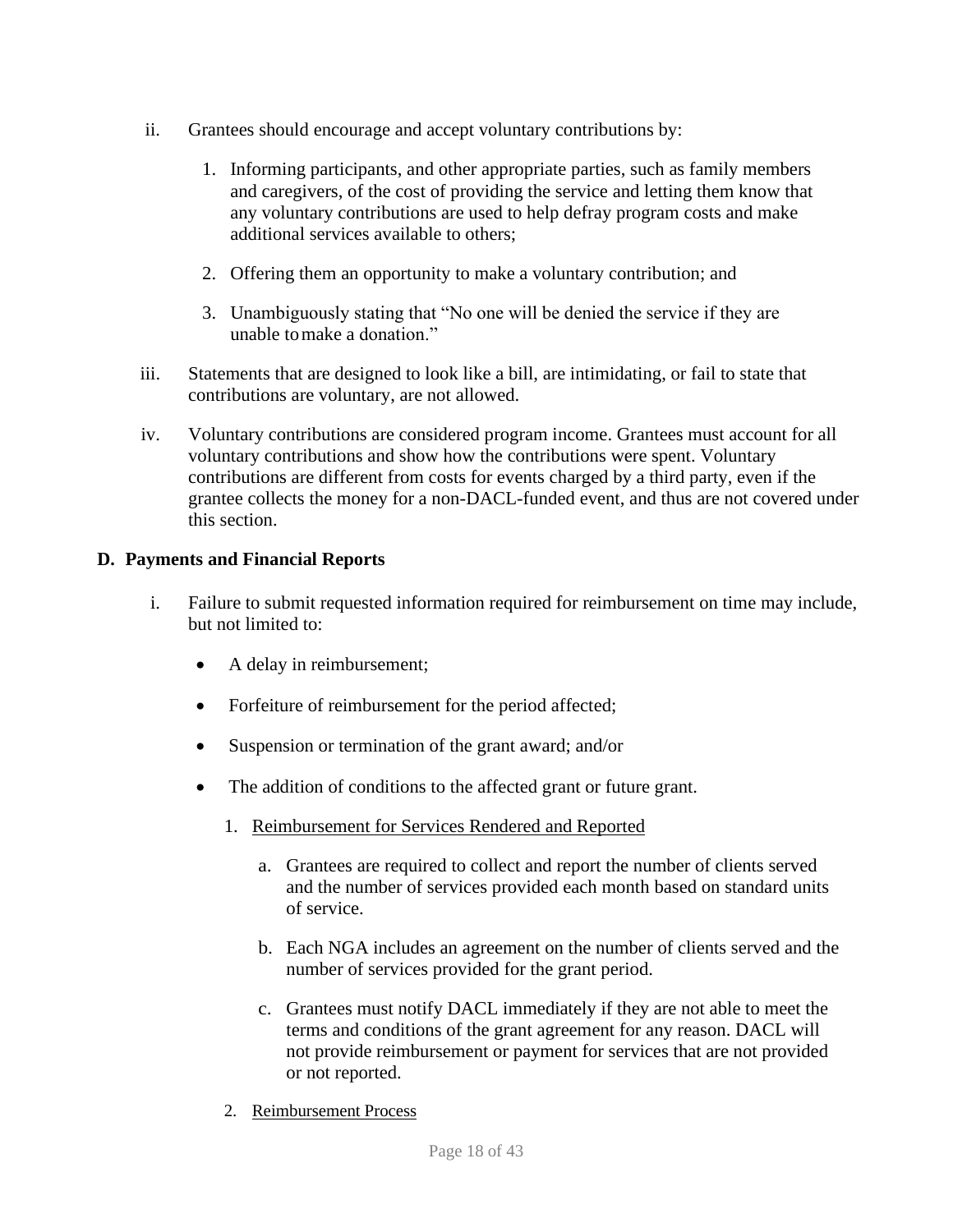- a. Grantees must submit a monthly M-1 Financial Invoice in the DC Vendor Portal to the Programs Unit in DACL.
- b. The M-1 requires grantees to report total costs incurred by the cost categories in the NGA and the local share contributed that month.
- c. Grantees must include a Summary of Expenses and copies of all supporting documents for expenses claimed with the M-1 Invoice, including payroll documentation, invoices, vouchers and receipts, and documentation for the local share claimed.
- d. DACL cannot issue reimbursement or payment for costs without sufficient supporting documentation.
- e. The M-1 Invoice is due on the 20th of the month following the month for which reimbursement is claimed, except for reimbursement for the final month of the grant year where grantees will be notified of an earlier due date.
- f. The M-1 must include an original signature by an authorized official certifying their accuracy.
- <span id="page-18-0"></span>3. Source Documentation
	- a. Grantees must maintain source documentation verifying actual services performed and the actual costs incurred. The source documentation must reflect the data grantee reports to DACL through M-1s and DACL's data management system.
	- b. All supporting records of grant expenditures must be kept in sufficient detail to show the exact nature and cost of the expenditures for each account. Records must be maintained in a manner to permit the preparation of accurate, required financial reports and to validate that the project funds were appropriately spent.
	- c. Grantees must maintain source documentation verifying the dates and amounts of services provided. Source documentation includes original records that establish that services were provided and include, but are not limited to, such items as employee timesheets, payroll records from a payroll service, client or volunteer attendance and sign-in records, calendars, minutes of meetings, consultant time, time and effort sheets, invoices, vouchers, bills, and receipts.
	- d. Secondary or administrative records created by the organization, such as spreadsheets showing costs incurred, are not source documentation. While these secondary records may be helpful in organizing expenses, they are not acceptable as substitutes for the original invoices, receipts, and other expense documentation. Source documentation is required for reimbursement.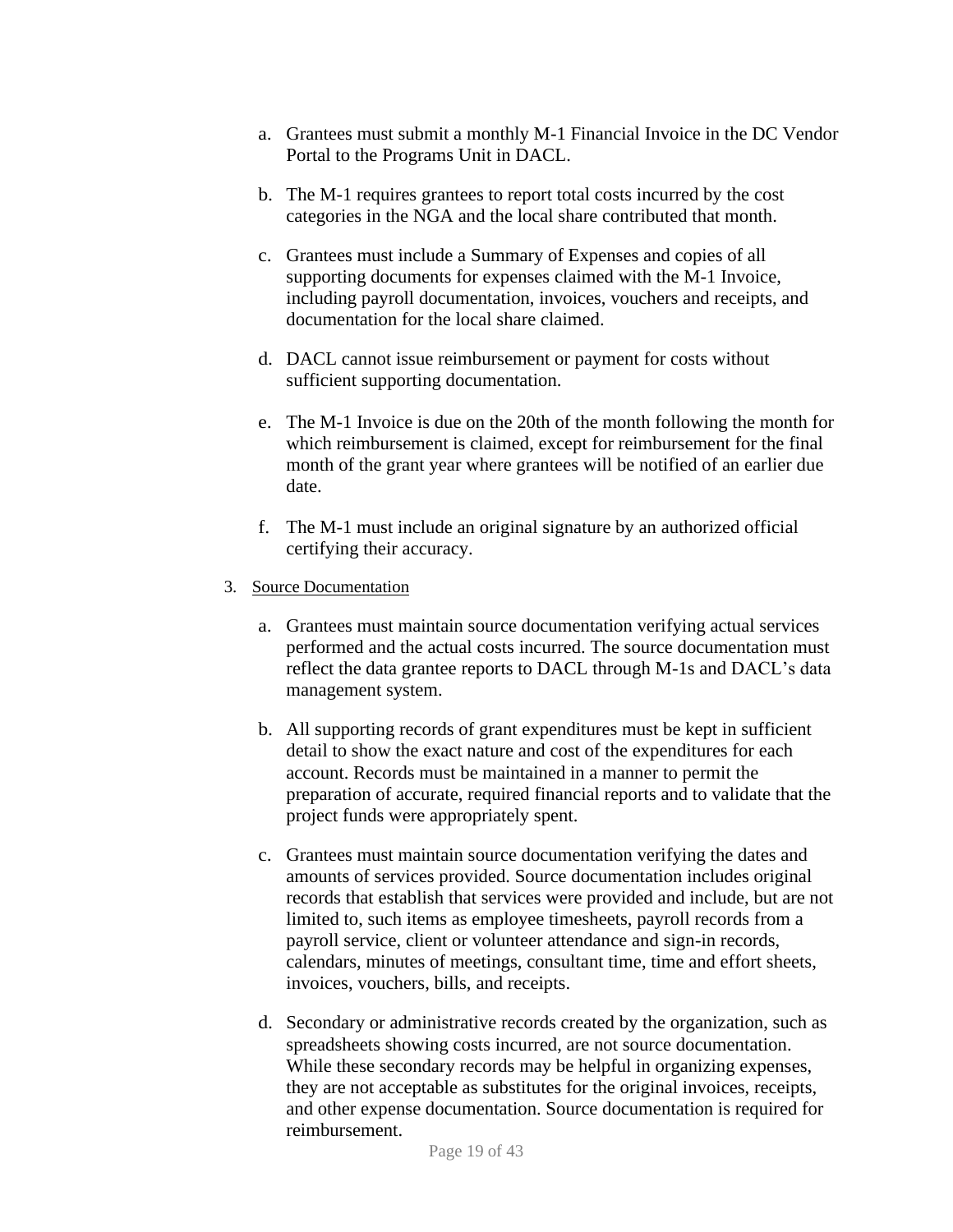## <span id="page-19-0"></span>**E. Overpayment, Unearned Payment, or Otherwise Erroneous Payment**

- i. If DACL determines that an overpayment, unearned payment, or otherwise erroneous payment has been made to a grantee, DACL shall notify the grantee in writing and include the basis for its determination. In this notification, DACL may request a refund, an offset of the erroneous payment from current funds due to the grantee, or a reduction in the grantee's current DACL award.
- ii. Grantees must respond in writing within 21 days of receiving the notification from DACL. After considering the response, DACL may take such actions as authorized by law, including but not limited to, establishing a repayment schedule, offsetting the overpayment from a current grant award or payment due by DACL to the Grantee, or referral to the DC Attorney General for collection, or other legal action.

## <span id="page-19-1"></span>**F. Accruals**

- i. During the fiscal year closeout process, DACL allows grantees to accrue expenses. The accrual process allows grantees to submit expense estimates (e.g., payroll, utilities, etc.) and provide source documentation when grantees receive it.
- ii. Accruals are estimates that allow DACL and its grantees to conduct an orderly closeout of grants at the end of the grant period and meet financial Deadlines
- iii. Accruals are obligations for goods/services that will be received by grantees before the end of the fiscal year (September 30) but have not yet been paid. DACL must receive an officialaccrual letter from grantees by DACL's deadline, which will be stated in an annual closeout memorandum from DACL.
- iv. The accrual letter must include a written cost estimate through September 30. Calculations for the accrual should be based on previous activities and/or calculations certified by vendors. DACL will reimburse grantee's actual expenses when grantees submit sufficient source documentation by DACL's established deadline.
- v. When submitting the source documentation for actual expenses that have been accrued, grantees must label such expenses as **ACCRUED** for proper accounting.

## <span id="page-19-2"></span>**G. Annual Audit**

- i. DACL requires grantees to have an annual, independent financial audit of financial statements conducted. Organizations receiving \$750,000 or more in federal funds must conduct and submit to DACL a [single audit.](https://www.ecfr.gov/cgi-bin/text-idx?SID=7613a86dcf9c894cfb486ed90e0491ec&amp%3Bmc=true&amp%3Bnode=sp2.1.200.f&amp%3Brgn=div6)<sup>16</sup>
- ii. The audit must be performed by a certified public accountant licensed in the District of Columbia and must cover the grant year. Organizations that operate and conduct audits based on a different fiscal year from the DACL fiscal year ending September 30, must

<sup>&</sup>lt;sup>16</sup> 2 CFR § 200.500, available at [https://www.ecfr.gov/cgi-bin/text](https://www.ecfr.gov/cgi-bin/text-idx?SID=7613a86dcf9c894cfb486ed90e0491ec&amp%3Bmc=true&amp%3Bnode=sp2.1.200.f&amp%3Brgn=div6)[idx?SID=7613a86dcf9c894cfb486ed90e0491ec&mc=true&node=sp2.1.200.f&rgn=div6](https://www.ecfr.gov/cgi-bin/text-idx?SID=7613a86dcf9c894cfb486ed90e0491ec&amp%3Bmc=true&amp%3Bnode=sp2.1.200.f&amp%3Brgn=div6) (last accessed 22 Jul 2020)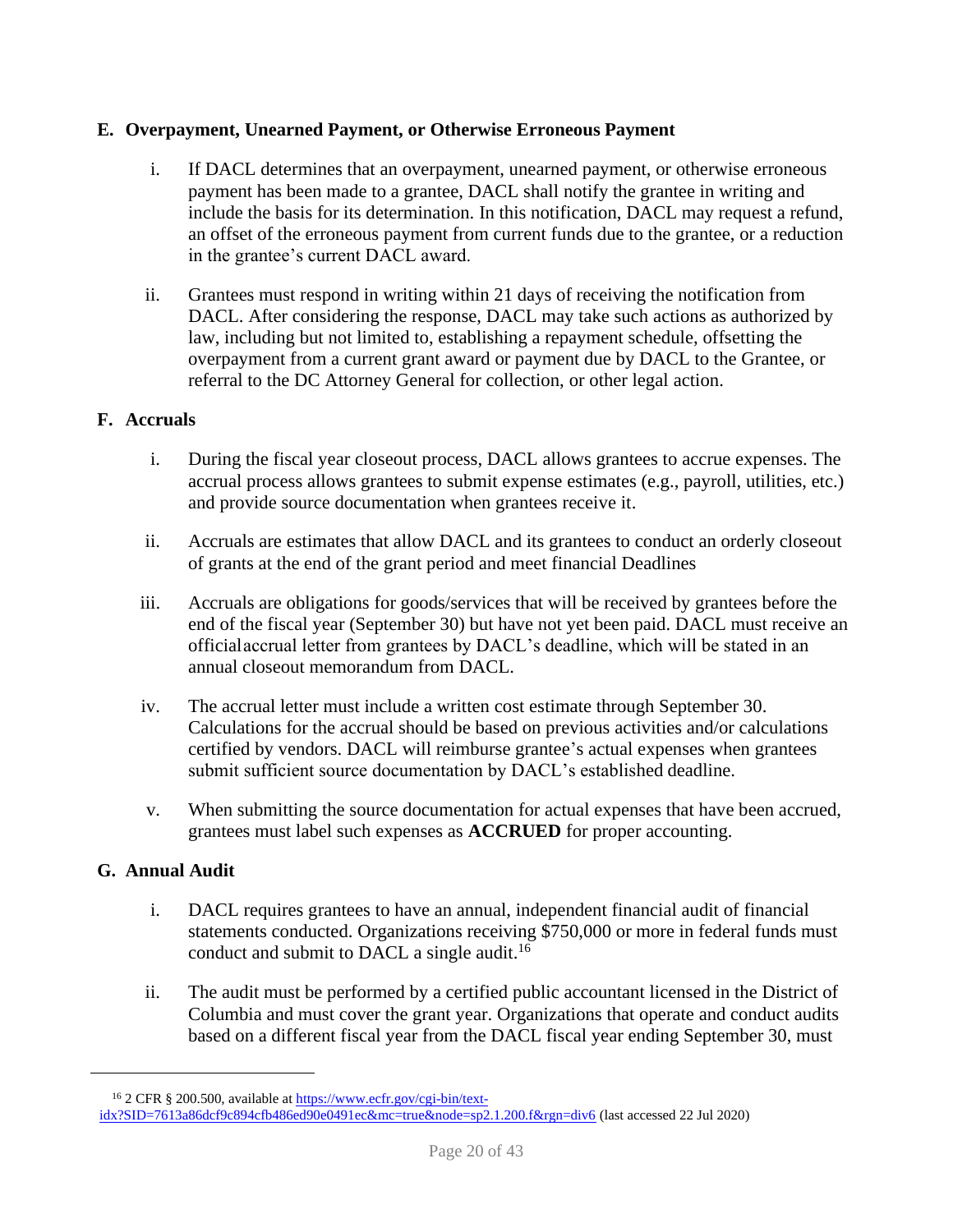reconcile the audit to the DACL grant year.

- iii. The audit, including the reconciliation if required, is due on March 31, covering the grant year that just ended.
- iv. If a grantee fails to submit an approved audit on time, DACL may suspend its current grant until the report is submitted and approved.
- v. DACL generally requires a final financial and compliance audit when a grant is closed out. DACL reserves the right to have an audit conducted at any time on a current or past grant as part of its monitoring and fiduciary functions.

## <span id="page-20-0"></span>**H. Final Disbursement Reporting**

i. DACL does not require a final disbursement report at the end of each grant year if the grantee has a continuing grant for that program with DACL. If a grant is closed out, the procedures discussed in the GPM apply.

## <span id="page-20-2"></span><span id="page-20-1"></span>**V. ALLOWABLE COSTS**

## A. Cost Principles

- 1. DACL applies federal cost principles to determine whether costs are reimbursable and to what extent charged to a DACL grant, regardless of the source of funds for the grant (i.e., federal cost principles apply even if the DACL grant is funded entirely with District funds).<sup>17</sup>
- 2. The cost principles apply to all costs charged to all DACL grants. Grantees are responsible for understanding and applying cost principles.
- 3. Grantees are responsible for understanding and applying cost principles.
- 4. Key principles include, but are not limited to:
	- a. DACL's maximum obligation to support the program will not exceed the amount in the NGA.
	- b. The cost of an item claimed must be reasonable.
	- c. The cost of an item claimed must be allocable to the grant and to one or more specific objectives under a grant.
	- d. The cost must contribute to the purposes and execution of the grant project.
	- e. Indirect costs are often allocable to several programs, and the grantee must detail the amount allocable to the specific grant (and how the amount was determined) in the budget narrative.
	- f. The cost of an item claimed must be consistent with any specific limitations and

<sup>17</sup> 2 CFR 200 Subparts A-F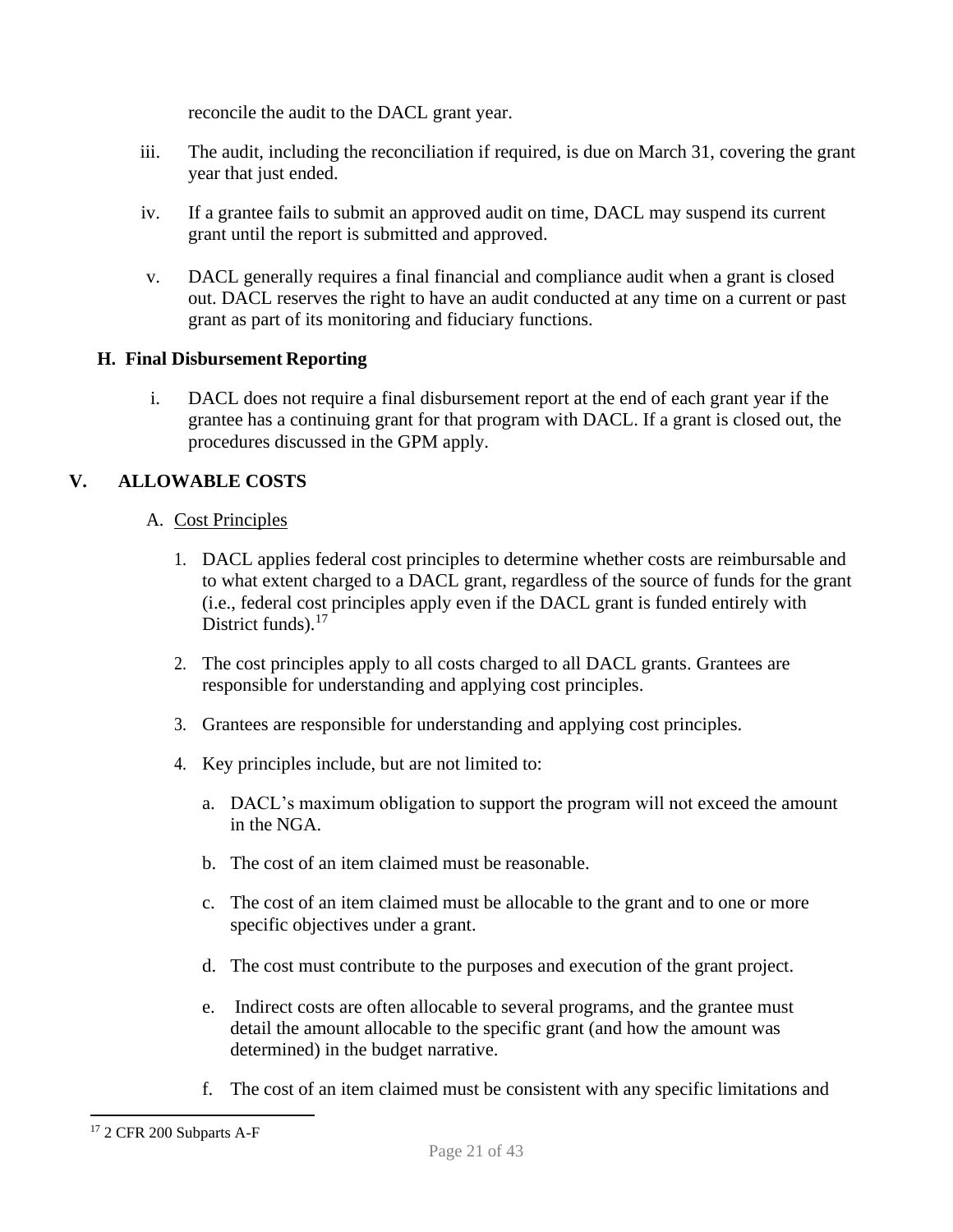exclusions in the grant award.

- g. Grantees must treat all cost items consistently within the grant and non-grant activities.
- h. Each cost item must be adequately documented.
- i. An expense claimed as part of the federal share of the grant may not be included as a cost or used to meet a cost-sharing requirement of any other federally financed program in any prior, current, or future period.
- 5. Grantees must adhere to the DACL approved budget for the grant. These principles are to be used to construct proposed budgets and any proposed changes to the budget during the grant period.

#### <span id="page-21-0"></span>B. Allowable Costs

- <span id="page-21-1"></span>i. For evaluating particular cost items, grantees should refer directly to the detailed explanations in the OMB Circulars and, if questions remain, confer with the Grant Monitor and/or Program Manager, before incurring any costs.<sup>18</sup> DACL is not responsible for reimbursing expenses that do not follow the federal cost principles.
	- 1. Personnel Costs

Salaries and wages for employees working on a DACL grant project during the grant period are allowable if:

- a. The total compensation is reasonable for the work performed, and it conforms to the amount submitted in the approved budget, and conforms to the established policy of the organization applied consistently to government and non-government activities; and
- b. The charges are properly documented. This documentation requirement applies to direct salary charges, as well as salaries allocated to indirect costs, and to both the DACL share and grantee's local share.
- c. Grantees must have personnel policies and procedures in place that establish the documentation process and require approval by a responsible official of the time employees work on the grant. These time and attendance documents may be manual or electronic but must be signed by the employee and authorized supervisory official.
- d. An employee whose personnel costs are charged to the grant must record an after-the-fact determination of actual time spent on grant activities.

<sup>&</sup>lt;sup>18</sup> Certain costs are unallowable and may not be charged to grants. Grantee assumes full responsibility for following federal cost principles. Unallowable costs include, but are not limited to, (a) alcoholic beverages; (b) bad debts; (c) donations and contributions (In-kind expenses) (These may be used to meet the grantee's local share requirement, but are not reimbursable under the grant from DACL funds.); (d) entertainment; (e) fines and penalties; (f) fundraising and investment management; (g) goods and services for personal use, such as subscriptions and memberships; (h) honoraria; (i) lobbying; and (j) losses on another grant or contract. *See* 2 CFR §§ 200.420-475 for selected examples of allowable and unallowable costs.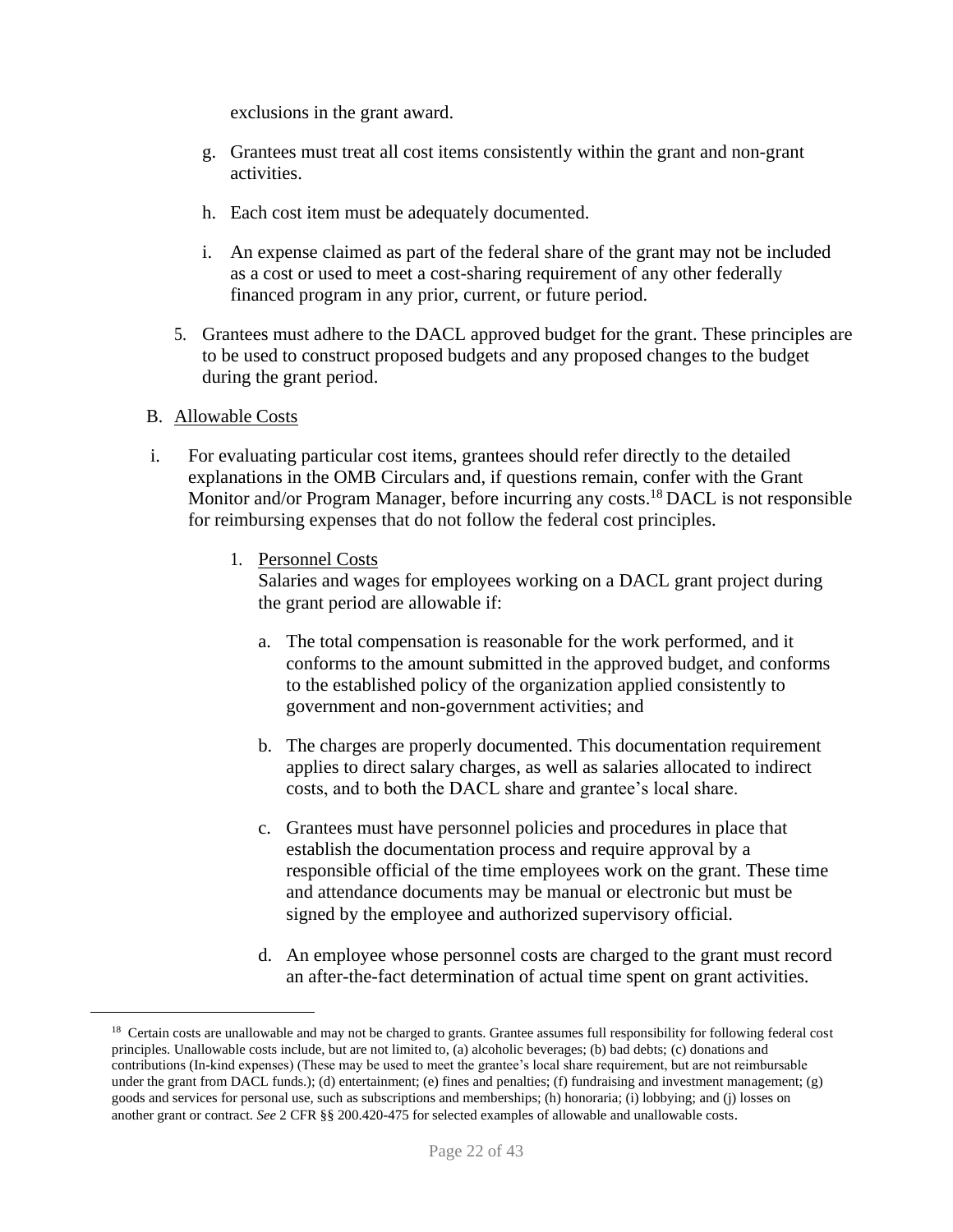For employees working exclusively on one project, this requirement may be fulfilled by documentation of that dedication to the project and source of funding and completion of the agency's standard time and attendance records.

- e. If an employee works on more than one project, the time and attendance records must reflect the actual time spent on each project. Routinely recording a fixed percentage of time worked on the grant (i.e., merely repeating the percentage estimated in the grantee's budget) is not acceptable documentation of actual time worked on the grant project.
- f. Similarly, employees whose time is allocated in part for indirect costs must allocate the actual hours spent on those functions. Employees whose salaries and wages are used to meet cost-sharing requirements must have time and attendance records to support the cost-share for the grant in the same manner as those whose salaries are a direct cost under the grant.
- g. A sample acceptable timesheet which provides space for separating time worked on each project, as well as time spent on management functions attributable to indirect costs.
- h. Contractors and consultants are not employees and thus are not paid salaries or wages, even though they may be paid an hourly rate, and should submit time and effort records under their contractual agreements with the grantee. Their costs should not be included in the B-4 Personnel Schedules in the grant application.
- i. Fringe benefits computed under a formally established and consistently applied organizational policy are allowed as a direct cost if they are included in the grantee's budget schedules and narrative.
- <span id="page-22-0"></span>2. Certain Costs for Meetings and Conferences
	- a. If required as part of the approved grant project are allowable. DACL discourages the use of facilities that charge a fee and does not reimburse for rented space outside the District of Columbia.
	- b. Meals costs for employees attending a meeting is an unallowable personal expense. Unless expressly approved in advance, DACL does not reimburse for meetings and conferences attended outside the Capital Beltway.
	- c. Equipment whose cost is \$500+ is not allowable unless DACL has approved the item and expense in advance. Equipment paid with DACL grant funds may not be included subsequently in depreciation costs charged to a DACL grant.
- <span id="page-22-2"></span><span id="page-22-1"></span>3. Travel Costs
	- a. Travel costs are allowable for travel inside the Beltway only.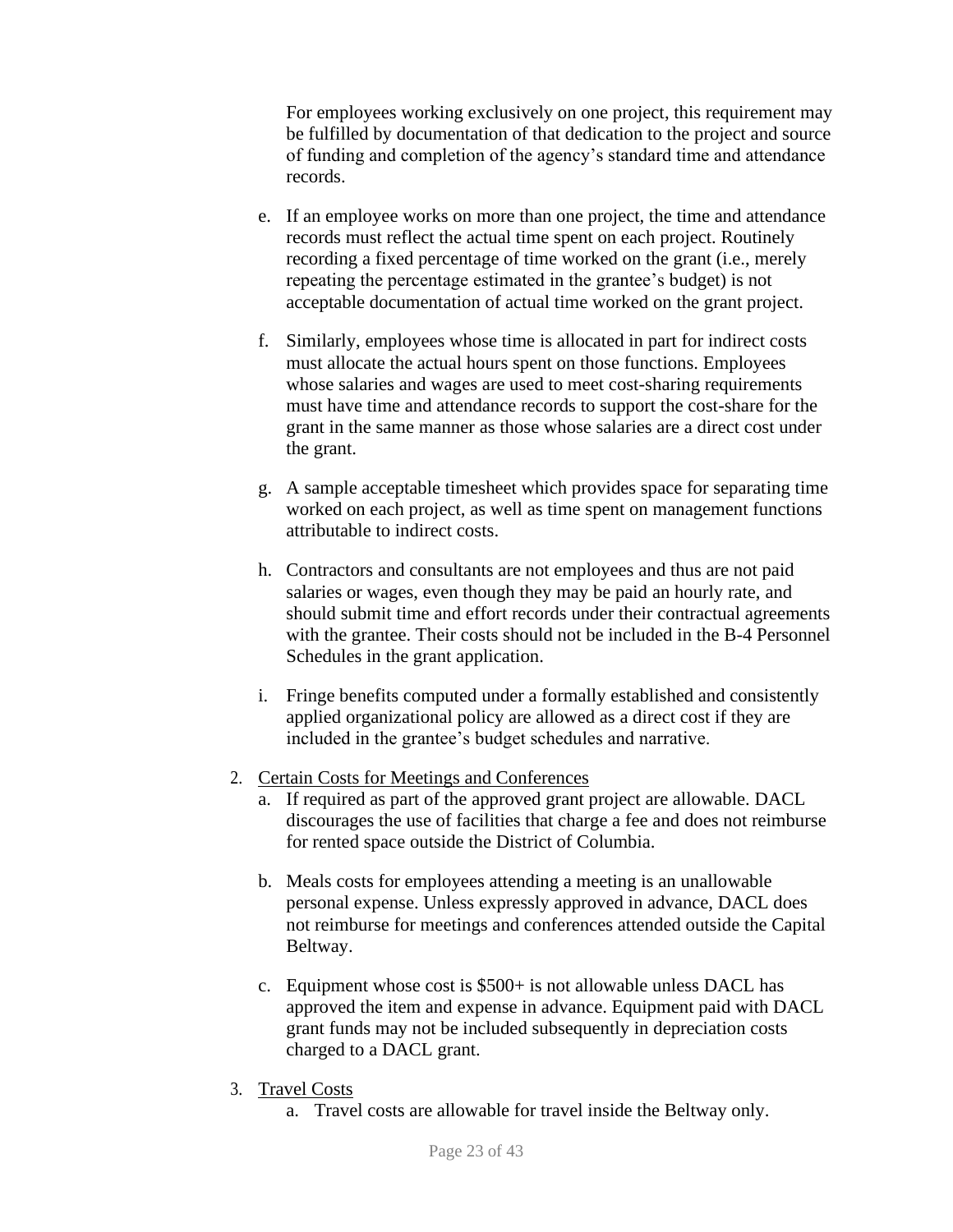Limited exceptions must be approved by DACL in writing (e.g., for grant staff training and conference events).

- b. Travel is reimbursed at the federal mileage rate. For grantees paid on a per-unit basis, travel will not be reimbursed separately.
- <span id="page-23-0"></span>4. Consultant Services
	- a. Grantees normally are expected to use the services of their employees to carry out the activities supported by DACL grants. However, where necessary to contract out the work for the services of an individual who is not an employee, the grantee must do so following its organizational contracting procedures and the factors specified in the federal cost principles.<sup>19</sup>
	- b. The grantee's budget and/or request for approval of a consultant contract must specify the rates for service and other consultant costs broken down by category. Contractor and consultant costs are part of "other direct" expenses in the DACL grant application budget schedule (B-3 column 6); their costs should not be included in the B-4 Personnel schedules.
- <span id="page-23-1"></span>5. Audit Costs
	- a. Audit costs are allowable as part of the grantee's indirect costs only if the costs are identified in the budget.
- <span id="page-23-2"></span>6. Indirect Costs
	- a. The indirect costs are those that have been incurred for common or joint objectives and cannot be readily identified with a particular final cost objective.
	- b. **Grantees must include an indirect cost allocation plan in the budget narrative with an explanation of the methodologies used to calculate indirect costs.** Although there are different methodologies available for allocating indirect costs, the methodology used must result in an equitable distribution of costs to programs.
	- **c.** Indirect cost must meet the DACL cost principles (outlined in Section V. A. above) and they must be consistently charged as either indirect or direct costs. **Indirect costs may not be double charged or inconsistently charged as indirect and direct charges.**
	- d. Because of the diverse characteristics of organizations and their accounting practices, it is not possible to specify the types of cost which may be classified as indirect costs in all situations. Typical examples of indirect costs for many organizations may include the

<sup>19</sup> *See* 2 CFR § 200.459 ("Professional service costs").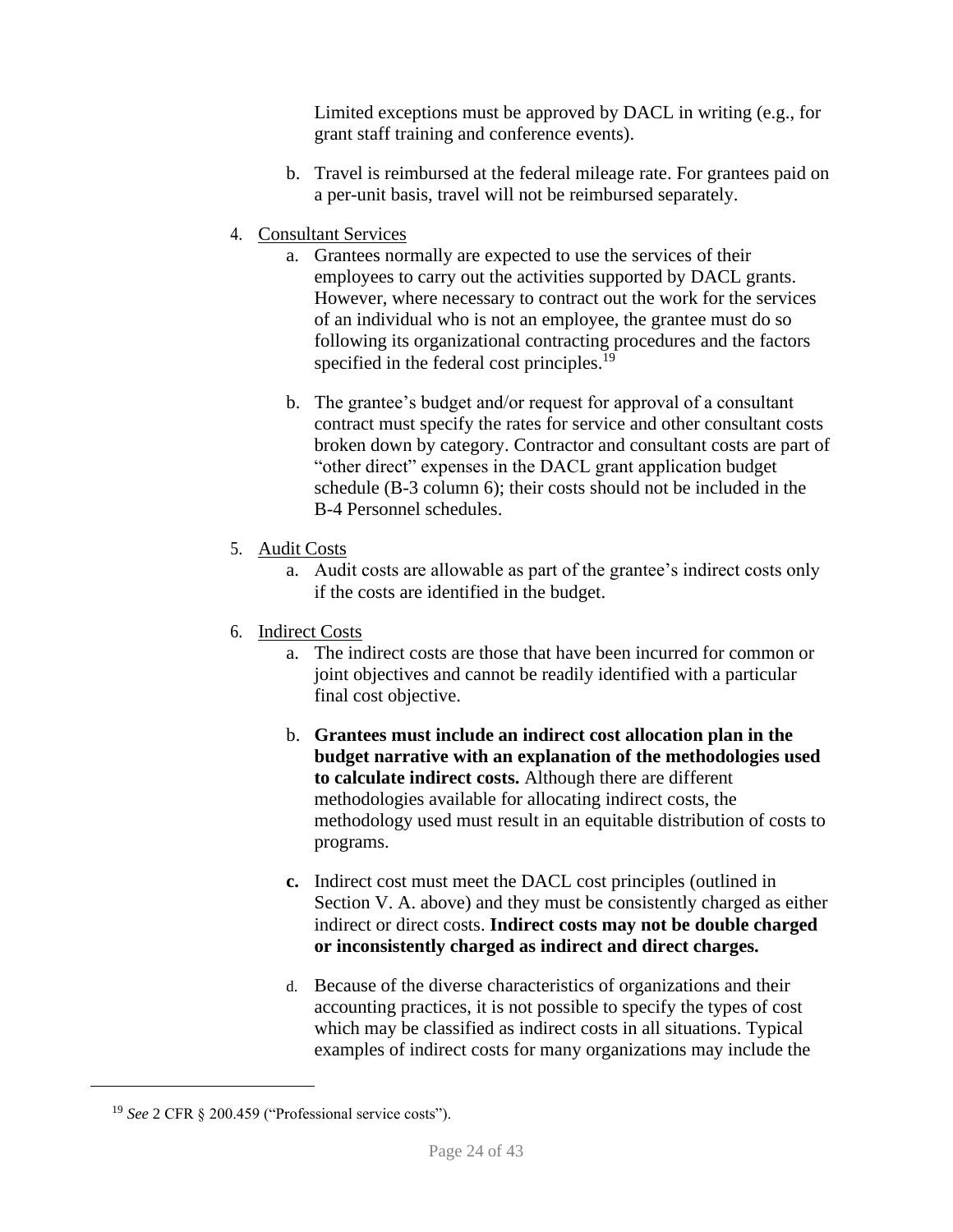costs of operating and maintaining facilities, and general administration and general expenses, such as the salaries of executive officers, personnel administration, and accounting. However, expenses must be consistently charged as charged as direct in one grant and charges as indirect in other grants.

e. DACL's standard indirect cost rate is up to 12% of total personnel costs in the grant. If a grantee has a negotiated federal indirect cost rate, the grantee should supply a copy of the negotiated rate to DACL. **Indirect costs must be budgeted (in the budget narrative), and grantees must provide sufficient M-1 source documentation (outlined in Section E.3 above) to be reimbursed for indirect costs.**

**Please note:** DACL does not allow depreciation in any grants.

## <span id="page-24-0"></span>**VI. HANDLING OF INFORMATION**

## <span id="page-24-1"></span>A. Reports and Publications

- i. Where authorized in the grant budget, costs relating to the preparation, publication, and dissemination of reports or publications about DACL-funded activities and services may be allowable.
- ii. DACL may request to review and approve any reports or publications, or parts thereof, based on DACL-funded activities and services before publication.

## <span id="page-24-2"></span>B. Inclusion of DACL Logo

- i. Grantees must include the official DACL logo and the following statement of support on all websites of DACL-funded activities and services, stationery, publicity materials, and written media communications, including newsletters, flyers, brochures, and other printed materials: **Supported by the D.C. Department of Aging and Community Living.**
- ii. The logo and support statement also must be printed in a conspicuous place on all equipment, including vehicles, acquired or operated with DACL funding. Grantees must abide by DACL style guidelines when using the official logo.
- iii. DACL may require that certain promotional templates provided by DACL be used when promoting specific programs. In those instances, templates and instructions will be provided to grantees.
- iv. Grantees must provide copies of all marketing materials, brochures, flyers, and other collateral items to DACL via email at [dacl.communications@dc.gov](mailto:dacl.communications@dc.gov) for DACL awareness.
- <span id="page-24-3"></span>C. Acknowledgment of DACL Support
	- i. Grantees must acknowledge DACL support in every publication of any material based on or developed under a DACL grant. For example: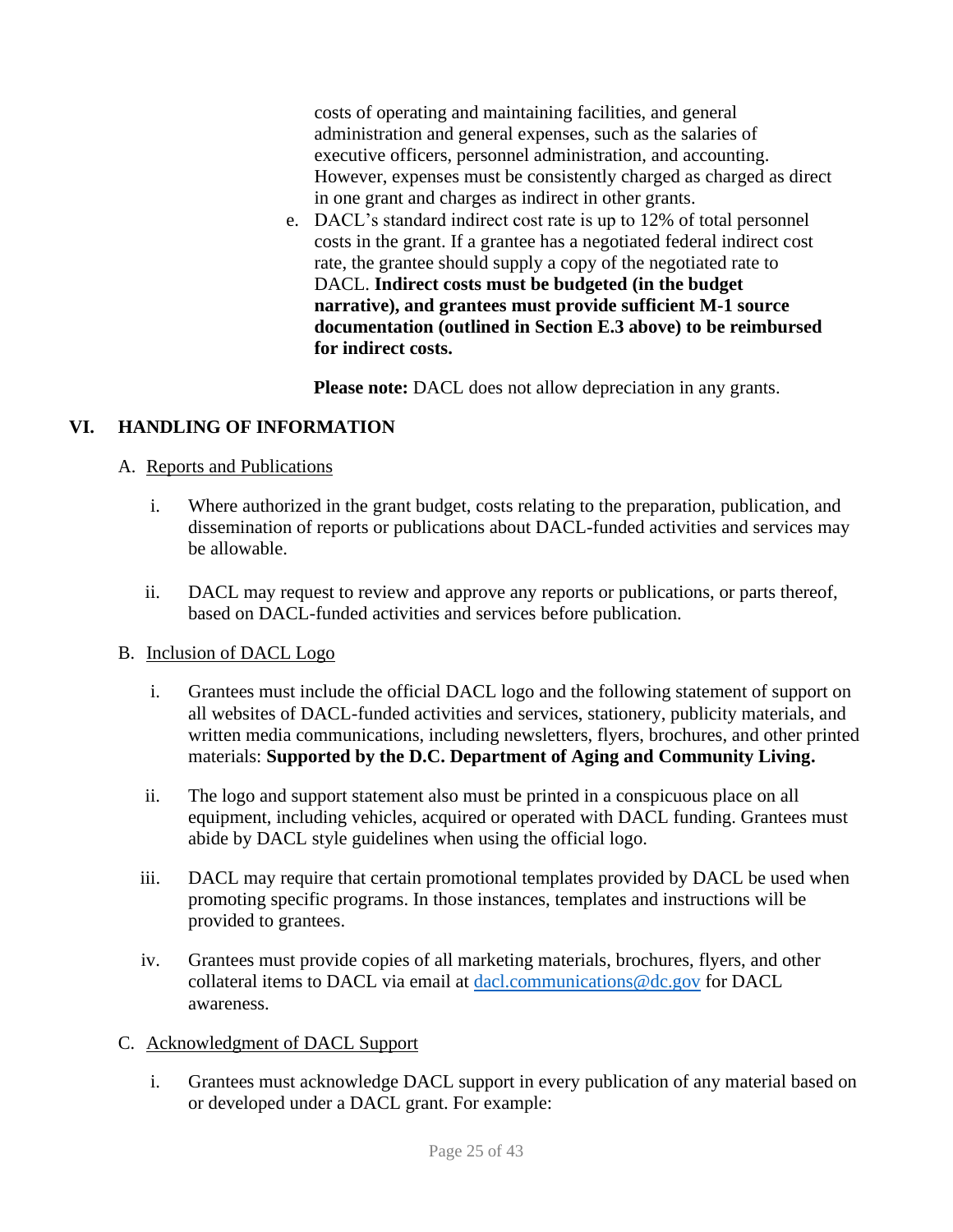- ii. This publication was prepared by *[Grantee Organization]* with the support of a grant from the D.C. Department of Aging and Community Living.
- iii. Where federal agency support is also provided, that agency usually should be included in the acknowledgment, as well as a disclaimer as to the content of the information. Grantees should confer with DACL staff on the specific wording of any acknowledgment.
- iv. In addition to the formal acknowledgement of DACL support and use of the DACL logo, grantees must acknowledge their partnership with DACL when writing about and discussing services and activities for which they receive DACL funds, even if DACL funds only part of the services and/or activities, including newspaper articles, press releases, newsletters, fundraising materials, and orientation materials for staff, clients, and family members. This includes acknowledging DACL support in media interviews and stories when discussing any activities and services funded by DACL grants.

## <span id="page-25-0"></span>D. Freedom of Information Act (FOIA)

- i. DACL is subject to the DC Freedom of Information Act (FOIA).<sup>20</sup> Unless a valid exemption to FOIA applies, the information provided to DACL by grantees is subject to public disclosure.
- ii. Emails from grantees sent to DACL staff are considered public records, and unless a valid exemption in the law justifies their withholding or redaction, emails to and from DACL and grantees are subject to public disclosure.

## <span id="page-25-1"></span>E. Religious or Faith Preferences

- i. DACL-funded services must be open to all eligible District of Columbia seniors, people with disabilities, and caregivers. Communications by grantees to stakeholders, including verbal statements, newsletters, flyers, and other materials branded with DACL's logo, must not express or imply a preference toward any particular religion, faith, or creed.
- ii. Grantees may not expend grant funds on any religious events, including flyers or other promotional materials in connection with the event, providing refreshments, or using DACL grant-funded staff at such events unless the grantee is paying the staff member for his/her time using nonfederal, non-DACL funds.
- iii. Grantees may include announcements of times and dates of events such as prayer services or bible study groups. Grantees may not include specific prayers, religious messages/text, and/or viewpoints in DACL-funded communication, whether verbally by a grant-funded staff or within a DACL-funded publication. If a grantee conducts religious activities, they must be offered at a separate time or location from programs funded with financial assistance, and participation in religious activities must be voluntary.

## <span id="page-25-2"></span>F. Media Contacts

i. Grantees must notify DACL of media contacts or potential contacts, in advance if

<sup>20</sup> DC Code §§ 2-531-539 *et seq.*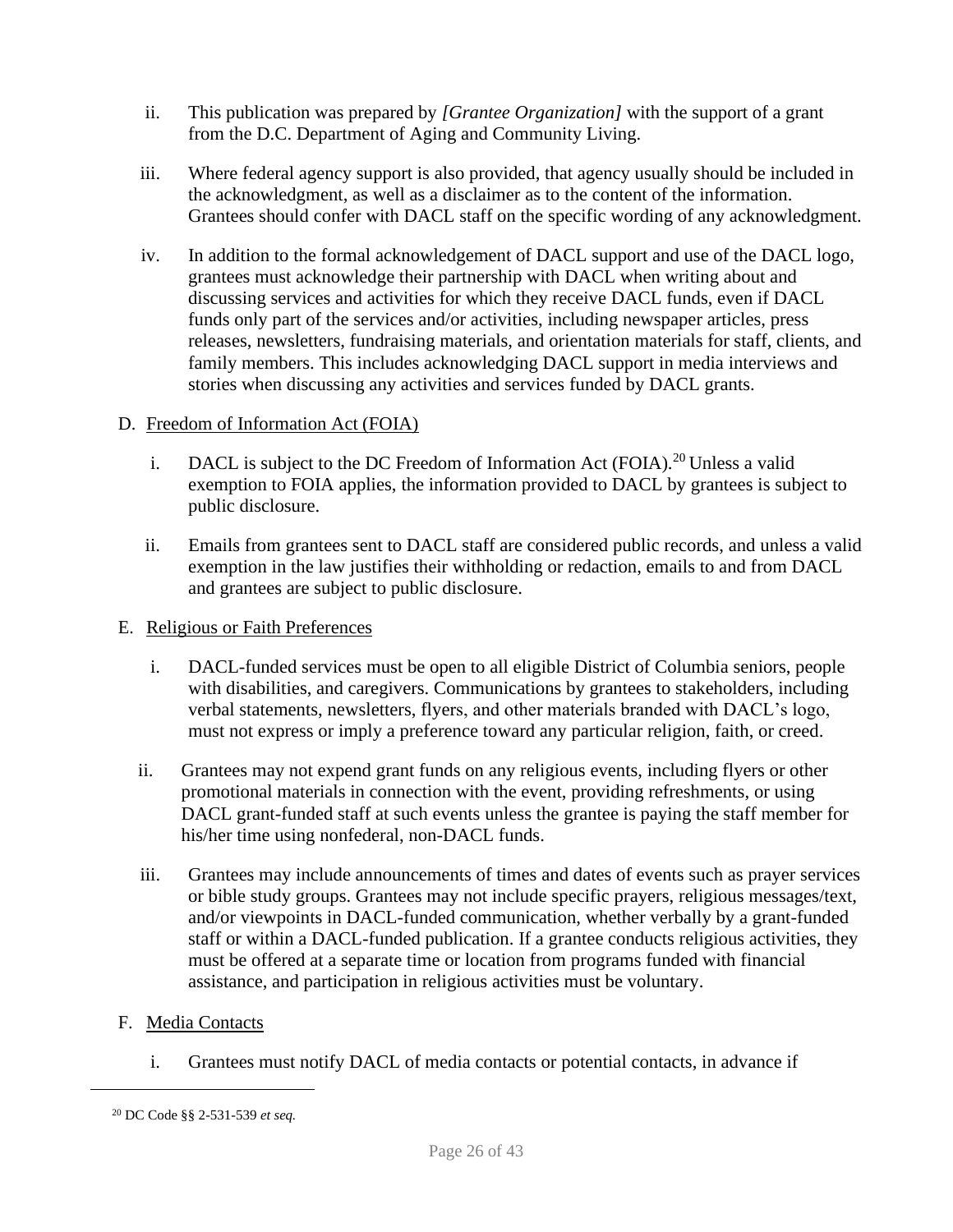possible, and no later than the same business day of the contact at [dacl.communications@dc.gov.](mailto:dacl.communications@dc.gov) DACL may refer reporters to grantees to comment on specific matters about DACL- funded programs. If Grantees are contacted directly by reporters to comment on DACL-funded programs, they must notify DACL staff of the questions asked, and the responses provided immediately after the interview concludes. Grantees must also provide the anticipated date of publication or broadcast, the reporter's name, and organization.

## <span id="page-26-0"></span>G. Protection of Privacy and HIPAA

- i. Grantees with access to DACL's data management system have access to Protected Health Information (PHI) and ePHI, as those terms are defined by the Health Insurance Portability and Accountability Act (HIPAA), and must develop systems containing controls and safeguards in compliance with the HIPAA Security Rule.
- ii. Systems should:
	- a. Ensure the confidentiality, integrity, and availability of electronic protected health information; and
	- b. Detect and prevent reasonably anticipated errors and threats due to malicious or criminal actions, system failure, natural disasters, and workforce (user) error.
- iii. HIPAA's privacy rule requires appropriate safeguards to protect the privacy of personal health information, sets limits and conditions on the uses and disclosures that may be made of such information without patient authorization, and gives patients' rights over their health information, including rights to examine and obtain a copy of their health records and to request corrections.<sup>21</sup>
- iv. Grantees that email information or spreadsheets containing ePHI must send that information in a password-protected file and should follow up in a separate email or telephone call with the password. PHI or ePHI must not be included in the subject line or body of an email.
- v. Additionally, grantees must ensure that physical copies of PHI are not left in unsecured locations such as on office printers or desks in unsecured areas; that records with PHI be stored in locked file cabinets; and that any computers or files (including flash drives and other media) containing PHI be secured with a password.

## <span id="page-26-1"></span>H. Copyright

- i. A grantee may copyright any work that was developed under a DACL grant. However, DACL, and the federal government where federal funds are used, retains a royalty-free, nonexclusive, and irrevocable right to reproduce, publish, or otherwise use the work for DACL purposes andto authorize others to do so.
- ii. DACL, and the federal government where federal funds are used, has the right to obtain, reproduce, publish, or otherwise use data first produced under a grant award

<sup>21</sup> *See also* 45 CFR Parts 160 and 164, Subparts A and C.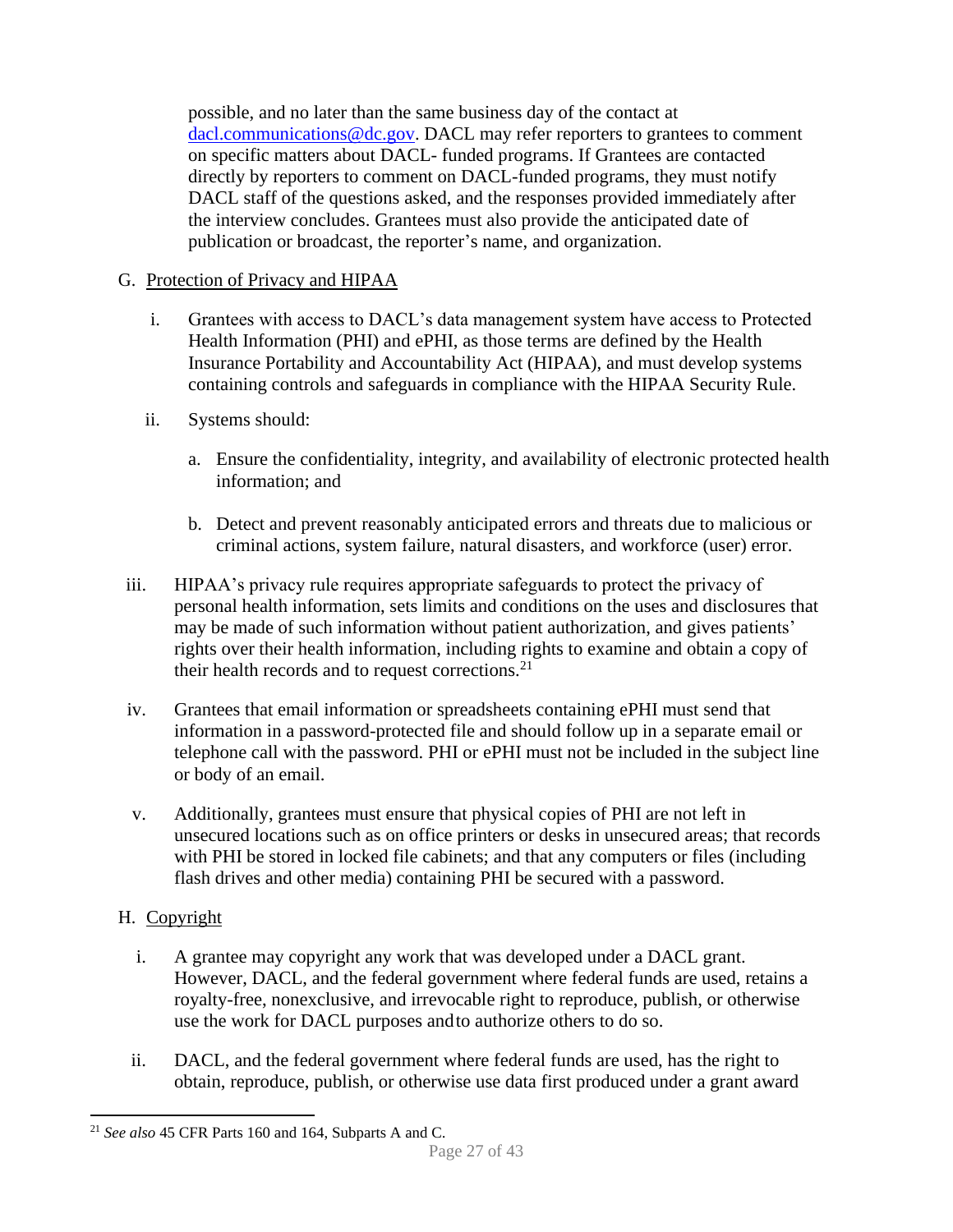and to authorize others to do so.

## <span id="page-27-0"></span>**VII. Deficiency, Suspension, Discontinuation, and Termination**

- i. DACL may issue a notice of deficiency that can lead to suspension, discontinuation, or termination of the grant, in whole or in part if, in DACL's sole discretion, a grantee has failed to comply with grantee agreement. This may include, but is not limited to when:
	- 1. The services performed by the grantee under the grant are of unacceptable quality, frequency, amount, and/or duration, or are otherwise not meeting the needs of thegrant's intended participants;
	- 2. There are multiple, substantiated complaints regarding the grantee's administration ofthe grant;
	- 3. There is substantial evidence that the grantee and/or its agents have engaged in criminalor ethical violations, whether related to the grant or not;
	- 4. The grantee has repeatedly failed to abide by DACL guidance or instructions relating to the grant;
	- 5. The grantee has repeatedly failed to meet deadlines established by DACL; and/or
	- 6. The grantee demonstrates a current or future inability to perform under the grant, including but not limited to failure to secure adequate, appropriate space to conductgrant activities; fiscal problems; or persistent problems with staffing related to the grant.
- ii. A notice of deficiency provides the grantee notice and an opportunity to resolve the failure and informs the grantee of the proposed action to suspend or terminate the grant if the failure is not remedied.
- iii. DACL reserves the right to immediately suspend, discontinue, or terminate a grant without notice if DACL determines that there is an imminent threat of harm to the District, the grantee's service recipients, or the public by allowing the grantee to continue to administer the grant.
- iv. The grantee may not incur new obligations on the affected grant after the effective date and time of the suspension, or termination of the grant. The final decision to suspend, discontinue or terminate a grant is made by the Director of DACL and is not subject to appeal.
- v. A warning may be issued in some circumstances before a deficiency at the sole discretion of DACL.

## <span id="page-27-1"></span>A. Notice of Deficiency

i. If DACL determines that the grantee has failed to comply with one or more terms and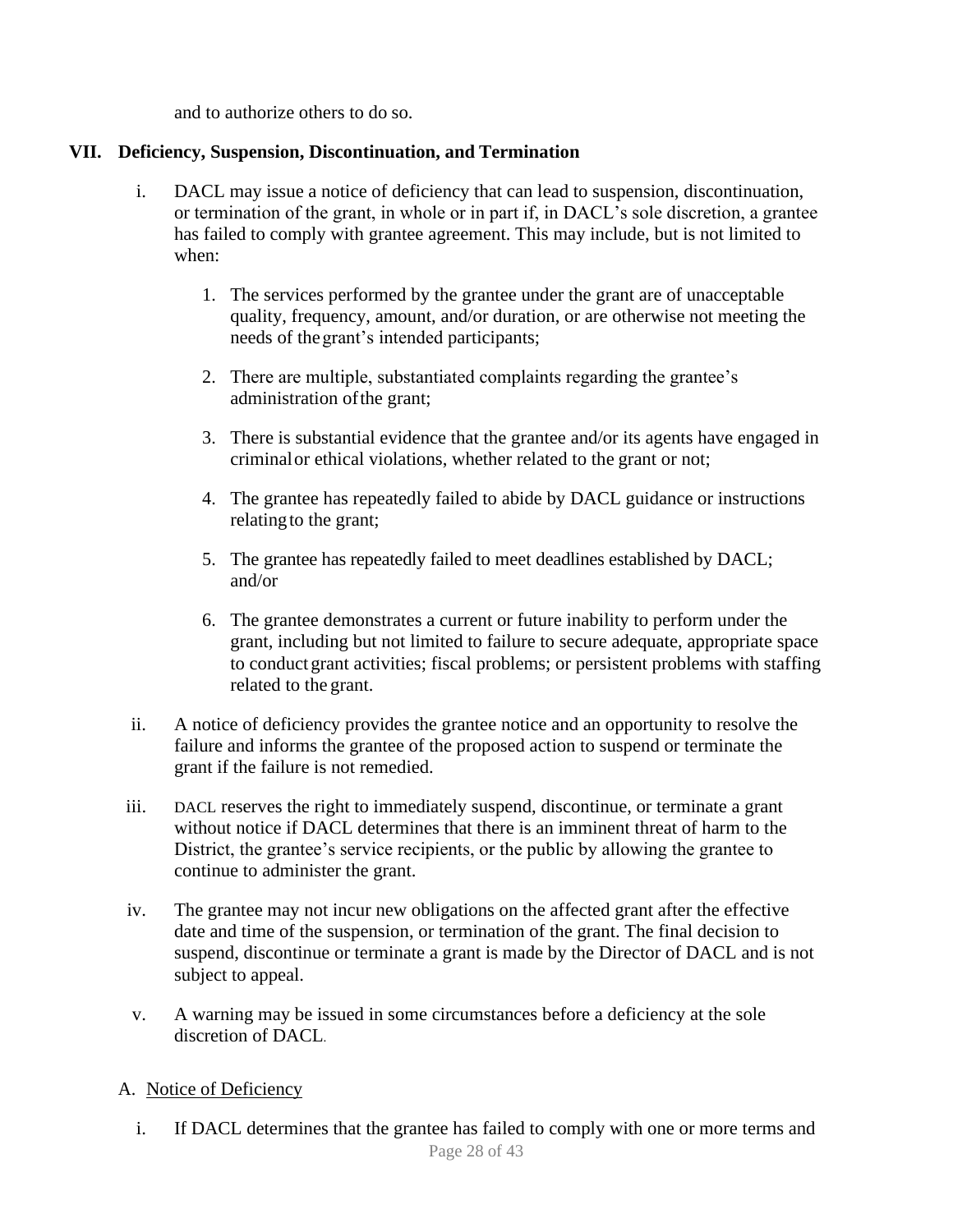conditions of the grant, it will notify the grantee in writing of the deficiency and include a notice that failure to correct the deficiency may result in suspension, discontinuation, or termination of the grant.

ii. The grantee must respond to the notice within 14 calendar days from the date of the letter, describing what action it has taken or plans to take to correct the deficiency. If the grantee fails to respond adequately within 14 days, DACL may proceed with the suspension, discontinuation, or termination, and the suspension or termination will be in effect as of the date set in the original notice.

## B. Suspension

- i. After considering the grantee's response, DACL may delay further action, accept the proposed plan of correction, require a modified plan of correction, or proceed with the proposed suspension, discontinuation, or termination. If DACL proceeds with the suspension, discontinuation, or termination after considering the grantee's response, it will send a new notice to the grantee setting forth the terms of the suspension, discontinuation, or termination and its effective date.
- <span id="page-28-0"></span>ii. If DACL suspends a grant, DACL will provide notice to the affected grantee in writing, indicating: the reason for the suspension; the length of the suspension; and any corrective action(s) the grantee must take to remedy the issue.
- iii. DACL's suspension of a grant immediately stops DACL's grant funding for the project, regardless of how much money is left in the grant award or time in the grant period. DACL will set the duration of the suspension based on the nature and severity of the deficiency and the projected time needed for the grantee to come into compliance. During the suspension, the grantee may not incur new obligations in connection with the grant or the portion of the grant suspended without DACL's written authorization. If the grantee completes the corrective action to DACL's satisfaction, DACL will notify the grantee in writing that the suspension is lifted.
- iv. DACL may extend the suspension or terminate the grant if the grantee fails to complete the corrective action(s) outlined in the notice of suspension letter. If extending the suspension or terminating the grant, DACL will issue a notice of extending the suspension or termination, setting forth the terms of the action and its effective date.

## <span id="page-28-1"></span>C. Discontinuation

- i. A discontinuation is when DACL decides to end the grant at the end of the grant period, without exercising the right to extend the grant for an option year. If DACL discontinues a grant, the grantee is ineligible to apply for a continuation grant or competitive grant for that program immediately following the end of its current grant.
- ii. Discontinuation may or may not be related to a proposed suspension or termination. After a grant is discontinued, the close-out procedures in the GPM apply.

## <span id="page-28-3"></span><span id="page-28-2"></span>D. Termination

i. If the grantee fails to remedy the deficiency identified by DACL that results in a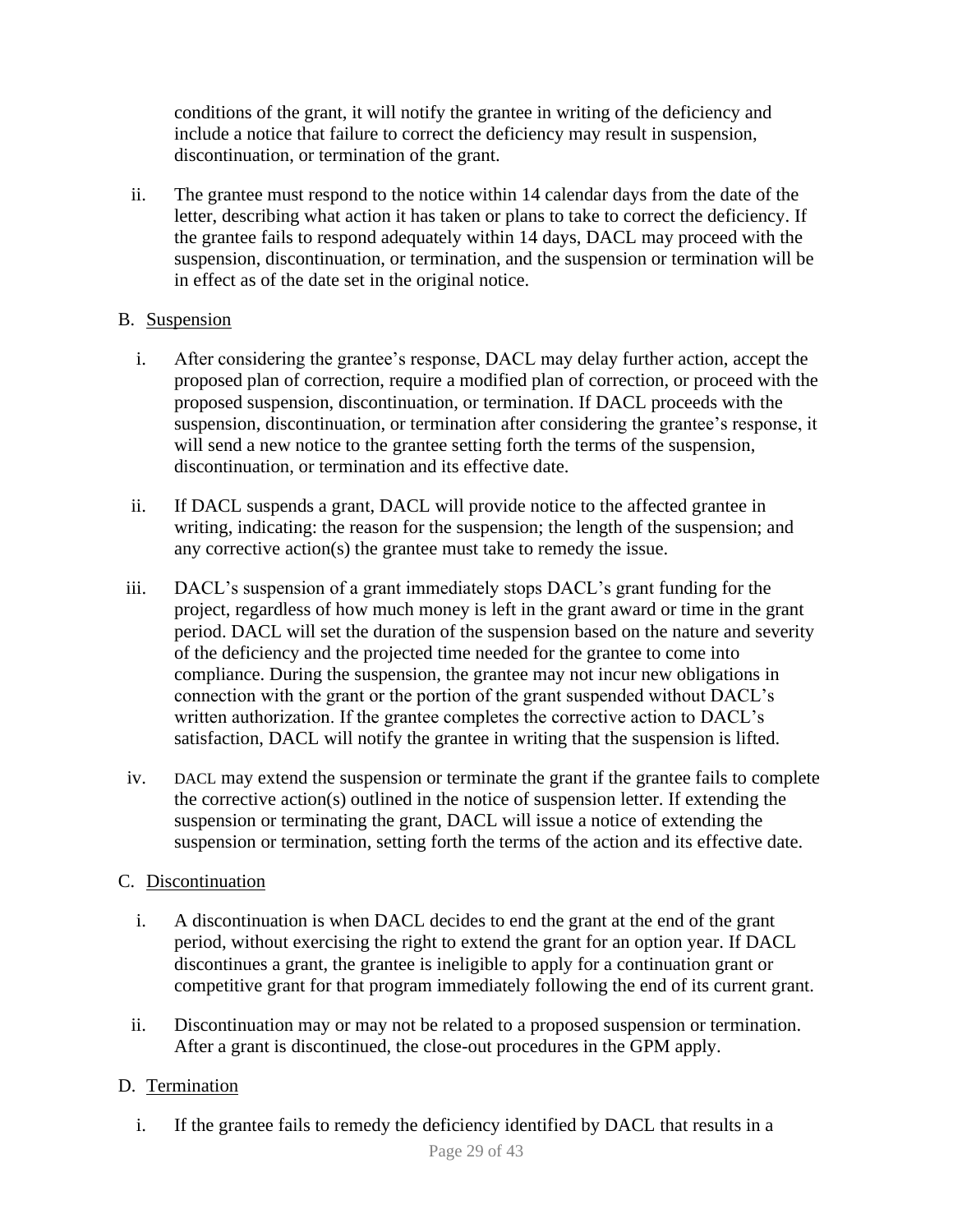suspension, DACL may choose to terminate the grant.

- ii. DACL may also make an emergency determination of termination without advance notice to protect the interests of the District government. DACL will notify the grantee in writing of the action, without providing the notice and opportunity to respond described above.
- iii. Circumstances that may trigger an emergency determination to terminate a grant without notice and opportunity to respond include but are not limited to when: (a) DACL determines that a serious risk of substantial injury to or loss of project funds or property exists; (b) violation of a federal, state, or local criminal statute exists; or (c) the nature and severity of the deficiency require immediate action to protect the beneficiaries of the grant, or the government's interests.
- iv. Whenever DACL unilaterally decides to terminate a grant, it will provide a written notice to the affected grantee setting forth the termination's terms and effective date.

## <span id="page-29-0"></span>E. Termination by Mutual Agreement

- i. When both DACL and the grantee agree to end all or part of the grant for any reason, the grant may be terminated by mutual agreement.
- ii. If the grantee wishes to terminate the grant, the grantee should notify DACL in writing at least 60 days in advance of the proposed termination to allow DACL to make appropriate arrangements to continue services and/or activities without interruption.
- iii. Minimally, the notice should state the grantee's proposal for continuity of services; smooth transition with any substitute grantees; and process and timeframe for notifying clients and grantee staff. Alternatively, DACL may choose to send a notice to the grantee setting forth the terms and effective date of the mutual termination.

#### <span id="page-29-1"></span>F. Close Out of Terminated Grants

- i. The procedures for Grant Close-out in the GPM apply to all grants, including terminated grants.
- ii. The date of completion for a terminated grant is the date of the effective termination. DACL may require additional reports or actions in connection with a termination.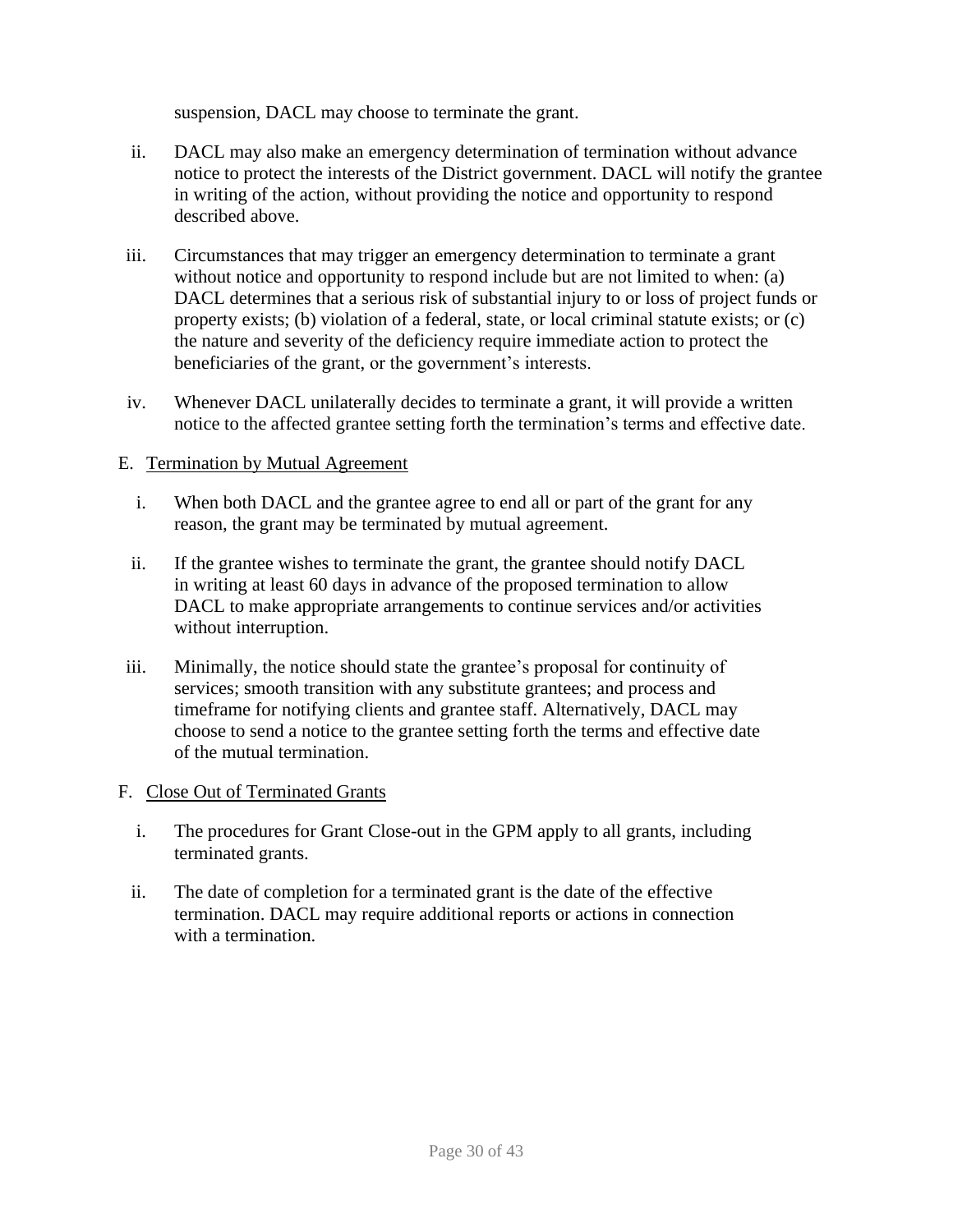## **1. Policy Appendices**

#### **POLICY MEMORANDUM 18-P01**

<span id="page-30-1"></span><span id="page-30-0"></span>

| TO:               | <b>Senior Service Network Providers</b> |
|-------------------|-----------------------------------------|
| <b>FROM:</b>      | Laura Newland, Director                 |
| DATE:             | November $5, 2018$                      |
| <b>EFFECTIVE:</b> | Immediately                             |
| <b>SUBJECT:</b>   | Data Security Policy                    |

#### **I. PURPOSE**

This policy establishes certain data security guidelines that are required when communicating via email about people whom the DACL serves.

## **II. SCOPE**

This policy applies to all grantees within the Senior Service Network.

#### **III. AUTHORITY**

D.C. OFFICIAL CODE § 7-504.10 *et seq.*

#### **IV. DEFINITIONS**

Client: A District resident aged 60 or older, or aged 18-59 with a disability, who has either received or has indicated an interest in receiving services funded or provided byDCOA.

Files: Documents attached to emails in Microsoft Word, Microsoft Excel, Adobe PDF, WordPerfect, or other formats.

Senior Service Network Provider: An entity that receives funding from DCOA to provide services to Clients.

Sensitive Client Information: Information about a Client containing datapoints including, but not limited to, the Client's home address, email address, telephone number, social security number, health conditions, diagnoses, prescriptions, individualized plans for employment, medical record numbers, health insurance beneficiary numbers, photographs, and biometric identifiers such as fingerprints.

#### **V. POLICY**

It is the policy of DACL to ensure that any Sensitive Client Information sent via email is transmitted securely and discretely and is not subject to unauthorized disclosure or viewing by unintended recipients.

#### **VI. REQUIREMENTS & PROCEDURES**

- 1. Sensitive Client Information must never be communicated in the body or subject line of an email.
- 2. Files containing Sensitive Client Information must be encrypted with a password lock before being sent.
- 3. Recipients of encrypted Files must be called by phone with the password, which must not be sent over email.
- 4. When an email isregarding a Client, the Client'sinitials must be used in the subject line instead of his or her full name.
- 5. Senior Service Network Providers must ensure that their staff are appropriately trained on and abide by this Policy Memorandum.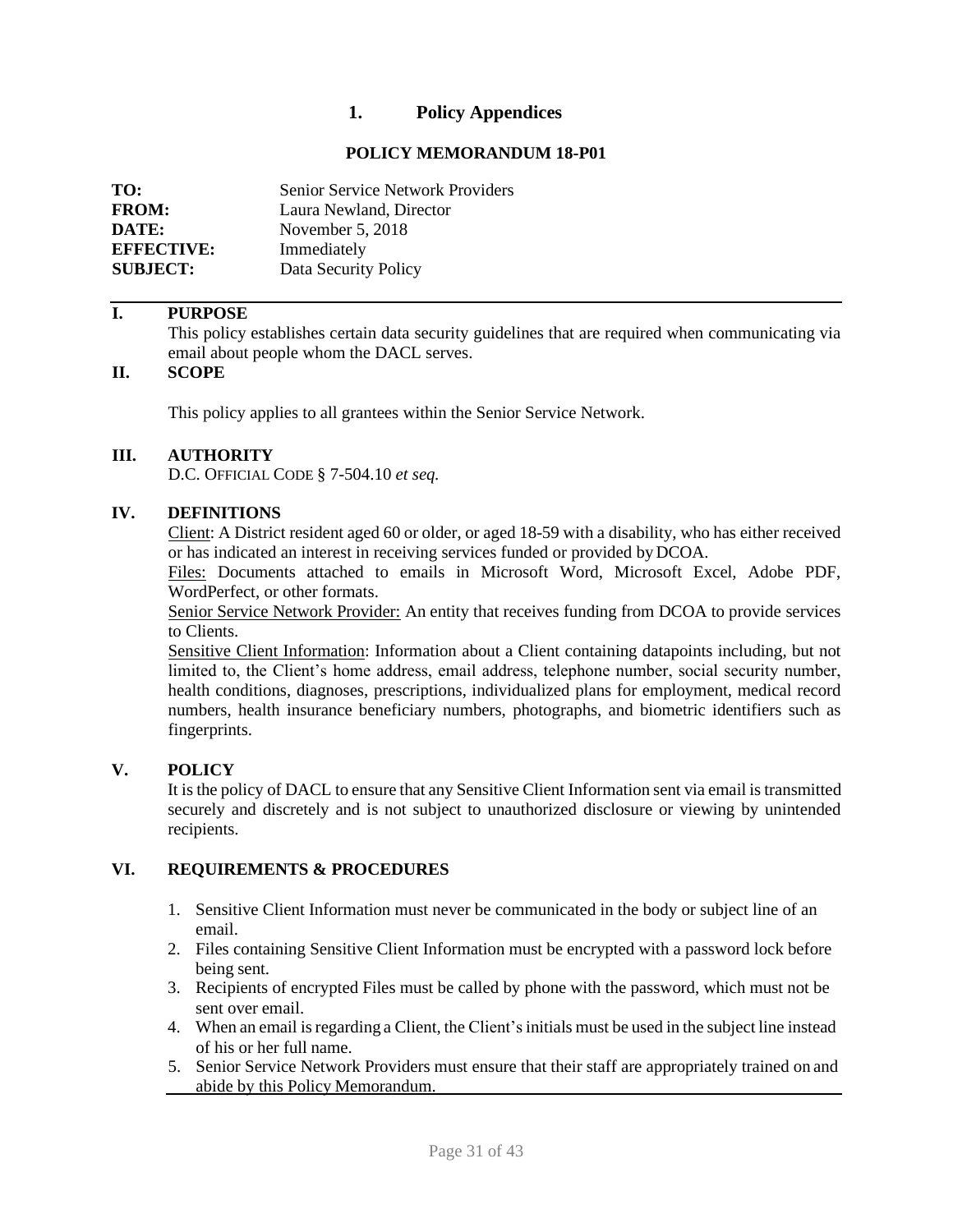#### GOVERNMENT OF THE DISTRICT OF COLUMBIA [DACL] POLICY MEMORANDUM 04-P07

<span id="page-31-0"></span>SUBJECT: Voluntary Contribution Policy for [DACL]-funded Services February 18, 2004 Upon Receipt

This Policy Memorandum clarifies the language in the [DACL] Service Standards that requires grant recipients to: (1) inform participants, family members, and/or caregivers of the cost of providing the service; and (2) offer them an opportunity to make a voluntary contribution to help defray the cost, thereby making additional service available to others.

The following statement will be provided to participants, family members and/or caregivers:

The cost of this service (name the service) is approximately  $\$\,$  We welcome a suggested donation of \$ . Donations will be used to serve more people. No one will be denied the service if they are unable to donate.

The amount included as a suggested donation must be reasonable and generally reflect the income of the persons being served. References to contributions in any client documents prepared by the grant recipient, including monthly contribution reminders, must include this statement.

A more thorough contribution policy that reflects the service standards must be kept on file and produced upon request.

Grant recipients who receive funds for congregate, homebound and weekend nutrition programs have the additional requirement of posting the contribution statement as required in the Voluntary Contribution Policy for Nutrition Programs (Policy Memorandum 01-P04 dated January 16, 2001).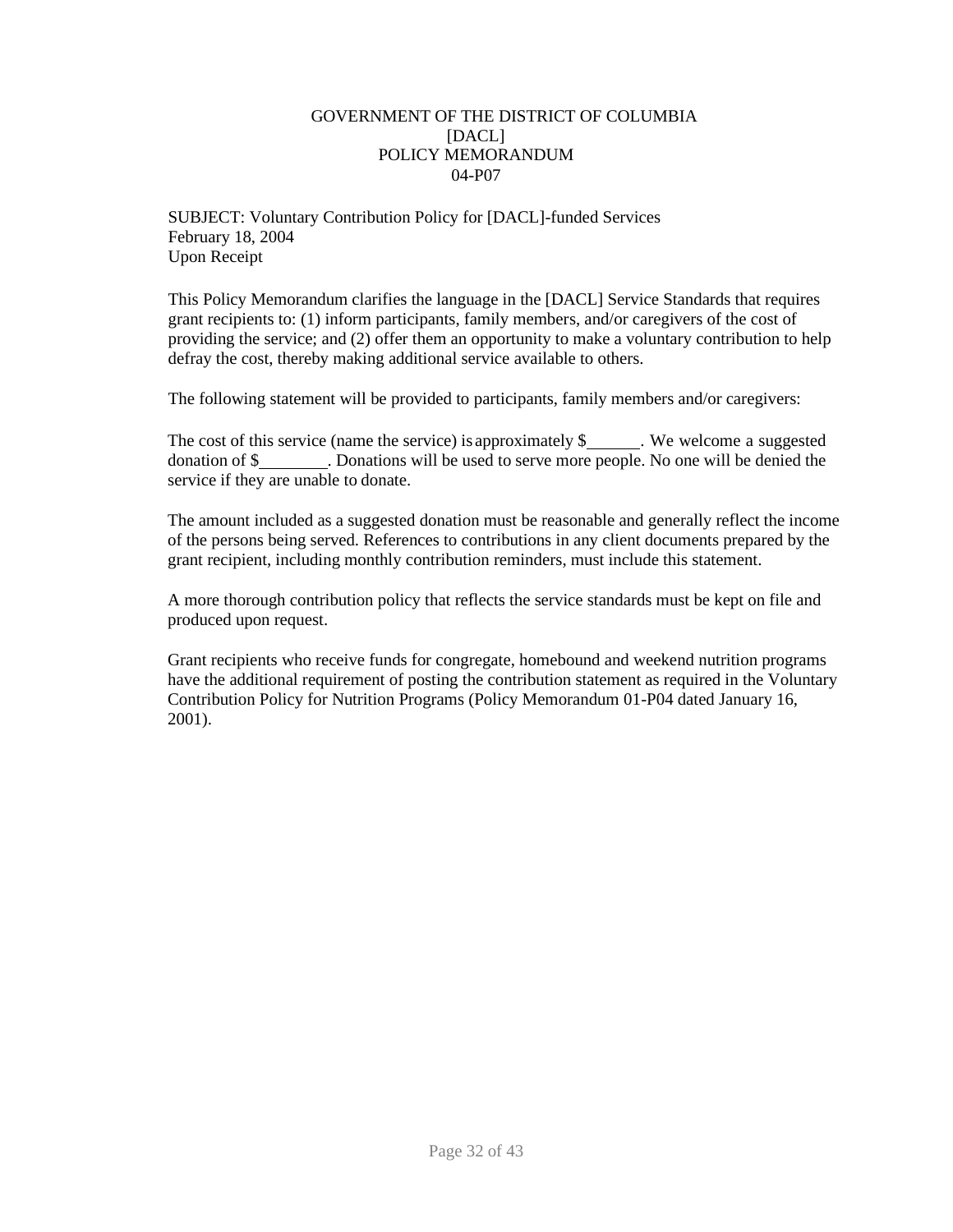#### GOVERNMENT OF THE DISTRICT OF COLUMBIA DEPARTMENT OF AGING AND COMMUNITYLIVING

#### **POLICY MEMORANDUM**

<span id="page-32-0"></span>

| TO:      | Senior Service Network                                       |
|----------|--------------------------------------------------------------|
| FROM:    | Laura Newland, Director                                      |
| DATE:    | October 1, 2019                                              |
| SUBJECT: | Inclement Weather-Emergency and Discretionary Closure Policy |

This policy outlines the requirements for Senior Service Network (SSN) organizations when either full or partial day closures of programs or a suspension of service occur due to inclement weather, natural disasters, or other incidents causing disruption to operations. It also outlines requirements to suspend services for discretionary or optional purposes. SSN organizations may request partial or full closure of social services programs and/or administrative services offices for discretionary, optional, or nonemergency purposes. The closure of programs and/or administrative services for discretionary, optional, or non-emergency purposes requires the approval of DACL. All requests for closure should be forwarded electronically to your grant monitor with two (2) weeks advanced notice and a carbon copy of the request forwarded to the Director and the Chief of Staff. The request should identify the program(s) and/or service(s) that are proposed to be closed, the duration of the proposed closure, and the reason for the request to close programs and/or services.

Services to seniors, persons with disabilities, and their caregivers provided by SSN organizations are crucial, and in many cases, life-sustaining. and care should be taken when deciding to close sites. Seniors, persons with disabilities, and their caregivers should be instructed to determine SSN organizations' closing information by contacting its main telephone number. Prior to closing or an early departure, organizations must leave a recorded message advising callers of its operating status and a contact telephone number for emergency referrals. The recorded message must be updated if and when the operating status changes.

#### Social Services

All SSN organizations' social services programs must follow the D.C. Public Schools' (DCPS) guidelines concerning late arrivals, dismissals and closures in the event of inclement weather, natural disasters, or other incidents causing disruptions to operations. If a meal site host determines its facility must be closed when DCPS are open, the Lead Agency must contact the food contractor to cancel meals before 7:00 a.m. on the day of closure.

#### Administrative Services

All SSN organizations' administrative offices must adhere to the D.C. Government's guidelines concerning late arrivals, dismissals and closures of offices in the event of inclement weather, natural disasters, or other incidents causing disruptions to operations. Closing of sites when D.C. Government is open requires both DACL approval and notification of your grant monitor.

#### Discretionary or Optional Closures

Senior Service Network organizations may request partial or full closure of social services programs and/or administrative services offices for discretionary, optional, or non-emergency purposes. The closure of programs and/or administrative services for discretionary, optional, or non-emergency purposes requires the approval of DACL.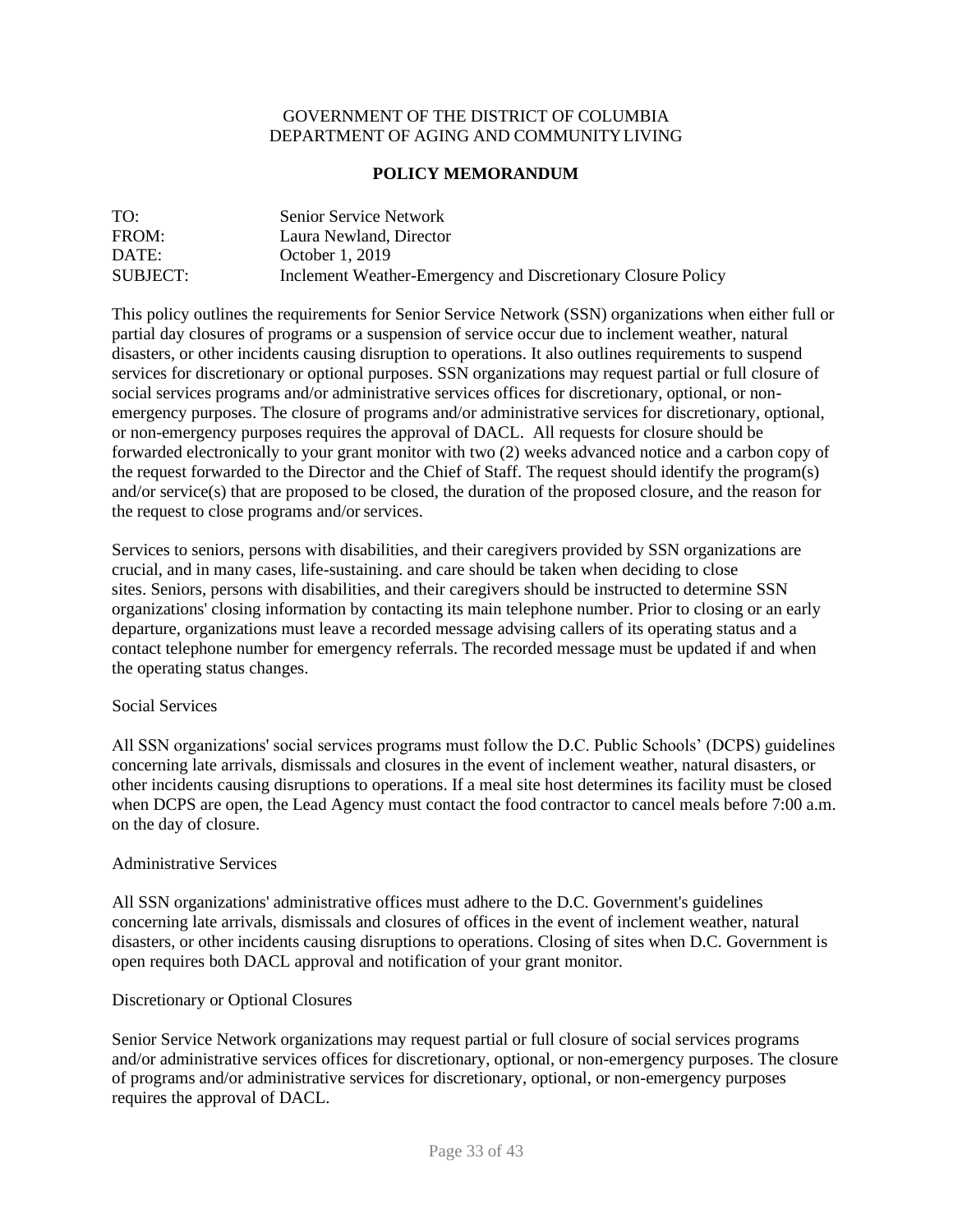All requests for closure should be forwarded electronically to your grant monitor with two (2) weeks advanced notice (or in emergencies, as soon as possible) and a carbon copy of the request forwarded to the Director and the Chief of Staff. The request should identify the program(s) and/or service(s) that is proposed to be closed, the duration of the proposed closure, and the reason for the request to close programs and/or services.

#### GOVERNMENT OF THE DISTRICT OF COLUMBIA DEPARTMENT OF AGING AND COMMUNITYLIVING

#### **POLICY MEMORANDUM 19-P01**

<span id="page-33-0"></span>

| TO:      | <b>Senior Service Network</b>          |
|----------|----------------------------------------|
| FROM:    | Laura Newland, Director                |
| DATE:    | October 1, 2019                        |
| SUBJECT: | <b>Investigating Sexual Harassment</b> |

This memorandum serves as a reminder that all DACL grantees, vendors, and contractors are covered by the Mayor's Order on Sexual Harassment, which is available online at https://mayor.dc.gov/sites/default/files/dc/sites/mayormb/page\_content/attachments/Mayors-Order-2017- 313.pdf. It also extends to the Senior Service Network the requirement to investigate any instances of potential sexual harassment. Any observed or reported sexual harassment that occurs during a DACLsponsored program or activity must be investigated as soon as possible. An investigation report must be prepared, signed, and sent to your organization's assigned grant monitor within 30 (thirty) days of the alleged conduct. The report must include interviews with the alleged perpetrator(s), alleged victim(s), and any witnesses, as well as findings, conclusions, and proposed corrective actions. Please review the Mayor's Order carefully, and contact your assigned grant monitor with any questions. Note that the obligation to investigate does not replace the requirement to file an incident report as soon as possible after the incident is alleged to have occurred.

#### GOVERNMENT OF THE DISTRICT OF COLUMBIA DEPARTMENT OF AGING AND COMMUNITYLIVING

#### **POLICY MEMORANDUM 19-P02**

<span id="page-33-1"></span>

| TO:             | Senior Service Network   |
|-----------------|--------------------------|
| FROM:           | Laura Newland, Director  |
| DATE:           | August 1, 2019           |
| EFFECTIVE DATE: | Immediately              |
| SUBJECT:        | eRisk Incident Reporting |

DACL is pleased to announce that, effective immediately, incident reporting has moved online. Instead of completing paper reports, incident reports should now be filed on the web at [http://erisk.dc.gov. F](http://erisk.dc.gov/)iling incident reports online should result in significant time savings, and will also allow incidents to be tracked and reported on in real-time. Until August 31, 2019, after filing a report using eRisk, please save and email a copy of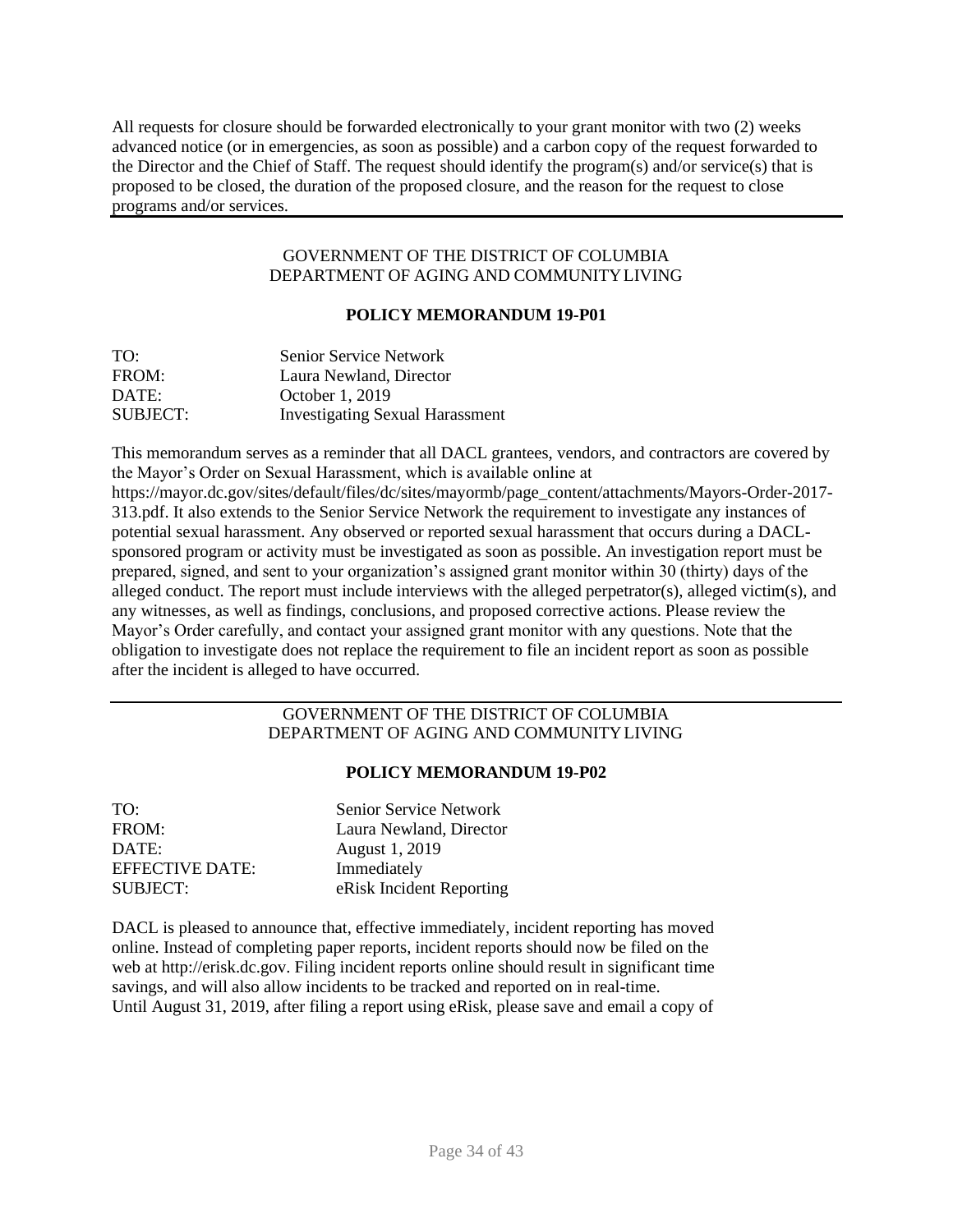the report to your assigned grant monitor. By that date, DACL should be receiving incident reports automatically from the eRisk system and emailing the reports should no longer be necessary (but we will contact you if that changes).

#### <span id="page-34-0"></span>**POLICY MEMORANDUM 20-P0l**

| TO:             | <b>Senior Service Network</b>           |
|-----------------|-----------------------------------------|
| <b>FROM:</b>    | <b>Laura Newland, DACL Director</b>     |
| DATE:           | October 1, 2019 (updated July 24, 2020) |
| <b>SUBJECT:</b> | <b>Advance Payment Policy</b>           |

#### **I. PURPOSE**

This policy sets guidelines and procedures for DC Department of Aging and Community Living (DACL) funded Grantees to submit Advance Payment requests for grant-approved services and the conditions for approval by DACL. This policy ensures that Grantees have the necessary capacity to operate DACLfunded programs and ensures DACL maintains a comprehensive and coordinated system of health, education and social services for the District's older adults (60 years and older), people with disabilities (18 to 59 years old), and their caregivers.

#### **II. POLICY**

All DACL-funded grantees may request, subject to the procedures below, an Advance Payment of their executed grant award amount up to 25 percent of the Notice of Grant Agreement (NGA) total amount for the fiscal year.

#### **III. SCOPE**

This policy applies to all DACL-funded grantees.

#### **IV. AUTHORITY**

D.C. Official Code§ 7-503.01 et seq. and the DACL Grants Policy Manual.

#### **V. DEFINITIONS**

*Advance Payment:* a payment made to a Grantee upon request before expenditures are incurred. The amount of the payment shall not exceed 25% of the total Grant Award Amount as stipulated in the NGA. A Grantee Advance Payment, if authorized, is a portion of the Grant Award Amount stipulated in the NGA, and is not an increase in the Grant Award Amount. Increases in Grant Award Amounts must be requested to DACL separately in writing.

All expenses claimed on an Advance Payment will be subject to verification, validation, and reconciliation. Expenses under an Advance Payment may be disallowed if not in accordance with allowable costs under the Grants Policy Manual or the Office of Management and Budget (0MB) cost principles.

*Grant Award Amount:* the total grant award amount indicated in the signed Notice of Grant Award, including any increases approved by DACL.

*Grantee:* An entity that has been awarded a grant by DACL; has executed a signed Notice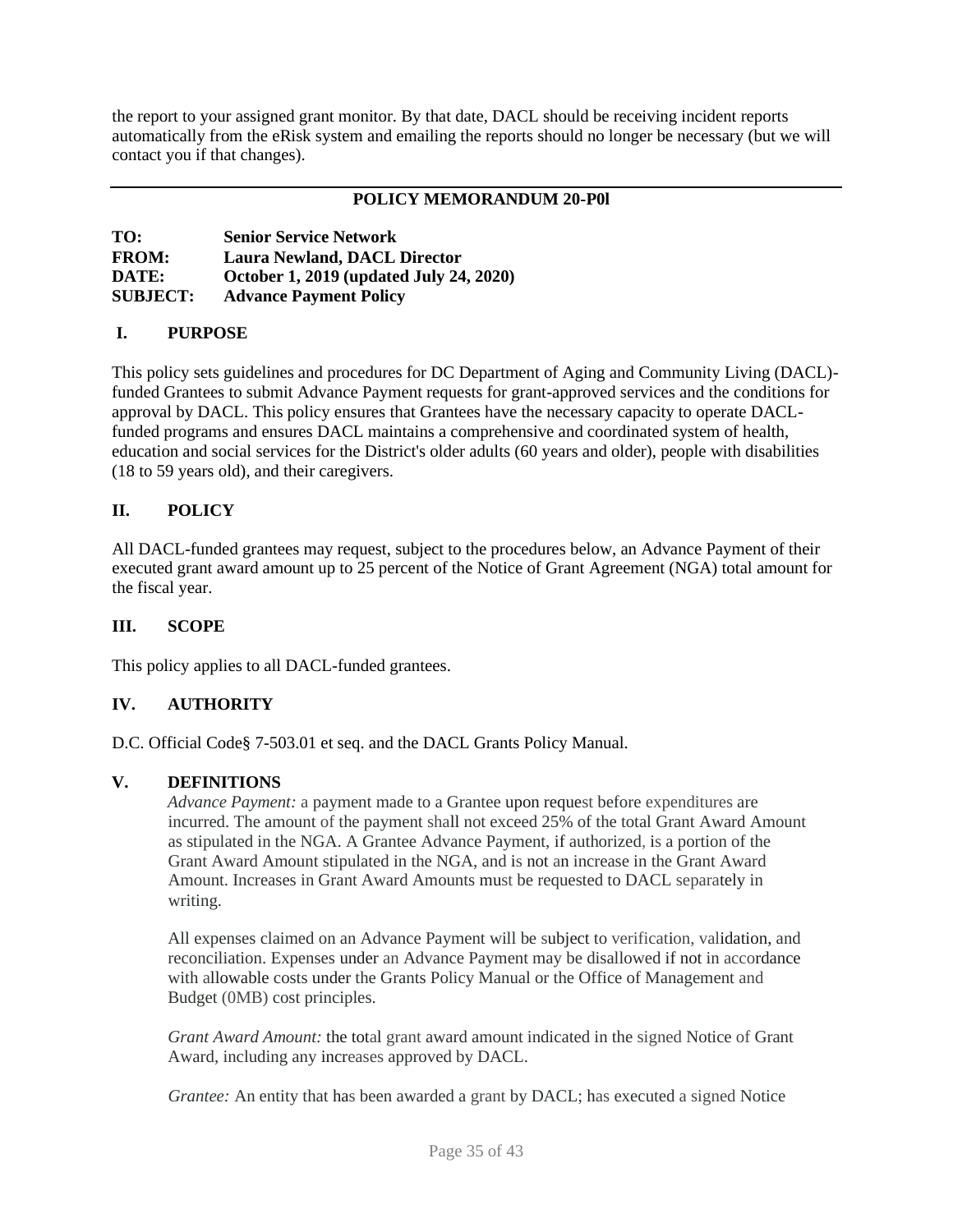of Grant Award (NGA) for the current fiscal year; and has accepted the terms and conditions of operating the grant(s) per its NGA and the Grants Policy Manual. For the purposes of this policy, this definition (and this policy) specifically excludes DACL contractors, who are subject to the processes and procedures of the Office of Contracting and Procurement.

### **I. CRITERIA AND PROCEDURE FOR AN ADVANCE PAYMENT**

*Criteria for Requesting Advance Payment:*

- Grantee may only request one Advance Payment per NGA in a fiscalyear.
- Grantee is in good standing with all DACL grant policies and is not in a suspension or probation period.
- Grantee is able to state the general reason for needing the Advance Payment.

*Procedure for Submitting an Advance Payment Request:*

- 1. Submit a letter to DACL on Grantee's official letterhead requesting the specific amount, which must include:
	- a. Amount (shall not exceed 25% of the total grant amount as stipulated in the NGA).
	- b. Reason (general information why the Advance Payment is needed).
	- c. Statement agreeing to abide by this policy and requirements established in this policy.
	- d. Statement waiving any claims for lost profits and allother damages and expenses resulting from an Advance Payment recall under this policy per Section VIII in this memo.
- 2. Submit an operating budget for the grant period covered by theNGA.
- 3. The request must be signed by the organization's authorizing official (Chief Executive Officer, Director, Executive Director or equivalent).
- 4. Upon approval by DACL, Grantee will then have the authorization to submit the letter reflecting the requested amount and the signed NGA in the E-Invoicing Vendor Portal.
- 5. After validation and review, DACL will confirm funding availability. DACL will then submit a formal request to the Office of Finance and Resource Management (OFRM) to certify the specific amount to be advanced to Grantee. OFRM will generate a voucher, the District of Columbia Treasury will generate payment, and Grantee will be paid in the same manner as traditional reimbursement under the NGA for DACLgranted services.

#### **II. COMPLIANCE REQUIREMENTS**

#### *Certification and Reconciliation of Expenditures*

Grantees shall comply with all Federal and District of Columbia laws pertaining to supporting documentation for all expenditures incurred with the Advance Payment. All Advance Payments must be reconciled by the end of Quarter Four in a given fiscal year. For this reason, Advance Payment invoice reconciliation will begin in Quarter Four during the month of July and end in September in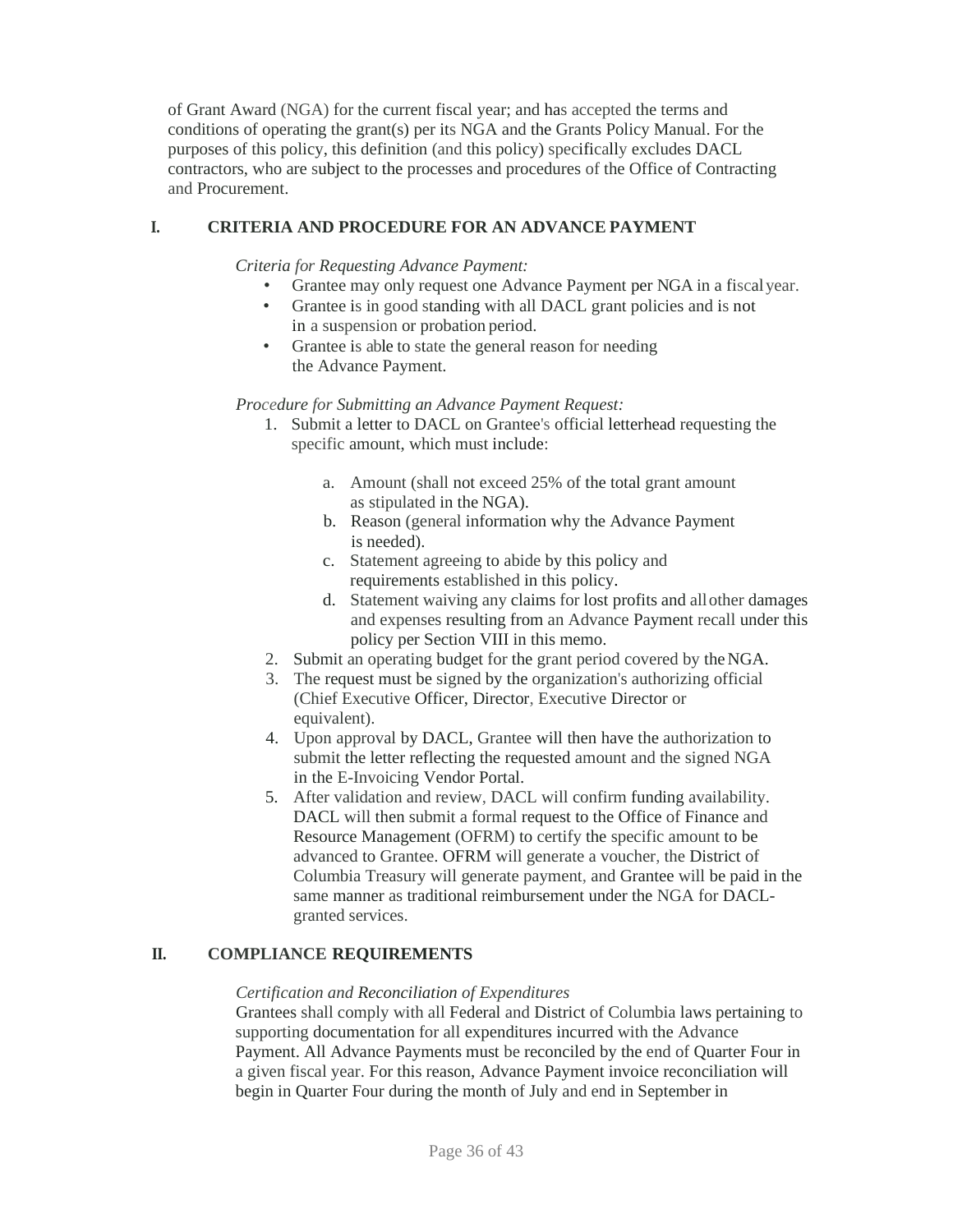accordance with the year-end closeout procedures established by the Office of the Chief Financial Officer (OCFO). Please note that DACL reserves the right to have a grantee reconcile before Quarter 4, if DACL believes that the grantee may not be able to reconcile fully by September 30 (end of the fiscal year). Reasons for earlier reconciliation may include: available balance, spending trends, and year-end expenditure projections against a total approved budget.

M-1 Advance Payment invoice submissions will be completed for the period of the expenditures and submitted through the E-Invoicing Vendor Portal. DACL grant monitors will review and ensure compliance of the expenditures per allowable costs under the grant agreement.

#### *Backup Documentation*

Grantee must ensure that all M-1information submitted via the E-Invoicing Vendor Portal is accurate, verifiable, and include documentation relevant to validating the amounts being claimed for reimbursement. The required documentation includes:

- 1. A copy of the CSTARS report summary;
- 2. Invoicing records that provide evidence thatspecific activities under a grant occurred or were performed;
- 3. Reported expenditures for each month via M-1; and,
- 4. Year to date expenditure totals andremaininggrant budget amounts.

## **III. FAILURETO PERFORM AND RECALL OF ADVANCE PAYMENT**

In instances of nonperformance or deficiency in program operations leading to unsatisfactory delivery of services, DACL reserves the right to recall any Advance Payment and demand a refund of funds advanced if Grantee:

- 1. Is not making satisfactory progress in delivering services as stipulated in the grant award agreement;
- 2. Is not operating within the parameters of the NGA terms and conditions, Grant Policy Manual, and any other relevant governing documents(s); or,
- 3. Is not abiding by the requirements set forth in this policy.

## **IV. INQUIRIES**

For questions regarding DACL's Advance Payment requirements, please contact the grant monitor assigned to the grant.

## **POLICY MEMORANDUM 20-02**

<span id="page-36-0"></span>

| TO:               | DACL Staff and the DACL Senior Service Network |
|-------------------|------------------------------------------------|
| <b>FROM:</b>      | Laura Newland, Director                        |
| DATE:             | June 5, 2020                                   |
| <b>EFFECTIVE:</b> | Immediately                                    |
| <b>SUBJECT:</b>   | Mandatory Reporting of Elder Abuse             |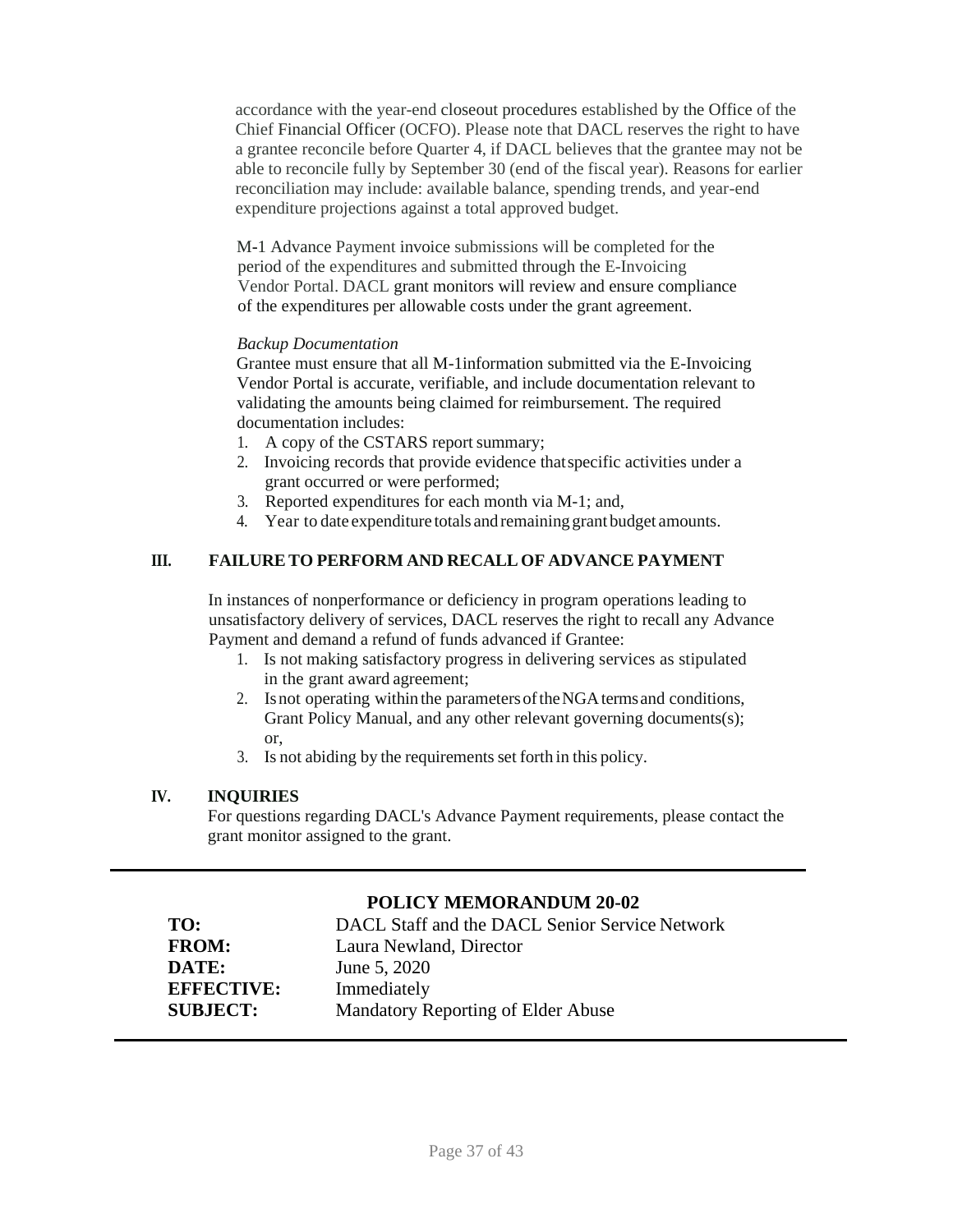#### **I. PURPOSE**

This policy supersedes DACL Policy 16P-04, "Mandatory Reporting of Suspected Incidents of Older Persons and Persons with Disabilities."

#### **II. SCOPE**

This policy applies to DACL Staff and to the entire Senior Service Network (SSN).

#### **III. AUTHORITY**

D.C. Code § 7-1901 *et seq.*

#### **IV. POLICY**

**A. Reporting Requirements for DACL staff and for the Senior ServiceNetwork** SSN and DACL Staff shall immediately report incidents of suspected elder abuse directly to Adult Protective Services (APS). The following actions are required:

- (1) SSN and DACL staff members shall discuss suspected or known incidents of abuse and neglect with their supervisor and report them to the APS Hotline: (202) 541- 3950. The report must be made as soon as SSN or DACL staff members are aware of the situation.
- (2) Both mandatory reporters as well as SSN and DACL staff not designated as such by the DC Code must report suspected abuse and neglect to the APS Hotline.

#### **B. Training Requirements**

- (1) Once developed by DACL, both DACL and SSN staff must take an annual training session on the requirements of this policy and D.C. mandatory reporting requirements regarding suspected incidents of abuse and neglect.
- (2) SSN and DACL staff must participate in additional periodic training sessions as established by DACL.

#### **C. Mandatory Compliance; False Reporting**

Mandatory reporters who fail to report suspected incidents of abuse, neglect, self-neglect, or exploitation of adults are subject to fines or penalties and to any sanction available to the governmental board, commission, or other authority responsible for their licensure, along with potential sanctions from DACL. A mandatory reporter who reports an alleged case of abuse, neglect, self-neglect, or exploitation is immune from civil or criminal liability if s/he acted in good faith. Fines, criminal penalties, and license suspension or revocation may be imposed for knowingly reporting false information.

SSN and DACL managers shall (along with immediately reporting the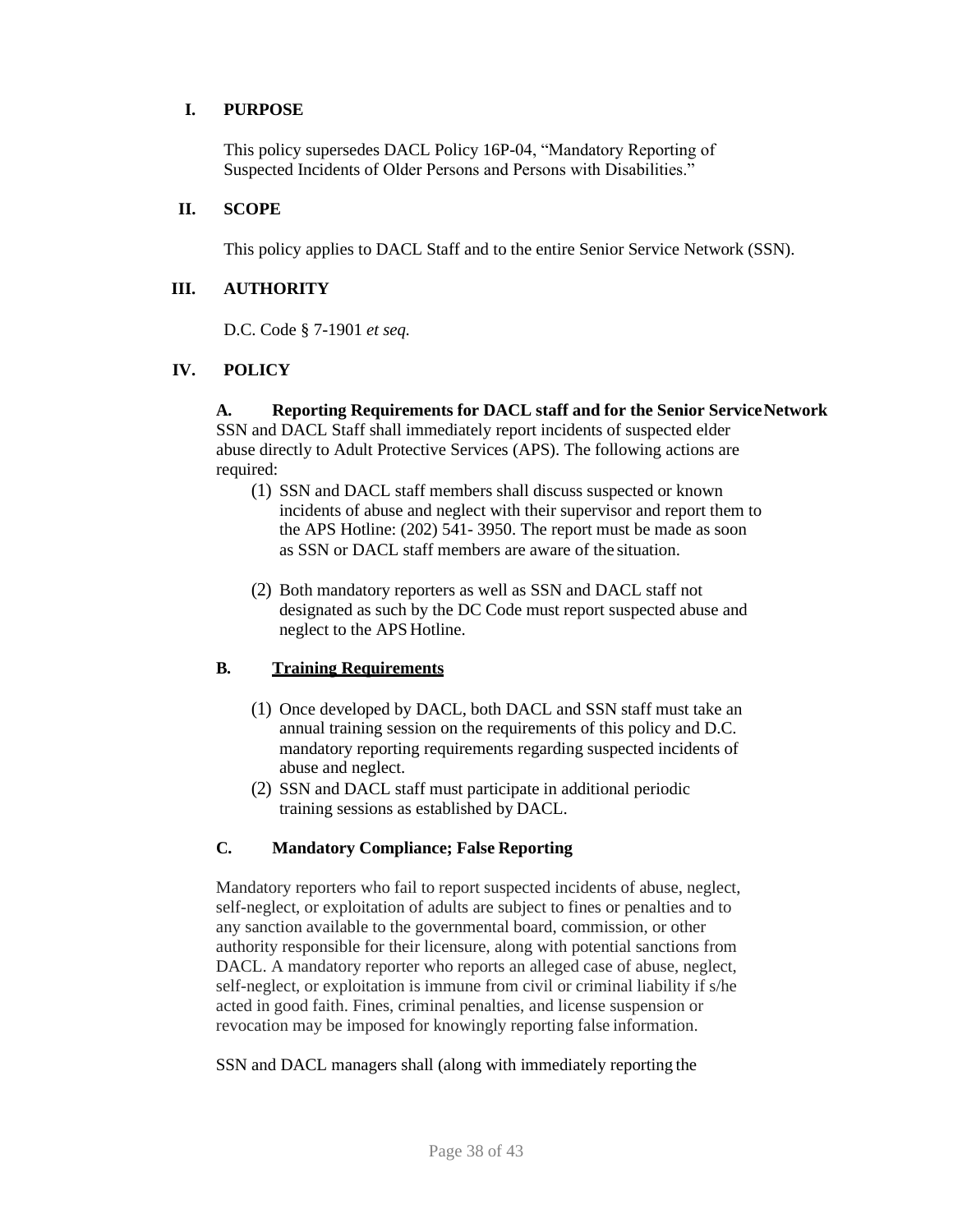

## GOVERNMENT OF THE DISTRICT OF COLUMBIA DEPARTMENT OF AGING AND COMMUNITY LIVING



incident to DACL) consider progressive discipline for any nonmandatory reporters who violate this policy.

#### **D. Reporting Requirements**

D.C. Code § 7-1903, "Reporting Requirements," requires certain persons to immediately report suspected incidents of the abuse, neglect, selfneglect, or exploitation of adults 18 years of age and older to APS. Persons who are required under the law to report this information are referred to as "mandatory reporters" and include, but are not limited to, licensed health professionals, social workers, police officers, courtappointed guardians, bank managers, and financial managers. Through this policy, DACL is extending the D.C. Code's reporting requirements to all DACL and SSN staff who suspect elder abuse or self-neglect, regardless of whether they are mandatory reporters under District law.

SSN and DACL staff must report, if known, the name, age, physical description, and location of the adult alleged to be in need of protective services; the name and location of the person(s) allegedly responsible for the abuse, neglect, or exploitation; the nature and extent of the abuse, neglect, self- neglect, or exploitation; the basis of the reporter's knowledge; and any other information the reporter believes might be helpful to an investigation.

#### **E. Definitions of Abuse, Neglect, Self-Neglect, and Exploitation of Adults**

The definitions of abuse, neglect, self-neglect, and exploitation that apply for purposes of this policy are those that are listed in D.C. Code § 7-1901.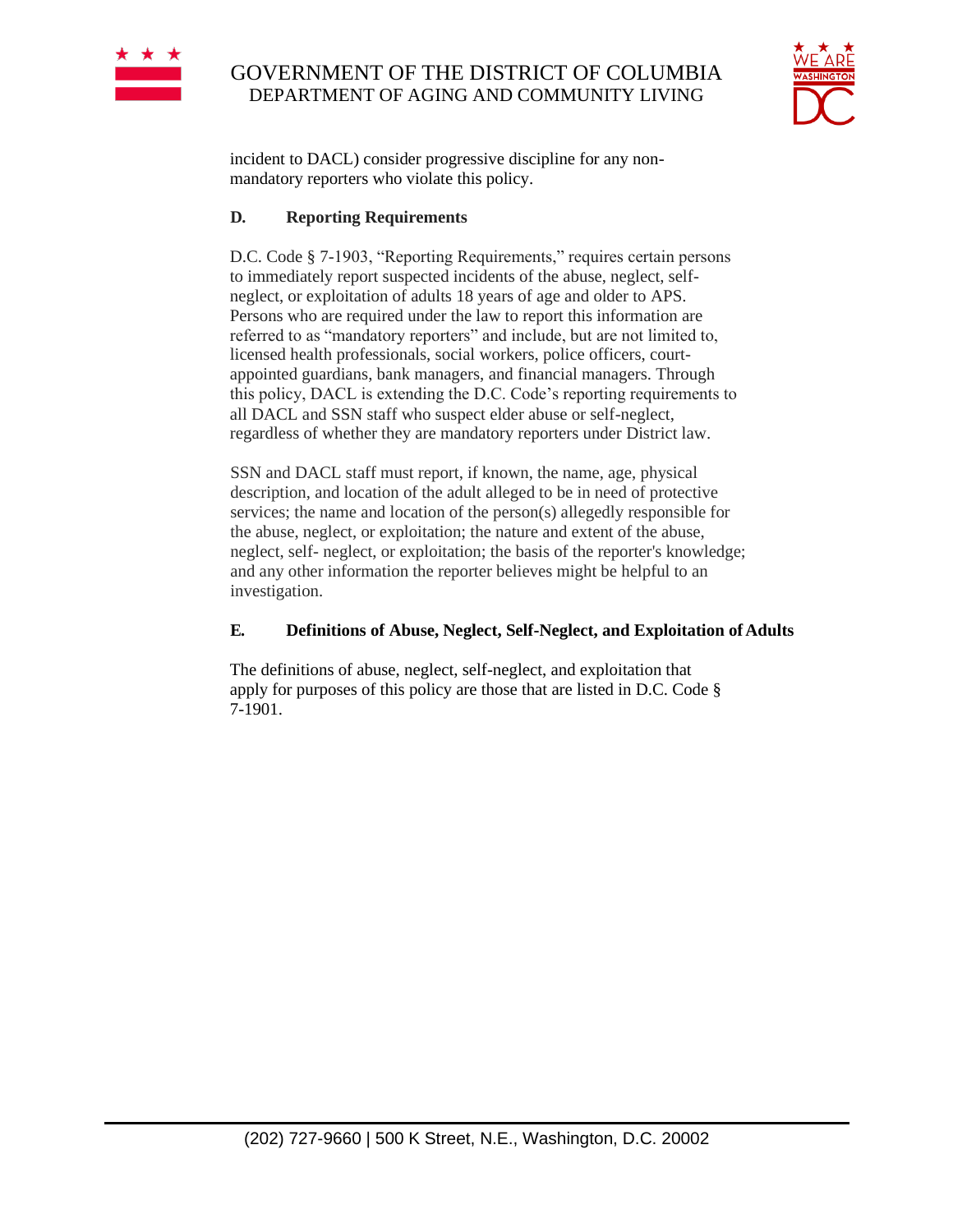## **POLICY MEMORANDUM**

| TO:               | <b>DACL</b> Staff and Grantees |
|-------------------|--------------------------------|
| <b>FROM:</b>      | Laura Newland, Director        |
| DATE:             | September 27, 2021             |
| <b>EFFECTIVE:</b> | Immediately                    |
| <b>SUBJECT:</b>   | <b>Language Access Policy</b>  |

## **I. PURPOSE**

This policy ensures that DACL programs and services meet the requirements of the Language Access Act (LAA). DACL must ensure equal access to programs and services to all people living in, working in, or visiting the District, regardless of their level of English proficiency.

## **II. AUTHORITY**

This policy is consistent with DACL's mission, D.C. Official Code § 7–503.01.; the Civil Rights Act of 1964, 42 USC Ch. 21; the Language Access Act of 2004, D.C. Law 15-167; D.C. Official Code §2-1931 *et seq.*, eff. June 19, 2004 and its implementing regulations at 4 DCMR §1200 *et. seq.*

## **III. APPLICABILITY**

This policy applies to all DACL members, defined as employees, volunteers, grantees, and contractors providing direct services to the public on DACL's behalf.

## **IV. DEFINITIONS**

- **Customer**—an individual who seeks to access or participate in the services, programs, or activities offered by DACL.
- **Language Access Coordinator (LAC)—**the DACL official who coordinates and supervises agency activities undertaken to comply with the provisions of this policy.
- **Language threshold**—when a non-English language is spoken by a LEP/NEP population of at least 3% of the agency's customers or 500 individuals, whichever is less.
- **Limited English proficient (LEP)—**an individual who does not use English as a primary language and who has a limited ability to speak, read, write, or understand it.
- **Members—**all agency employees, volunteers, grantees, contractors, funded entities, and affiliates providing direct services to the public on behalf of DACL.
- **Non-English proficient (NEP)—**a person who does not speak, read, write, or understand English.
- **Primary language—the language that a customer is most comfortable using. It is usually** (but not always) the person's first or native language.
- **Sight Translation—**when an interpreter reads a document written in one language and translates it orally into another language.
- **Vital Documents—**the applications, notices, forms, agreements, and outreach materials that DACL publishes or distributes to inform customers about their rights or eligibility requirements for participation in agency programs.

## **V. REGULATIONS**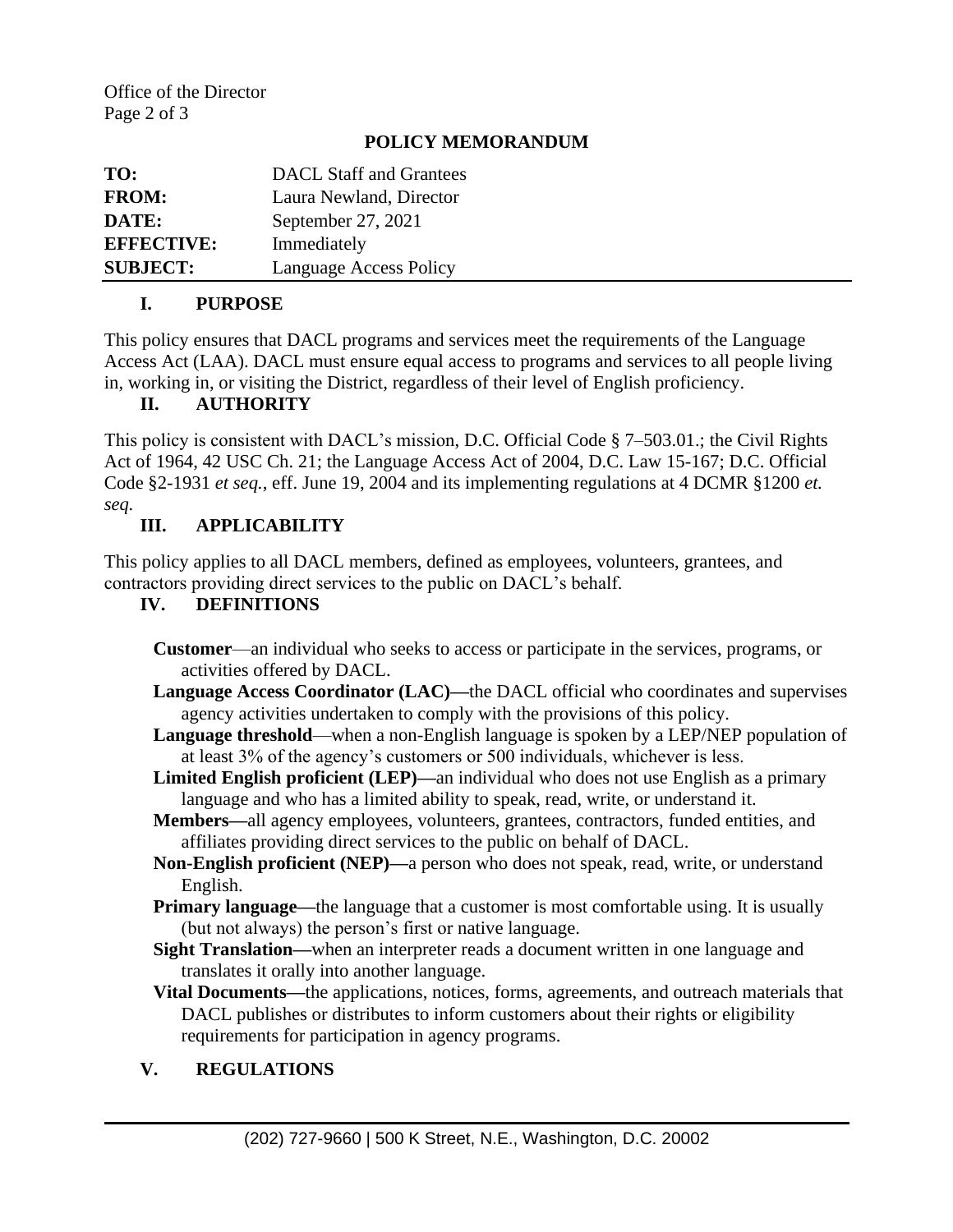Office of the Director Page 2 of 3

## **A. Data Collection**

DACL must collect and report data to OHR on the non-English languages spoken by LEP and NEP customers, language assistance resources, and which non-English languages meet DACL's language threshold. DACL and members must document all encounters with LEP/NEP customers, including which languages they speak, and report the data on a quarterly basis.

## **B. Signage**

Public DACL facilities, including DACL-funded facilities and facilities where DACL-funded programs operate, must feature signage in all languages meeting DACL's language threshold informing customers of their right to assistance in a language they understand. Facilities must also feature the Language Line Desktop ID Guide and OHR's "I Speak" cards.

## **C. Translation**

DACL and members must provide written translations of vital documents into all languages that meet its language threshold, including but not limited to: applications, notices, complaint forms, outreach materials, and other documents on customer rights or program eligibility requirements. Translations of vital documents must be as accessible to the public as the English versions are.

## **D. Interpretation**

Members must establish and maintain full, effective communication with customers of all English proficiency levels. Members shall offer professional, qualified interpretation services either by phone or in person in the primary languages of all customers identified as LEP/NEP. Members shall avoid assuming a customer's primary language or level of English proficiency and shall not discourage or bar LEP/NEP customers from seeking DACL services. Interpretation shall be provided in a timely manner, without unreasonable delay. Interpretation shall be provided for LEP/NEP customers attending DACL or grantee/contractor public meetings if the agency receives notice at least five (5) business days in advance of the public meeting. Family members, friends, and bystanders may not serve as interpreters unless the customer signs a waiver of language access rights.

## **E. Waiver of Language Access Rights**

Customers may waive their language access rights in writing, using OHR-supplied waiver forms. If a written translation of the waiver form is not available in the customer's primary language, or if the customer is unable to read, DACL members may use sight translation to convey the contents of the form.

## **F. Bilingual Staff**

Bilingual employees and grant-funded staff assessed by DACL through Language Line Solutions as proficient in both the English language and another language other than English may act as communication facilitators for the LEP/NEP population whose primary language they speak. Communication facilitators must be able to communicate fluently and accurately, interpret exact concepts without distorting meaning, and understand confidentiality obligations. If DACL requires additional capacity, it must give preference to qualified bilingual individuals when hiring for existing budgeted vacant public contact positions. The LAC shall keep a list of certified bilingual staff employed in public contact positions.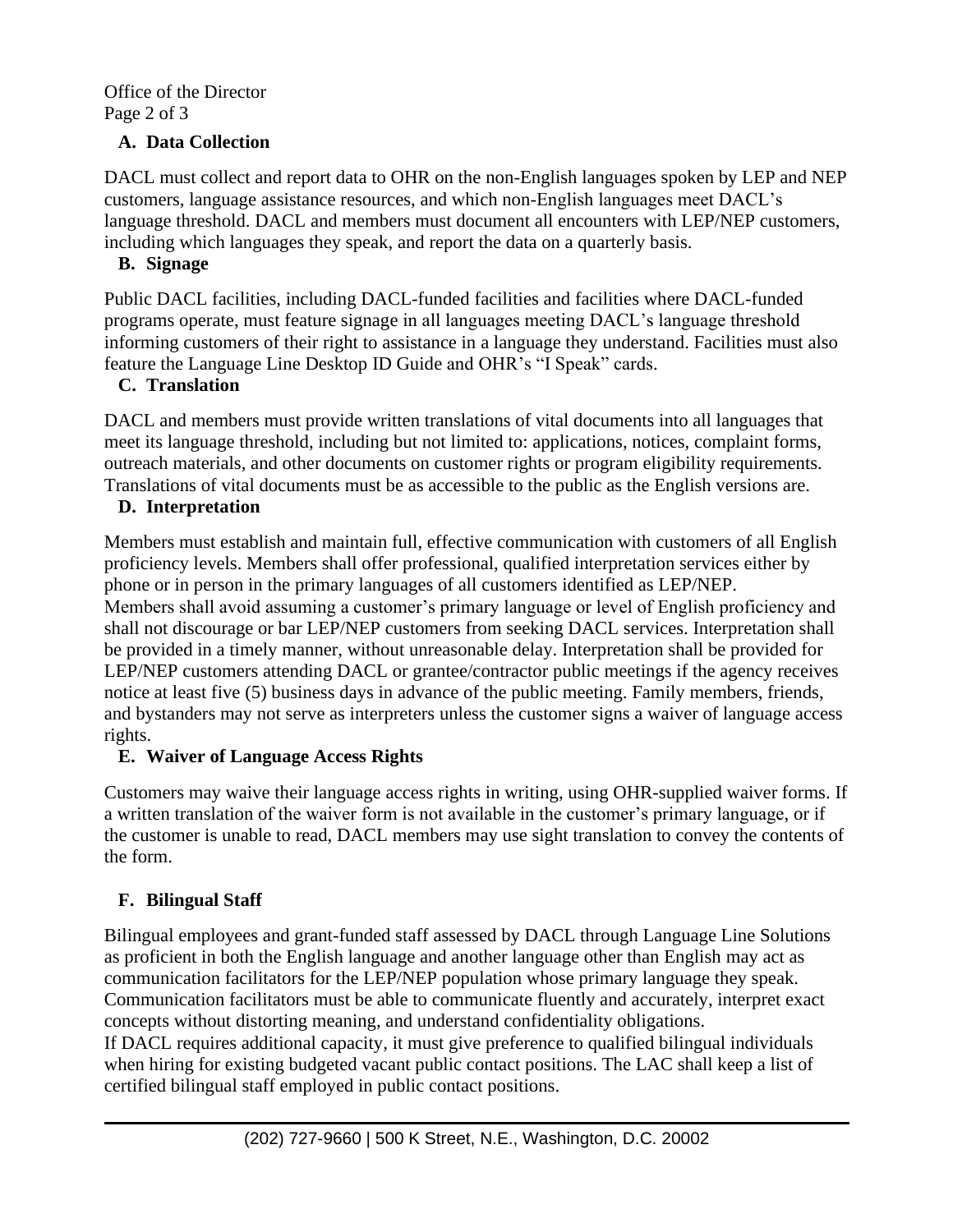Office of the Director Page 2 of 43

## **G. Language Access Training**

All DACL members in public contact positions must understand the requirements and obligations for serving LEP/NEP customers. Training shall occur as part of onboarding for new members; existing staff shall be trained as part of continued professional development.

## **H. Outreach**

DACL must develop a plan for conducting outreach to LEP/NEP communities in order to disseminate information about its language access services. Outreach activities may include organizing events, distributing printed material in diverse languages, participating in LEP/NEP community events, cosponsoring community events with organizations that serve LEP/NEP communities, and participating in events that target LEP/NEP communities.

## **I. Language Access Complaints**

Any person or organization may file a public complaint alleging violation of the LAA through the OHR [Language Access Complaint Form](http://ohr.dc.gov/webform/language-access-public-complaint-form) or the OHR phone number (202-727-4559). If a customer wishes to file a complaint, DACL members shall provide the customer with the above contact information and report the incident to the LAC.

## **J. Resources**

DACL members shall have digital and hard-copy translations of vital documents; access to contracted in-person and telephonic interpreters, the list of DACL bilingual staff interpreters; and materials from OHR, such as "I Speak" Cards and Language ID Guides.

## **K. Funded entities**

Language Access compliance requirements are included in the Grant Policy Manual (GPM). When signing the Grant Terms and Conditions, funded entities certify in writing they will follow the GPM.

## **L. APPROVAL**